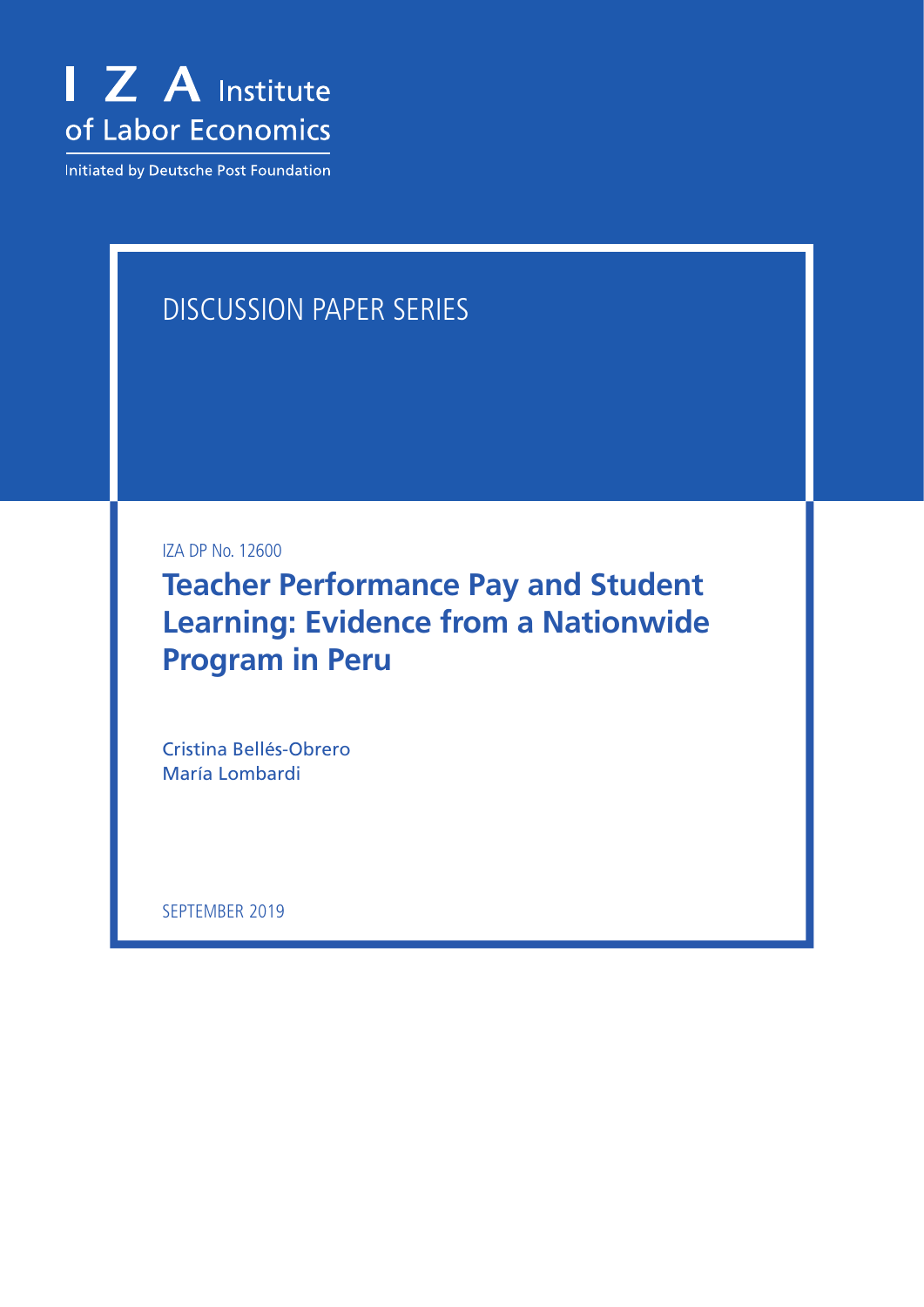

Initiated by Deutsche Post Foundation

# DISCUSSION PAPER SERIES

IZA DP No. 12600

# **Teacher Performance Pay and Student Learning: Evidence from a Nationwide Program in Peru**

### **Cristina Bellés-Obrero**

*University of Mannheim and IZA*

**María Lombardi** *Universidad Torcuato Di Tella*

SEPTEMBER 2019

Any opinions expressed in this paper are those of the author(s) and not those of IZA. Research published in this series may include views on policy, but IZA takes no institutional policy positions. The IZA research network is committed to the IZA Guiding Principles of Research Integrity.

The IZA Institute of Labor Economics is an independent economic research institute that conducts research in labor economics and offers evidence-based policy advice on labor market issues. Supported by the Deutsche Post Foundation, IZA runs the world's largest network of economists, whose research aims to provide answers to the global labor market challenges of our time. Our key objective is to build bridges between academic research, policymakers and society.

IZA Discussion Papers often represent preliminary work and are circulated to encourage discussion. Citation of such a paper should account for its provisional character. A revised version may be available directly from the author.

ISSN: 2365-9793

**IZA – Institute of Labor Economics**

| Schaumburg-Lippe-Straße 5-9 | Phone: +49-228-3894-0       |             |
|-----------------------------|-----------------------------|-------------|
| 53113 Bonn, Germany         | Email: publications@iza.org | www.iza.org |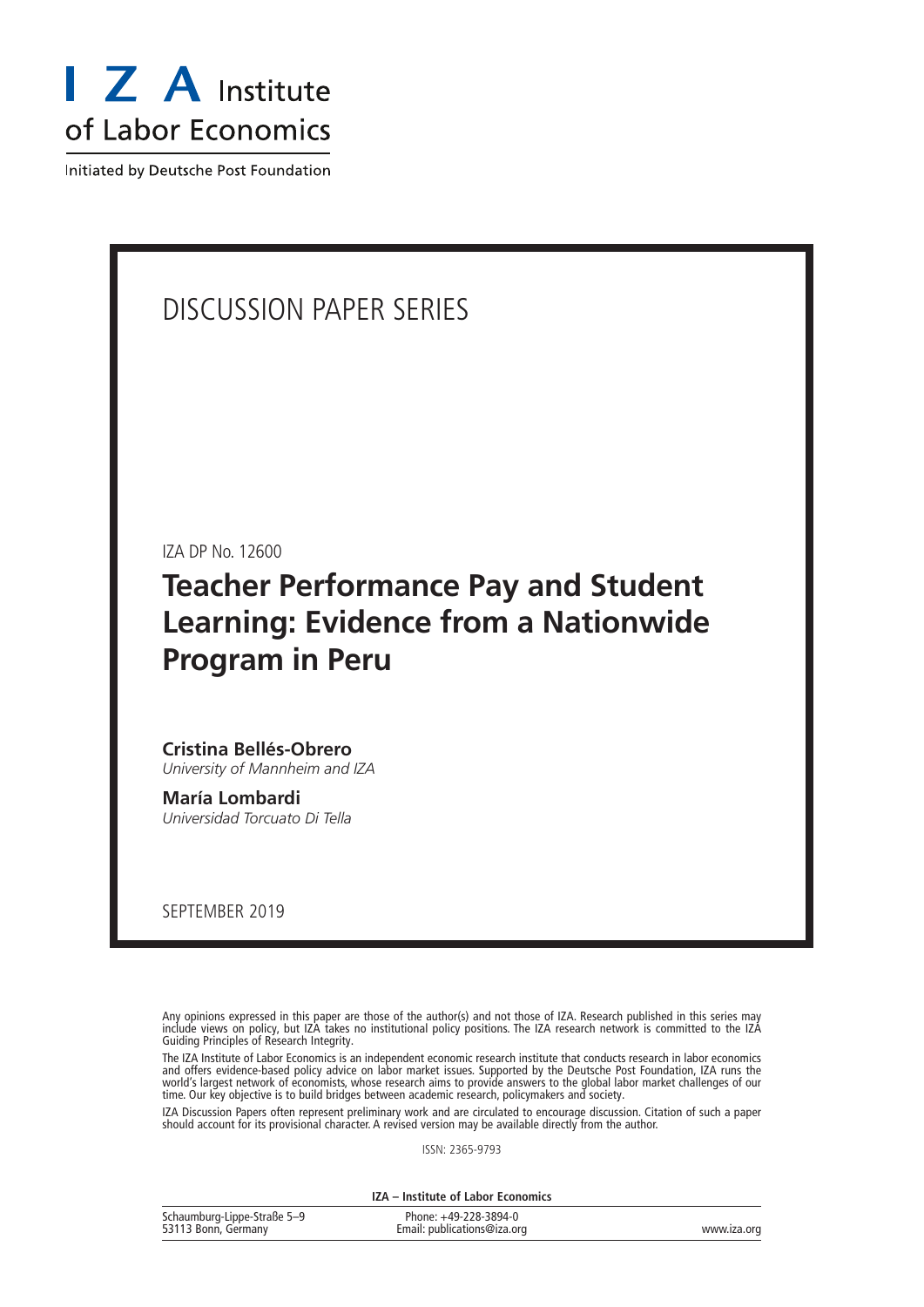# ABSTRACT

# **Teacher Performance Pay and Student Learning: Evidence from a Nationwide Program in Peru\***

We study the impact on student achievement of a nationwide teacher pay-for-performance program implemented in Peruvian public secondary schools in 2015. Schools compete in a tournament primarily based on 8<sup>th</sup> graders' performance in a standardized test, where the principal and teachers of the top 20 percent of schools receive a substantial bonus. We perform a difference-in-differences estimation comparing the internal grades of  $8<sup>th</sup>$  and  $9<sup>th</sup>$ graders of the same school, before and after the program. We find a precisely estimated zero effect on student achievement, and we reject impacts greater than 0.017 standard deviations, well below those previously found in the literature. We provide evidence against a series of potential explanations, and argue that this zero effect could be a consequence of teachers' uncertainty about how to improve their students' performance in the standardized test tied to the bonus.

| <b>JEL Classification:</b> | 121, M52, J4                                        |
|----------------------------|-----------------------------------------------------|
| Keywords:                  | education, teachers, incentives, compensation, Peru |

**Corresponding author:** Cristina Bellés-Obrero University of Mannheim Department of Economics L7, 3-5, room 326 68161 Mannheim Germany E-mail: cbelleso@mail.uni-mannheim.de

<sup>\*</sup> We are especially grateful to Libertad González, Gianmarco Léon, Stephan Litschig and Alessandro Tarozzi. We also thank Ana Rute Cardoso, Ana Figueiredo, Niklas Heusch, Victor Lavy, Ricardo Maertens, Ana Tur-Prats, Tomás Williams, and conference and seminar participants for their helpful comments. We are also grateful to the Peruvian Ministry of Education for providing and assisting with the data used in the study. The views expressed herein are those of the authors and do not necessarily reflect those of the Peruvian Government. Bellés-Obrero acknowledges support from the Deutsche Forschungsgemeinschaft (DFG, German Research Foundation) through CRC TR 224 (Project A02), and the project ECO2017-82350-R.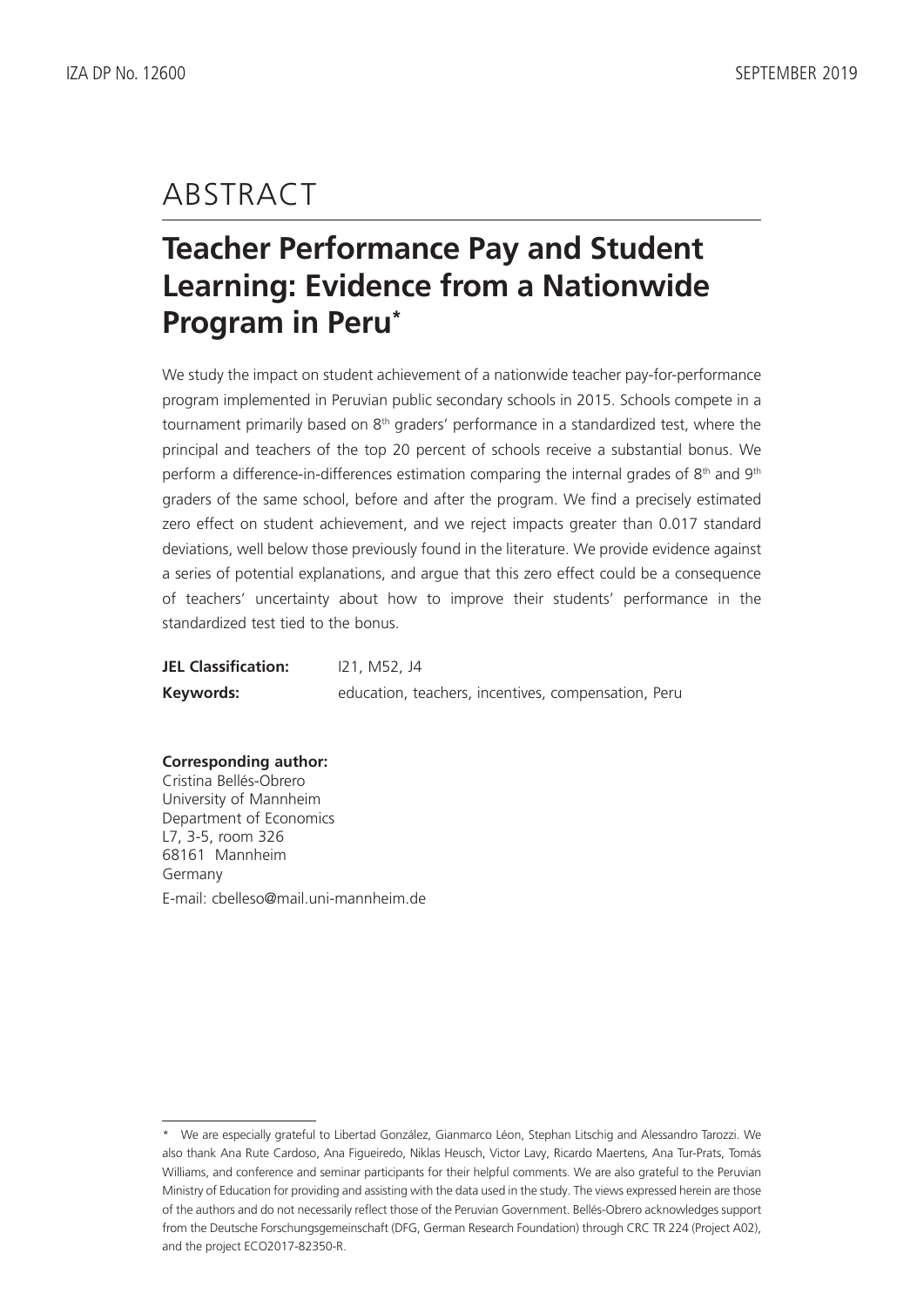## 1 Introduction

Teacher quality is one of the key factors determining student achievement. Individuals exposed to better teachers perform better in school [\(Rockoff,](#page-36-0) [2004;](#page-36-0) [Hanushek and Rivkin,](#page-34-0) [2010;](#page-34-0) [Araujo](#page-31-0) [et al.,](#page-31-0) [2016\)](#page-31-0), and are more likely to attend college and earn higher salaries [\(Chetty et al.,](#page-32-0) [2014\)](#page-32-0). However, the payment schemes in most educational systems do not provide adequate incentives for excellence in teaching. With relatively flat salary progression, promotion policies rigidly linked to seniority, and lifetime job tenure, these types of compensation policies may discourage high-skilled individuals from entering the teaching profession, and create weak incentives for existing teachers to exert high levels of effort [\(Bruns et al.,](#page-32-1) [2011\)](#page-32-1). In an attempt to increase teacher motivation, effort, and ultimately student learning, academics and policymakers have proposed linking teachers' pay to their students' performance. The impact of teacher pay-for-performance programs has been examined in low- and middle-income countries such as India, Pakistan, Kenya, China, Chile, and Mexico. Yet the majority of these programs were run by NGOs at a relatively small scale, and so their conclusions do not necessarily apply to nationwide, government-led interventions.

This paper studies the impact of *Bono Escuela* (BE) on student achievement. BE is a nationwide teacher pay-for-performance program implemented in 2015 in public secondary schools in Peru. The program takes the form of a rank-order tournament in which all public secondary schools compete within a group of comparable schools on the basis of their annual performance. Schools are deemed comparable if they belong to same school district, have the same school-day length, and are also urban or rural. The principal and teachers in schools that are ranked in the top 20% within their BE group obtain a fixed payment, amounting to over one month's salary. The incentives provided by BE are collective (at the school-level), since all teachers are rewarded if their school wins. However, the main performance measure used to rank schools is their average score in math and language standardized tests, taken by 8<sup>th</sup> graders only. This feature of the program, which we exploit in our identification, implies that a school's probability of obtaining the bonus in 2015 hinges on the achievement of  $8<sup>th</sup>$  grade students. Our estimation relies on a novel administrative database collected by the Peruvian Ministry of Education, which covers all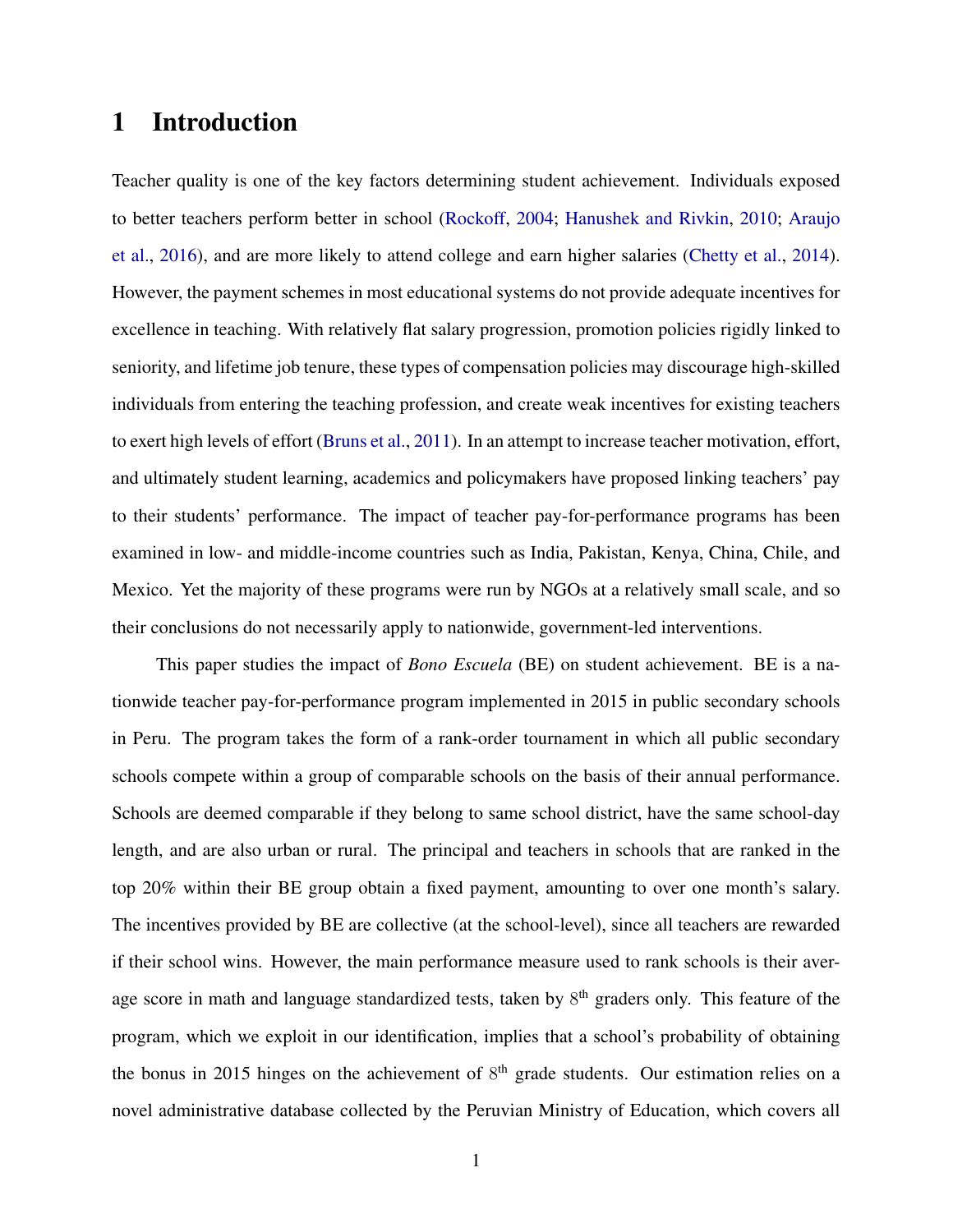students in 2013-2015 and contains annual information on the grades that students receive from their teachers in every subject (their "internal grades"). The availability of achievement measures for students in all grades allows us to compare the change in internal grades of  $8<sup>th</sup>$  graders with that of 9<sup>th</sup> grade students attending the same school, before and after the incentive was introduced, providing difference-in-differences estimates of the effect of BE on student achievement. Since internal grades do not have a direct impact on a school's BE score, teachers' grading tactics should not be influenced by the incentive. We provide ample evidence that internal grades are correlated with standardized measures of learning, and show that the same teacher typically grades students from parallel classes differently, suggesting that grading on a curve is not the norm in Peruvian secondary schools.

We find that the program had no impact on students' math and language internal grades. Our coefficients are precisely estimated, allowing us to reject effects larger than 0.017 standard deviations (SD) in both math and language, well below the treatment effects found in the existing literature (around 0.15-0.25 SD). Separate estimations in each of the 409 groups in which schools compete reveal zero average effects in the majority of cases, providing additional evidence of the null effect of BE on student achievement. Due to the tournament nature of BE, it is possible that only teachers from schools close to the margin are incentivized, leaving sure-winners and surelosers unaffected [\(Contreras and Rau,](#page-33-0) [2012\)](#page-33-0). We explore whether there are differential effects across these and other dimensions of the incentive, and do not find evidence of heterogeneous effects. We also assess whether BE improved student achievement in our comparison group by using data on the overlap of teachers in  $8<sup>th</sup>$  and  $9<sup>th</sup>$  grade, and discard the existence of any spillovers that could bias our estimates.

Why was student learning unaffected by the BE program?<sup>[1](#page-4-0)</sup> We provide suggestive evidence that the null effect is not a result of the size or collective nature of the incentive, nor is it driven by teachers being uninformed about the program or only focusing on increasing standardized test scores – the incentivized outcome – without influencing student learning in a meaningful way.

<span id="page-4-0"></span> $1$ To answer this question, we carried out an online survey on a sample of public secondary school teachers. However, given the potential bias in teachers' responses, we take the results from this survey with caution.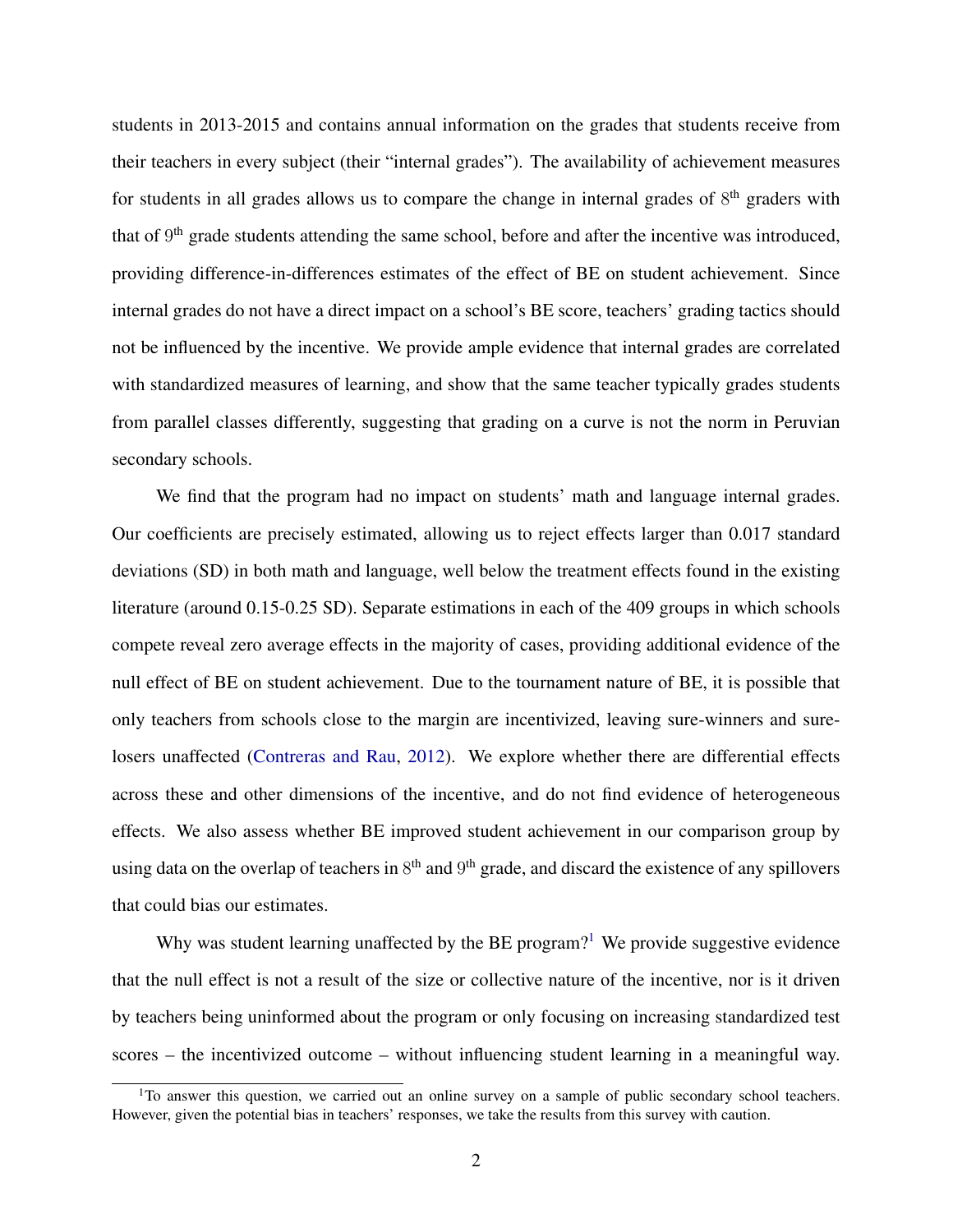We argue that certain features of the standardized test linked to the bonus might have hampered teachers' ability to boost student performance in terms of this measure, potentially discouraging teachers from exerting higher effort. Given that students are not tested at baseline and these tests were performed for the first time in 2015, teachers may not have known what pedagogical practices lead to higher test scores. And because students have no stakes in these evaluations, the mapping between between teachers' effort and their chances of winning the bonus may be too weak.

Our paper relates to the literature on teacher pay-for-performance, particularly in the context of other developing countries. Although a few studies find positive and significant effects on student learning, the literature reveals mixed results.<sup>[2](#page-5-0)</sup> Using a randomized controlled trial in rural schools in the Indian state of Andhra Pradesh, [Muralidharan and Sundararaman](#page-35-0) [\(2011\)](#page-35-0) find that providing individual and collective monetary incentives to teachers based on their students' test score gains had a significant and sizable effect on test scores, and a positive impact on other subjects not targeted by the incentive. The experimental study of [Glewwe et al.](#page-33-1) [\(2010\)](#page-33-1) evaluates a collective teacher incentive program in Kenya, and finds that although the program raised students' test scores in the exams tied to the incentive, it had no impact on non-incentivized exams covering similar topics.<sup>[3](#page-5-1)</sup> [Behrman et al.](#page-31-1) [\(2015\)](#page-31-1) ran a randomized controlled trial in Mexican high schools, providing monetary incentives to teachers and/or students based on the latter's performance in math tests with very low stakes. The authors find that although incentivizing teachers had no impact on students' test scores, there was a significant increase in student performance when students themselves were incentivized, and even greater effects when both students and teachers were

<span id="page-5-0"></span> $2$ In the context of a high-income country, the quasi-experimental studies of [Lavy](#page-35-1) [\(2002\)](#page-34-1) and Lavy [\(2009\)](#page-35-1) in Israeli high schools find positive and significant impacts on different measures of student performance tied to the incentives. [Fryer](#page-33-2) [\(2013\)](#page-33-2), and [Goodman and Turner](#page-33-3) [\(2013\)](#page-33-3) analyze a collective teacher incentive program in approximately 200 New York City public schools, and find no evidence of increased student attainment or changes in student or teacher behavior. Finally, [Springer et al.](#page-36-1) [\(2010\)](#page-36-1) conducted a three-year study in Nashville, and find a positive effect on standardized test scores only among teachers instructing the same set of students in multiple subjects.

<span id="page-5-1"></span><sup>3</sup>Although direct observation of teachers in [Muralidharan and Sundararaman](#page-35-0) [\(2011\)](#page-35-0) shows no impact on classroom processes or student and teacher attendance, teachers in treatment schools were more likely to report having assigned extra homework, classwork and practice tests, conducting extra classes, and paying special attention to weaker students. External observers in [Glewwe et al.](#page-33-1) [\(2010\)](#page-33-1) found no changes in teacher attendance, homework assignment or pedagogy. However, the principals of treated schools were more likely to report that their teachers offered extra test-preparation classes, suggesting that teachers' efforts might have narrowly targeted the incentivized outcome.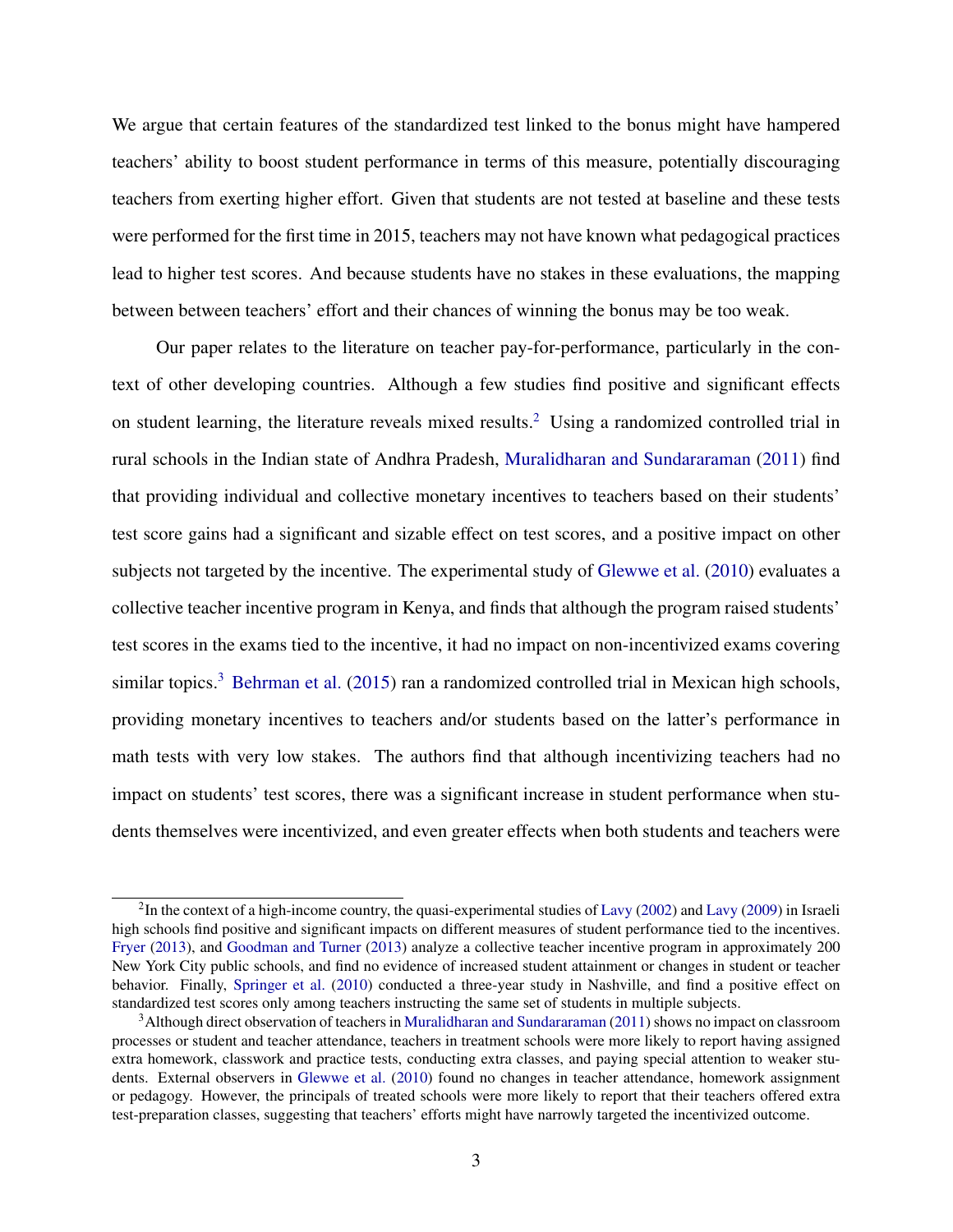given incentives.[4](#page-6-0) [Barrera-Osorio and Raju](#page-31-2) [\(2017\)](#page-31-2) evaluate a pay-for-performance program in low-performing primary schools in Pakistan, and find no impact on student scores in government exams. The authors argue that the high volatility in government test scores may have dampened teachers' incentives to increase their effort [\(Barrera-Osorio and Ganimian,](#page-31-3) [2016\)](#page-31-3). The closest paper to ours is [Contreras and Rau](#page-33-0) [\(2012\)](#page-33-0), who examine the impact of a scaled-up program in Chile. Using matching and difference-in-differences techniques, they find that public school students received higher scores in math and language standardized tests, as compared to students in private schools that were not eligible for the bonus.

One contribution of our paper is that we examine whether teacher incentives can work in the context of a scaled-up, national intervention. Except for [Contreras and Rau](#page-33-0) [\(2012\)](#page-33-0), all other studies in the literature focus on smaller interventions. [Barrera-Osorio and Raju](#page-31-2) [\(2017\)](#page-31-2) evaluate a pay-forperformance program implemented in 450 schools, [Muralidharan and Sundararaman](#page-35-0) [\(2011\)](#page-35-0) in 200 schools, [Glewwe et al.](#page-33-1) [\(2010\)](#page-33-1) in 50 schools, and [Behrman et al.](#page-31-1) [\(2015\)](#page-31-1) in 40 schools. In contrast, the BE program reached more than 8,000 secondary schools across Peru, providing incentives to approximately 86,000 teachers responsible for instructing  $8<sup>th</sup>$  grade students in these schools. Perhaps more importantly, with the exception of [Barrera-Osorio and Raju](#page-31-2) [\(2017\)](#page-31-2), the program design and implementation in the aforementioned studies was carried out by an NGO, whereas BE was directly implemented by the Peruvian Ministry of Education. While these experimental studies provide proof-of-concept of whether teacher pay-for-performance can increase student achievement, they face external validity issues, as in any randomized controlled trial [\(Deaton and](#page-33-4) [Cartwright,](#page-33-4) [2018\)](#page-33-4), making their findings not necessarily generalizable to a large-scale program. This notion is underscored by [Banerjee et al.](#page-31-4) [\(2016\)](#page-31-4) and [Bold et al.](#page-32-2) [\(2018\)](#page-32-2), who show that successful educational interventions led by NGOs do not yield the same impact when scaled-up and implemented within the existing educational system. Budgetary constraints [\(Kerwin and Thorn](#page-34-2)[ton,](#page-34-2) [2015\)](#page-34-2) and opposition from teacher unions [\(Mizala and Schneider,](#page-35-2) [2014\)](#page-35-2) make several aspects

<span id="page-6-0"></span><sup>&</sup>lt;sup>4</sup>In line with these findings, incentivized students reported exerting higher effort in preparing for the exam. The self-reported behavior of teachers is not as consistent with the paper's findings, since teachers in all three treatment arms were more likely to report having prepared their students for the test, both in and out of class.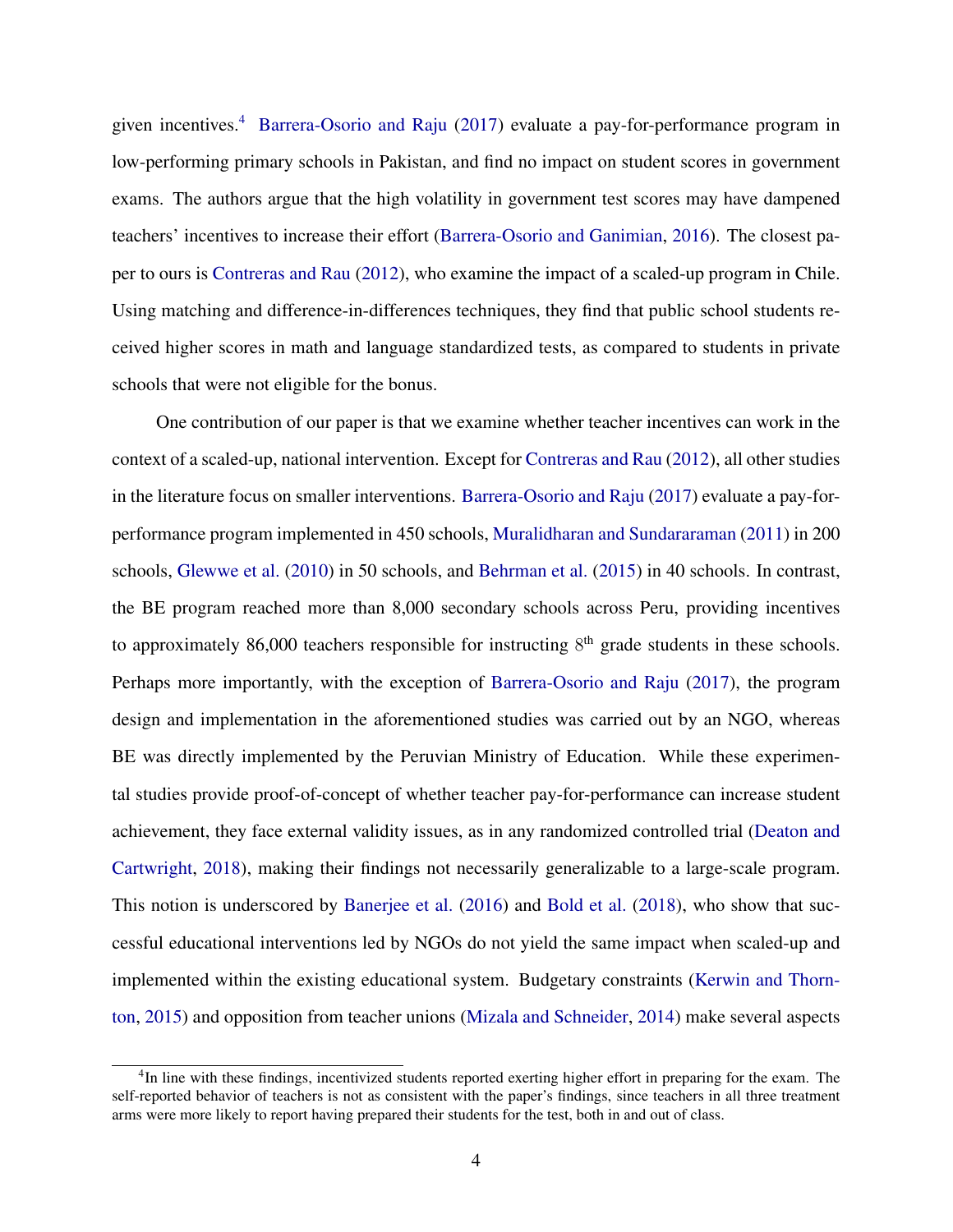of these types of interventions unfeasible in a nationwide program. Take for instance the most successful intervention in this literature, the [Muralidharan and Sundararaman](#page-35-0) [\(2011\)](#page-35-0) study. In this program, students were evaluated at the start of the school year, their teachers received detailed feedback on the performance of each student and suggestions on how to use this feedback to improve learning, and NGO workers made several visits to the schools to monitor the attendance and classroom practices of teachers. Frequently testing students, providing such detailed feedback, and regularly monitoring teachers may be too costly to implement at scale by the government of a developing country. It is thus crucial for policymakers to better understand what role these and other features of teacher pay-for-performance programs play in their success. While we cannot fully conclude which characteristics of the BE contributed to its null impact, we provide some suggestive evidence, hopefully shedding more light on this discussion.

Another novelty of our study is that we use a measure of student achievement that captures the skills of students that the program targets, but is not directly incentivized. Since the BE bonus is linked to standardized test scores and not to internal grades, teachers' stakes in our outcome variable are not modified by the incentive.<sup>[5](#page-7-0)</sup> An identification strategy relying on standardized test scores (or other incentivized indicators) as an outcome cannot fully disentangle whether an improvement in student performance is the consequence of higher learning or the result of short-term strategies fostering high test scores [\(Neal,](#page-35-3) [2011\)](#page-35-3). The importance of this issue is highlighted by the results from [Glewwe et al.](#page-33-1) [\(2010\)](#page-33-1), who find that students performed better in the tests used to award the bonus, but find no effect in their performance in an alternative exam not linked to the incentive. With the exception of the latter, all other papers in the literature assess student achieve-ment using measures of learning which are directly targeted by the incentive.<sup>[6](#page-7-1)</sup> Although it would

<span id="page-7-0"></span><sup>&</sup>lt;sup>5</sup>Internal grades are completely independent of standardized test scores in Peru. Since students' individual scores are never reported, it is impossible for teachers to give any weight to these tests in their internal assessment. And even though teachers could potentially use internal grading as a tool to motivate students to do well in the standardized tests, internal grades are assigned after the tests are administered.

<span id="page-7-1"></span><sup>&</sup>lt;sup>6</sup>[Behrman et al.](#page-31-1) [\(2015\)](#page-31-1) and [Contreras and Rau](#page-33-0) [\(2012\)](#page-33-0) measure achievement using students' scores in the standardized evaluations tied to the bonus. The studies of [Fryer](#page-33-2) [\(2013\)](#page-33-2) and [Goodman and Turner](#page-33-3) [\(2013\)](#page-33-3) use several measures of student performance linked to the incentive (scores in state tests, graduation rates, credits earned, etc.), as do [Lavy](#page-34-1) [\(2002\)](#page-34-1) and [Lavy](#page-35-1) [\(2009\)](#page-35-1) (average score and pass rates in matriculation exams, and school dropout rates). In an attempt to overcome this issue, [Muralidharan and Sundararaman](#page-35-0) [\(2011\)](#page-35-0) designed a standardized test to include mechanical and conceptual questions; while performance in the former can be easily affected by a teacher coaching his students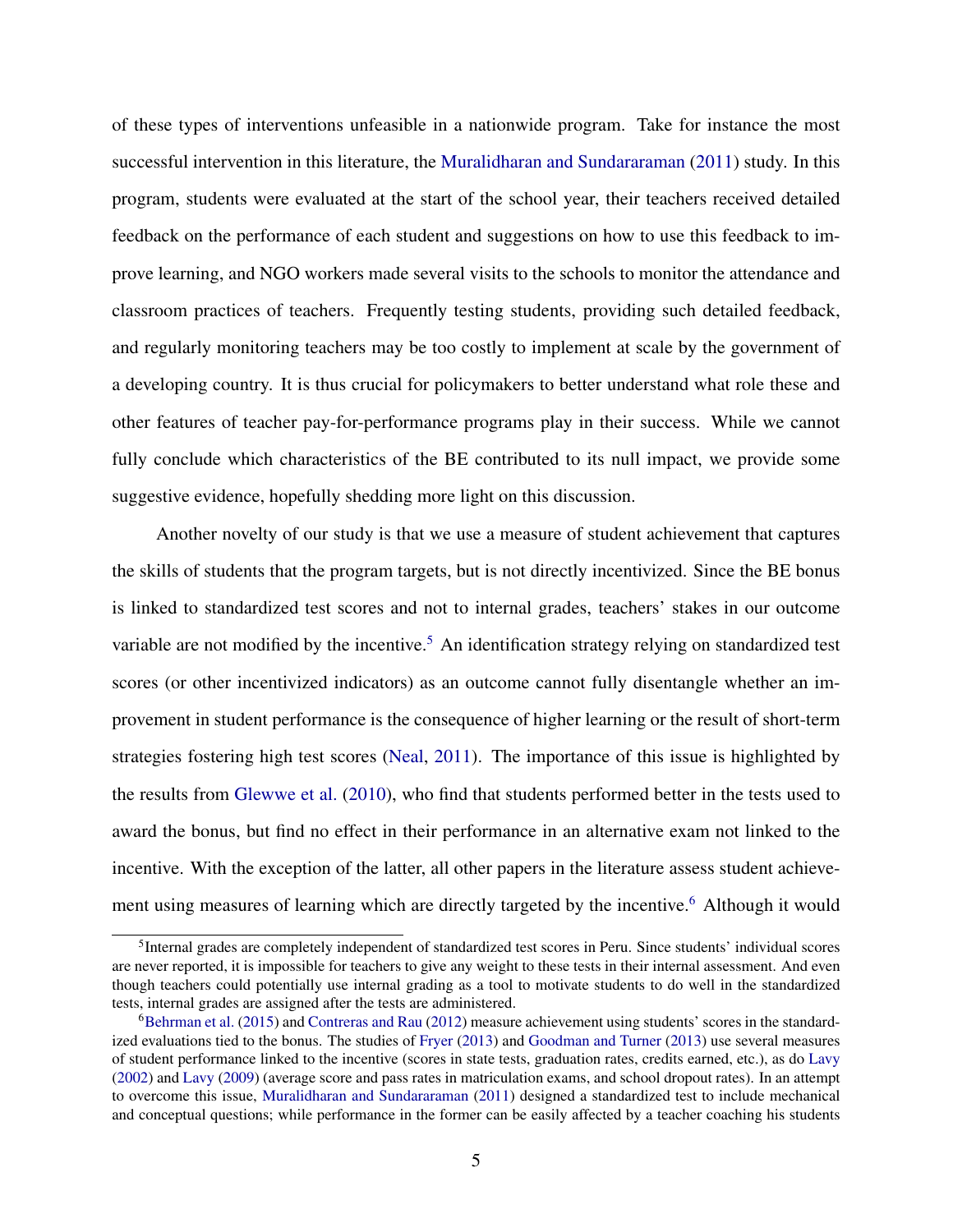also be interesting to analyze the impact of BE on students' scores in the standardized test tied to the bonus, there is no comparison group to perform a causal analysis. Using internal grades as our outcome has the advantage of capturing students' performance without directly influencing teachers' probability of obtaining the bonus. Even though this measure may have some shortcomings, for instance if teachers assign grades on a relative basis, we report the results from multiple tests alleviating this concern.

The paper is organized as follows. Section [2](#page-8-0) describes the educational system in Peru and the Peruvian teacher pay-for-performance program. Section [3](#page-12-0) discusses our strategy for estimating the effect of teacher incentives on student performance, and Section [4](#page-15-0) describes the data. Section [5](#page-17-0) presents our main results, and Section [6](#page-21-0) provides evidence on the validity of our identification strategy. Section [7](#page-25-0) discusses the potential reasons for our findings, and Section [8](#page-30-0) concludes.

## <span id="page-8-0"></span>2 Secondary Schooling in Peru and the BE Program

#### 2.1 Secondary Schooling in Peru

Compulsory schooling in Peru lasts 12 years, and is composed of preschool, primary and secondary schooling, lasting one, six, and five years, respectively. Students in public secondary schools have seven hours of instruction a day, although the Ministry of Education has been gradually implementing nine-hour school days, reaching 18% of all public secondary schools in 2016. While a significant portion of the student body attends private secondary schools, public institutions dominate by far. In 2014, for instance, 64% of high schools were publicly run, instructing 74% of all secondary students. Over the last decade there have been significant improvements in secondary school coverage, with enrollment rising from 71% of individuals in secondary school age (12-16) in 2005 to 83% in 2014. Despite these improvements, enrollment is still far from universal. Moreover, a high portion of students attending high school do not possess the minimum required levels of knowledge. In the 2012 round of the OECD's Programme for International Student Assessment

for the test, conceptual questions are harder to influence using these types of tactics.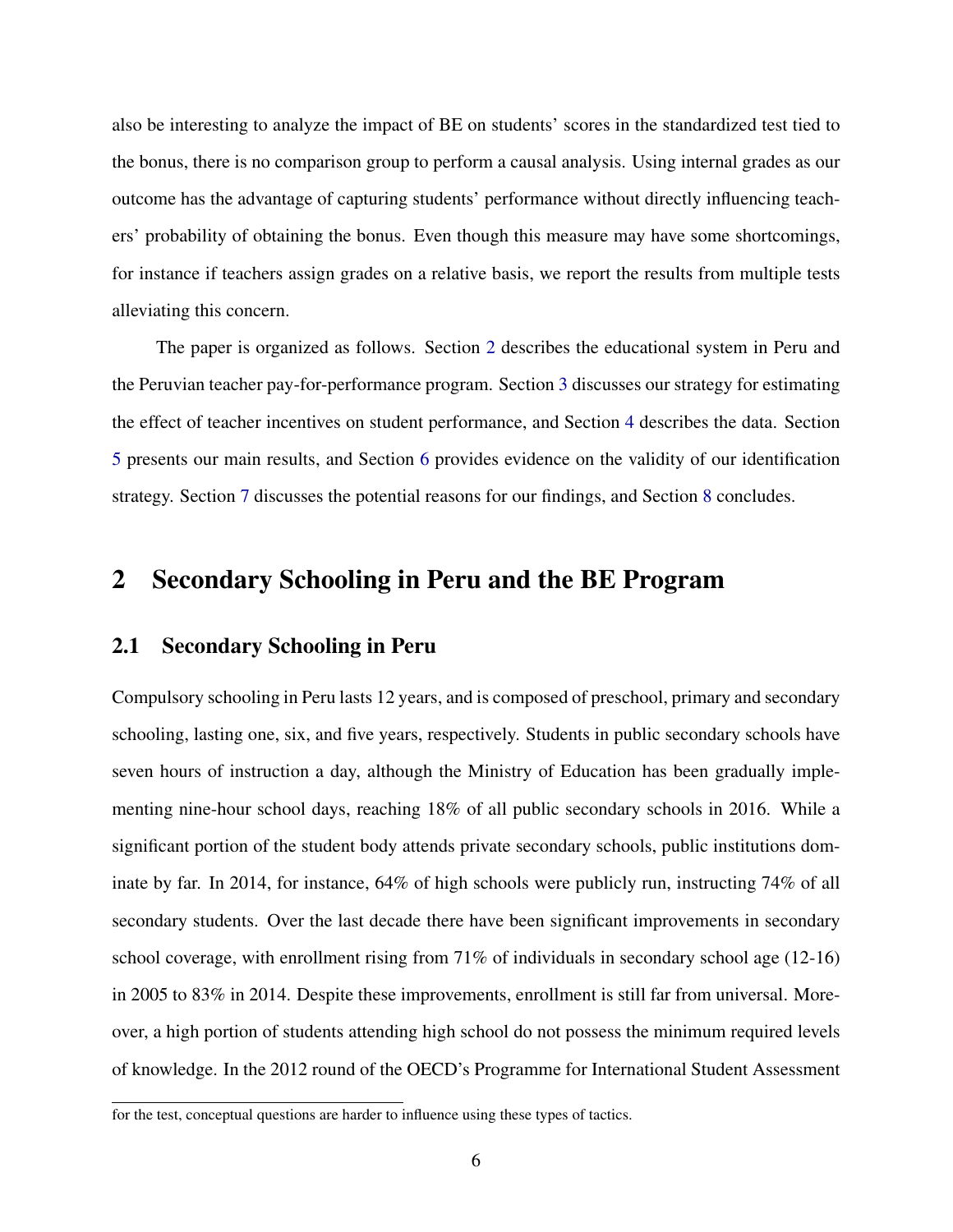(PISA) evaluating 15-year-old students, Peru was the lowest scoring country out of 65 in all three tested subjects. In particular, 75%, 60% and 69% of Peruvian students had low achievement in math, reading and science, respectively.

Public school teachers in Peru can be either civil servants or contract teachers. In 2015, salaries for the former are divided into eight pay scales, with monthly salaries ranging from 1451 soles ( $\approx$  439 dollars) to 3[7](#page-9-0)73 soles ( $\approx$  1142 dollars).<sup>7</sup> The monthly salary of contract teachers on the other hand was fixed at 1244 soles ( $\approx$  370 dollars).<sup>[8](#page-9-1)</sup> There were approximately 120,000 public secondary school teachers in 2014, one third of which were contract teachers. The average secondary school teacher in public schools received a monthly salary of only 1469 soles, approximately 444 dollars.<sup>[9](#page-9-2)</sup> The working week for public secondary school teachers in 2014 con-sisted of 26 hours, 24 of which were to be spent teaching.<sup>[10](#page-9-3)</sup> However, as reported in a nationally representative survey in 2014, teachers spent an average of 12 hours a week performing other work-related activities outside their official working hours, such as preparing class materials or attending parent-teacher conferences. Furthermore, 15% of secondary school teachers taught in more than one school, and 28% complemented their salary with another type of job.

As compared to Peruvian workers with similar qualifications and teachers in other Latin American countries, Peruvian teachers are poorly paid. A 2010 study on the salaries of teachers in Latin America finds that adjusting for the number of hours worked, Peruvian teachers earned 10% less than other Peruvian professional workers with similar levels of education [\(Bruns and Luque,](#page-32-3)  $2015$ <sup>[11](#page-9-4)</sup> Even though Peruvian teachers are poorly paid, absenteeism is relatively low compared

<span id="page-9-1"></span><span id="page-9-0"></span> $7$ Throughout this study we use a conversion rate of 3.31 soles per dollar.

<sup>8</sup>Further details on teachers' salaries and pay scales are provided by the Ministry of Education in [http://www.](http://www.minedu.gob.pe/reforma-magisterial/remuneraciones-beneficios.php) [minedu.gob.pe/reforma-magisterial/remuneraciones-beneficios.php,](http://www.minedu.gob.pe/reforma-magisterial/remuneraciones-beneficios.php) last accessed August 16, 2016.

<span id="page-9-2"></span><sup>9</sup>We calculated the average monthly salary of public secondary school teachers in Peru using the Ministry of Education's pay scales and the type of contract and category reported by a nationally representative sample of secondary school teachers in a survey conducted by the Ministry of Education at the end of 2014 (*Encuesta Nacional de Docentes*).

<span id="page-9-3"></span> $10$ In 2015, the working week was expanded by two (paid) hours, which are meant to be spent performing activities outside the classroom, namely preparing materials for class, assisting students who fall behind, providing orientation to parents, etc. In 2016, an extra two hours were added, reaching a total of 30 working hours a week.

<span id="page-9-4"></span><sup>&</sup>lt;sup>11</sup>The gap in teachers' pay was worse in Peru than in Mexico, Honduras, El Salvador, Costa Rica, Uruguay and Chile, but relatively better than than in Panama, Brazil and Nicaragua. [Mizala and](#page-35-4) Nopo [\(2016\)](#page-35-4) examine the patterns of teacher pay in several Latin American countries in an earlier period (1997-2007), and find that teachers in Nicaragua and Peru were the most underpaid relative to their nationals working as professionals or technicians.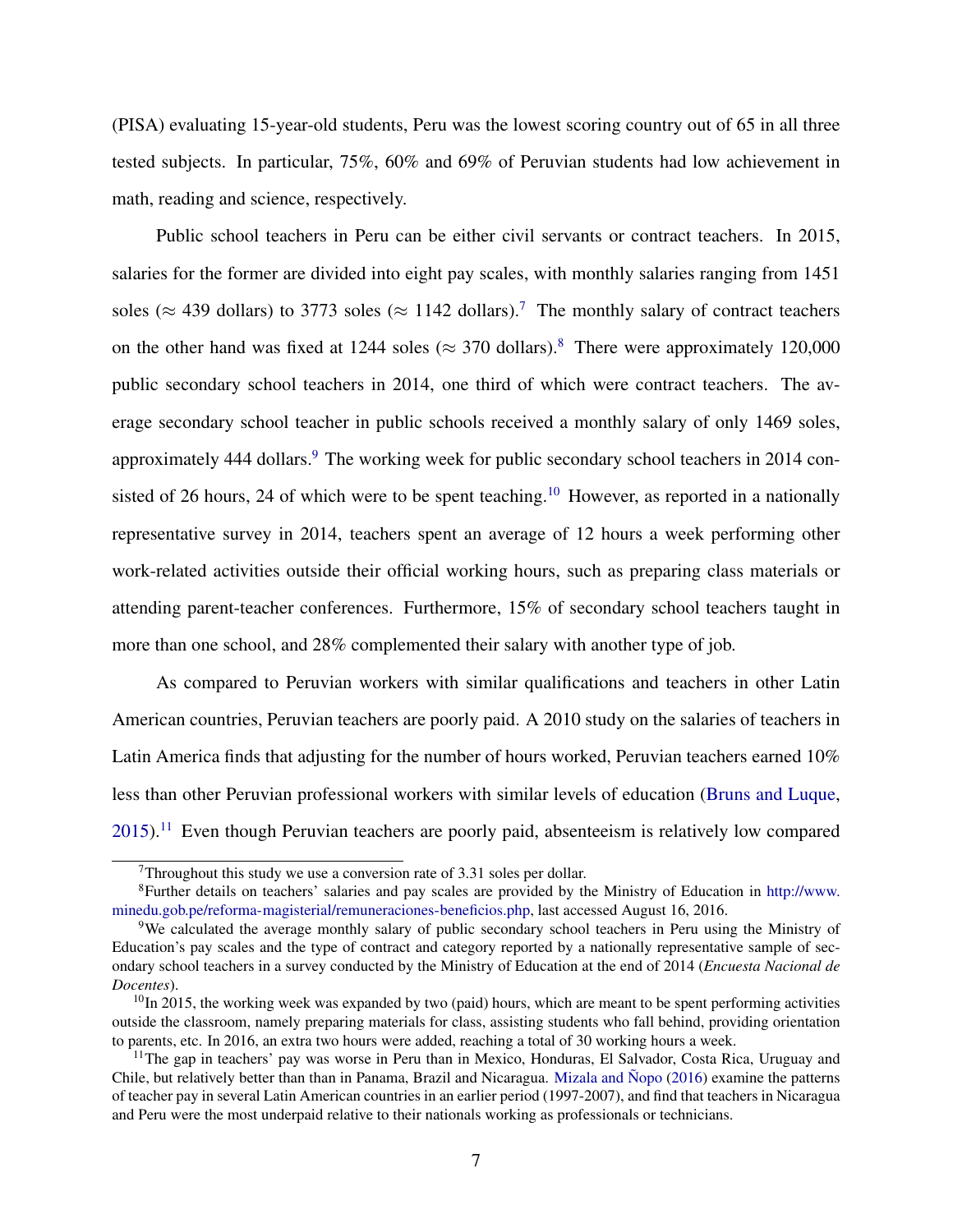to other developing countries. Around the time at which BE was implemented, average teacher absenteeism in public schools was below  $7\%$ .<sup>[12](#page-10-0)</sup>

### <span id="page-10-3"></span>2.2 The BE Program

In 2013, the Peruvian Ministry of Education launched *Bono Escuela* (BE), an annual and nationwide teacher pay-for-performance program in public schools. The program was first implemented in primary schools, and then extended to secondary schools in 2015. Secondary schools, the focus of this paper, were only included in BE as of 2015 because Peru's census standardized tests – *Evaluación Censal de Estudiantes*, henceforth ECE – one of the key indicators used for the BE, were not implemented in secondary schools until 2015. The ECE is an annual low-stakes test designed by the Peruvian Ministry of Education, in which students from different grades in practically all private and public schools are tested on their basic competencies in math and language at the end of the school year.<sup>[13](#page-10-1)</sup> In secondary schools, only  $8<sup>th</sup>$  graders are tested. The ECE is implemented by the Peruvian National Statistics Institute, which trains independent enumerators for this task. Since the main goal of the ECE is to track the evolution of student learning throughout the country and help shape educational policies, school average scores are reported to school district governments, schools, and parents.

BE is a tournament providing collective incentives, such that the principal and every teacher in a school are rewarded if their school wins.<sup>[14](#page-10-2)</sup> To ensure that schools competing against each other are comparable, they are separated into groups by school district, school day length, and by whether they are urban or rural. There are 409 groups in total, with an average of 36 schools per group.

<span id="page-10-0"></span><sup>&</sup>lt;sup>12</sup>These figures were obtained from the first round of *Semaforo Escuela*, a program launched around April 2015 in which trained enumerators make periodic visits to public schools, and register information on teacher, student, and director absenteeism. Further details are available at [http://www.minedu.gob.pe/semaforo-escuela/.](http://www.minedu.gob.pe/semaforo-escuela/) In a 2006 study, teacher absenteeism in Peruvian public schools was found to be higher, around 11% [\(Chaudhury et al.,](#page-32-4) [2006\)](#page-32-4).

<span id="page-10-1"></span><sup>&</sup>lt;sup>13</sup>The ECE was first implemented in 2007 in  $2<sup>nd</sup>$  grade of primary school, and was extended in the following year to  $4<sup>th</sup>$  grade in schools with intercultural bilingual education, and in 2016 to  $4<sup>th</sup>$  graders in all schools. The ECE was administered in 8<sup>th</sup> grade for the first time in 2015.

<span id="page-10-2"></span> $14$ Most of the interventions in this literature provide collective incentives. Examples include [Lavy](#page-34-1) [\(2002\)](#page-34-1) in Israel, [Glewwe et al.](#page-33-1) [\(2010\)](#page-33-1) in Kenya, one of the treatment arms in [Muralidharan and Sundararaman](#page-35-0) [\(2011\)](#page-35-0) in India, [Contreras and Rau](#page-33-0) [\(2012\)](#page-33-0) in Chile, and [Fryer](#page-33-2) [\(2013\)](#page-33-2) and [Goodman and Turner](#page-33-3) [\(2013\)](#page-33-3) in the US.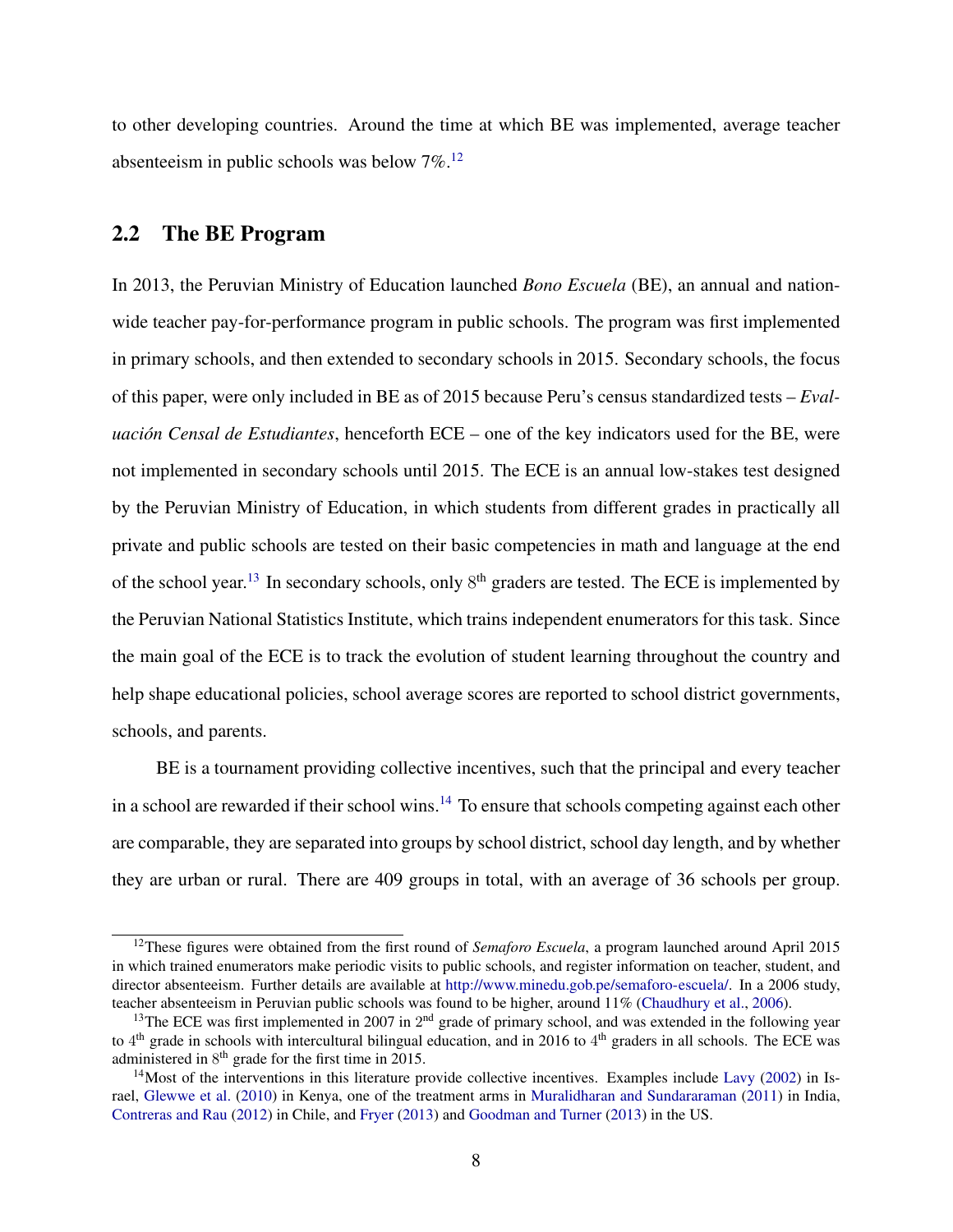Teachers in schools in the top 10% of their group receive a bonus of 2000 soles (approximately 605 dollars), whereas those in the top 10%-20% are paid 1500 soles (454 dollars). Every teacher in a winning school receives the same bonus, but the school principal receives a slightly larger payment (500 extra soles). The bonus is paid out in November of the following year, together with the salary of that month. Since the average teacher receives a monthly salary of 1469 soles, the bonus constitutes either 1 or 1.4 monthly salaries on average. Considering that 20% of schools receive the prize, the average value of the bonus is 24% of a monthly salary, a sizable figure as compared to other studies in the literature.[15](#page-11-0)

As outlined in Table [1,](#page-41-0) a school's BE score in 2015 was composed of several factors. The school's average grade in the ECE standardized tests taken by  $8<sup>th</sup>$  graders makes up for 40% of the score. In order to prevent teachers from encouraging the absenteeism of low achieving students on the day of the assessment, schools not complying with a minimum rate of student participation are disqualified from taking part in BE. The participation rate in the ECE must be 80%, 90% and 95% in schools with only one, two, or more than two  $8<sup>th</sup>$  grade classes, respectively.<sup>[16](#page-11-1)</sup> Additionally, 35% of weight is given to the entire school's intra-annual retention rate, calculated as the proportion of enrolled students still in school at the end of the year, without considering those who transferred to another institution. In 2014, the year before BE was implemented, public secondary schools had an average retention rate over 99%, and less than 6% had retention rates below 95%. Intra-anual retention rates are so high because most of the dropouts occur after the school year ends.<sup>[17](#page-11-2)</sup> As schools had very little leeway for increasing their rates of retention, they could not compete on the basis of this indicator.<sup>[18](#page-11-3)</sup> We believe that the Ministry of Education gave such a large weight to this indicator to counteract any perverse incentives schools may have to improve their test scores by encouraging their weakest students to drop out [\(Gilligan et al.,](#page-33-5) [2018\)](#page-33-5). An extra 5% of the

<span id="page-11-0"></span><sup>&</sup>lt;sup>15</sup>The average payment is 350 Soles  $(0.1x2000 + 0.1x1500)$ , which constitutes 24% of the average teachers' monthly salary.

<span id="page-11-1"></span><sup>&</sup>lt;sup>16</sup>91% of public secondary schools complied with this requirement, and the average school only had 1.4 students absent on the day of the exam.

<span id="page-11-2"></span><sup>&</sup>lt;sup>17</sup> Approximately 6% of the students enrolled in  $7<sup>th</sup>$  to  $10<sup>th</sup>$  grade of a public school in 2014 dropped out over the summer. Furthermore, more than 65% of the students who in 2014 failed 11<sup>th</sup> grade, the last year of school, did not re-enroll in 2015.

<span id="page-11-3"></span><sup>&</sup>lt;sup>18</sup> Average retention rates only improved by 0.29 percentage points between 2014 and 2015.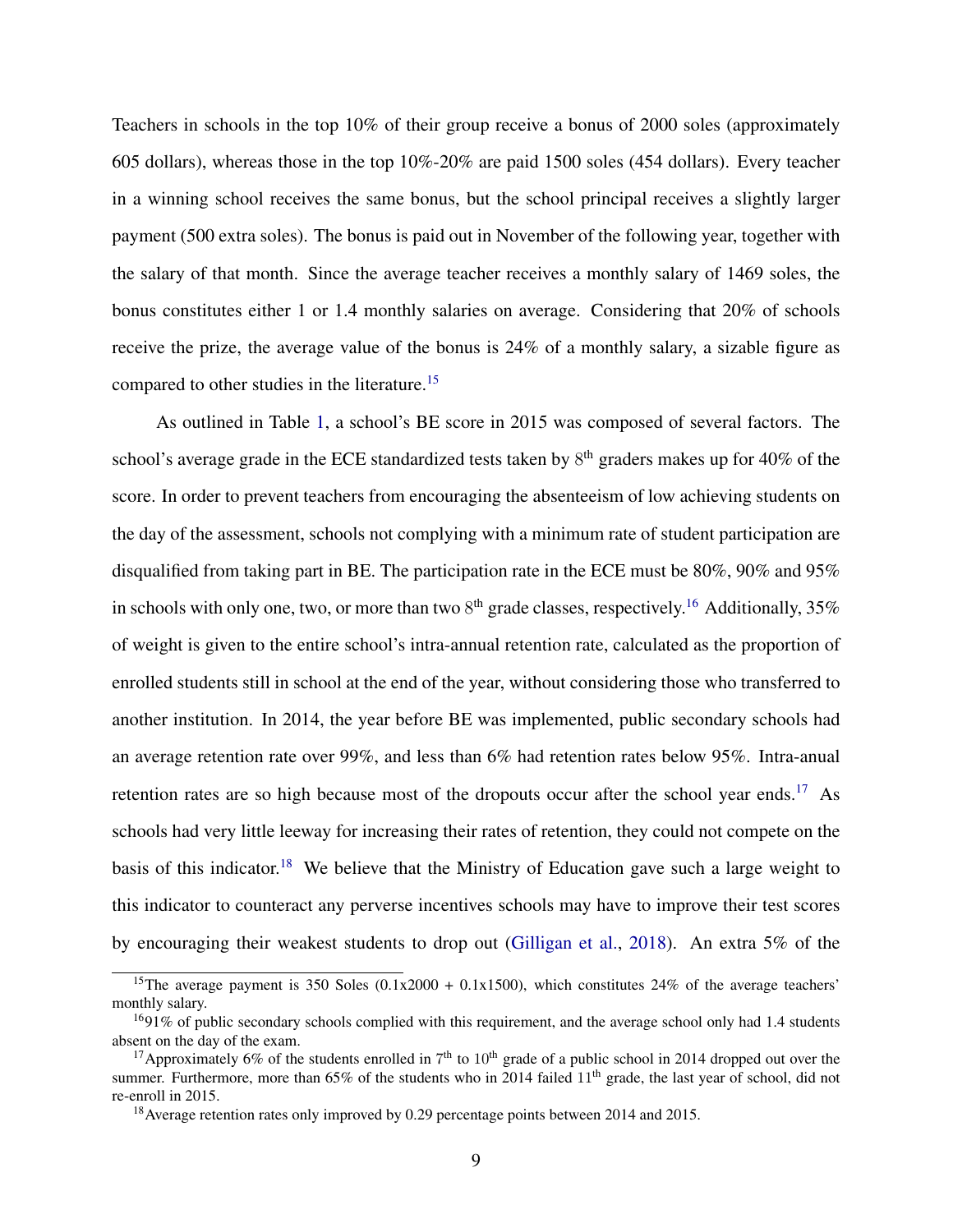school's score depends on whether the principal enrolls his students in the Ministry of Education's administrative system (*Sistema de Informacion de Apoyo a la Gesti ´ on de la Instituci ´ on Educativa ´* , henceforth SIAGIE) in a timely manner. The remaining 20% of the score depends on an index of school management, composed of measures of teacher attendance, management of school infrastructure, compliance with class hours, pedagogical practices, and learning environment. The first three indicators are measured at the school-level, and are collected by independent evaluators making visits to all public schools, whereas the last two apply to 8<sup>th</sup> grade only, and are obtained from questionnaires handed out to students during the ECE. On the whole, around 80% of a school's score ultimately depends on the actions of  $8<sup>th</sup>$  grade math and language teachers.<sup>[19](#page-12-1)</sup> Consistent with this fact, schools ranked in the top 20% of their BE group according to their average ECE score were 57 percentage points more likely to win the bonus.

The timing of BE is depicted in Figure [1.](#page-37-0) The school year in Peru starts in March and ends in December. At the end of 2014, once the implementation of the ECE test in secondary schools was confirmed for 2015, the Minister of Education announced the possibility of extending the BE program to secondary schools.[20](#page-12-2) The government resolution regulating the 2015 BE came out on July 25<sup>th</sup>, almost four months before the 2015 ECE (carried out in November 17/18), and was accompanied by a diffusion campaign launched by the Ministry of Education informing schools about the BE program.

## <span id="page-12-0"></span>3 Estimation Strategy

We exploit the fact that a school's score for the BE primarily depends on the performance of  $8<sup>th</sup>$ grade students in the math and language ECE tests for estimating the causal effect of BE on student

<span id="page-12-1"></span> $19$ The portion of the BE score that depends on retention rates is just a constant, since schools had no margin to improve this indicator. In fact, 80% of schools had a retention rate of 100% in 2014. Since 8<sup>th</sup> grade math and language teachers could impact the BE score through the ECE test scores of their students (40% of weight) and their pedagogical practices and learning environment (12% of weight), we consider that their practices can influence up to 80% of the school's score (0.52/(1-0.35)).

<span id="page-12-2"></span><sup>20</sup>[http://larepublica.pe/21-12-2014/jaime-saavedra-el-proceso-para-nombrar-a-8-mil-maestros-se-inicia-en](http://larepublica.pe/21-12-2014/jaime-saavedra-el-proceso-para-nombrar-a-8-mil-maestros-se-inicia-en-julio-del-2015)[julio-del-2015](http://larepublica.pe/21-12-2014/jaime-saavedra-el-proceso-para-nombrar-a-8-mil-maestros-se-inicia-en-julio-del-2015) (last accessed August 16, 2016).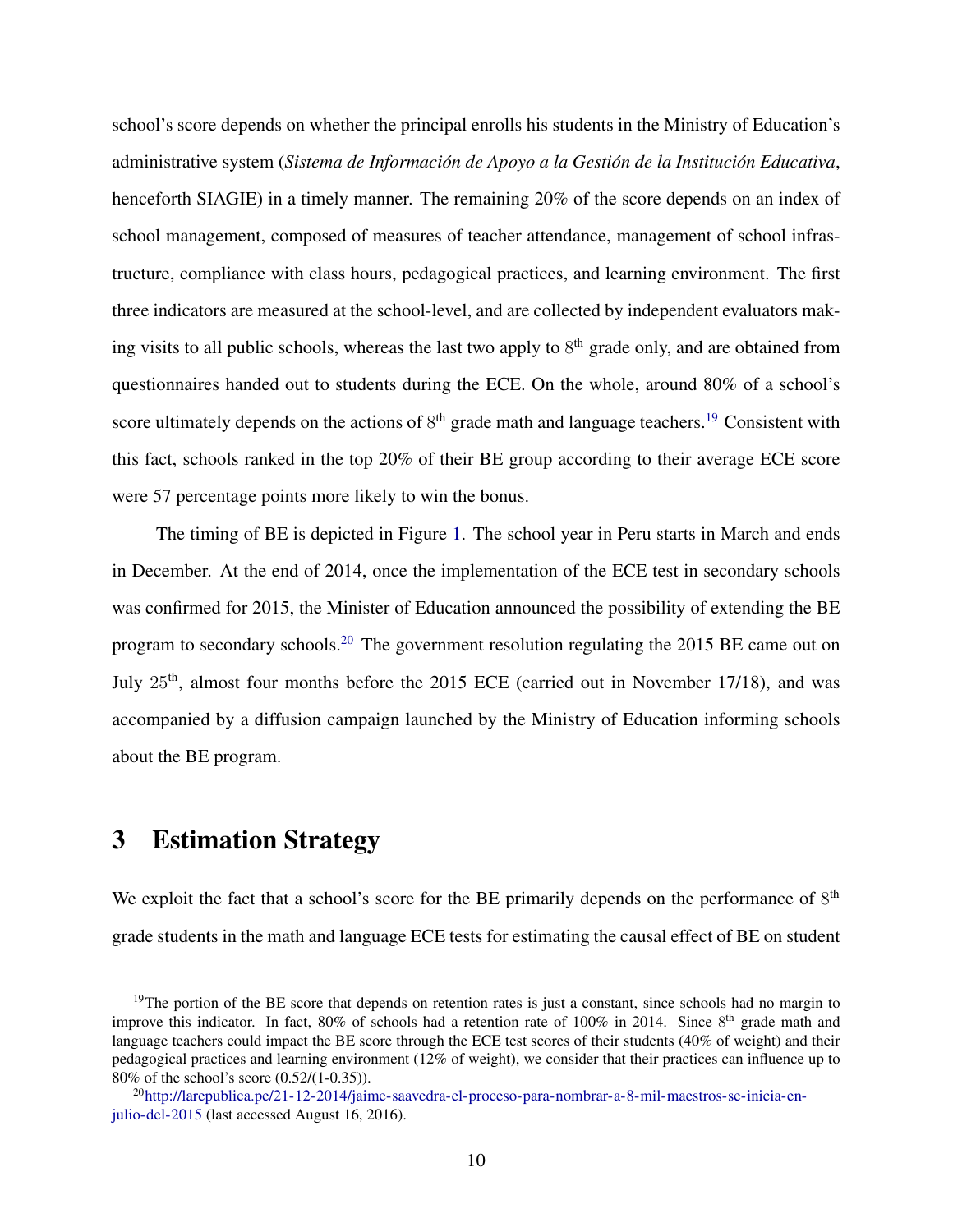learning. As schools have a much higher incentive to improve the learning of  $8<sup>th</sup>$  grade students as compared to students from other grades, we perform a difference-in-differences estimation comparing the change in achievement of  $8<sup>th</sup>$  grade public school students with that of  $9<sup>th</sup>$  grade students attending the same school.<sup>[21](#page-13-0)</sup> In our preferred specification, we use a repeated cross-section of  $8<sup>th</sup>$ and 9<sup>th</sup> grade students in public secondary schools, and run the following regression:

*Internal Grade*<sub>ist</sub> = 
$$
\beta_0 + \beta_1 8^{th}
$$
 *Grade*<sub>ist</sub> +  $\beta_2 8^{th}$  *Grade*<sub>ist</sub> × *Post*<sub>t</sub> +  $X_{ist}$   $\delta + \gamma_t + \gamma_s + U_{ist}$ ,

where *Internal Grade<sub>ist</sub>* is the grade that student *i* in school *s* received from his/her teacher at the end of year *t*. We run separate regressions for math and language internal grades, and also estimate this equation for the average internal grade in all subjects not evaluated in the ECE, in order to examine whether BE impacted students' performance in other courses.  $8<sup>th</sup> Grade<sub>ist</sub>$  is a dummy for whether student *i* from school *s* is an  $8<sup>th</sup>$  grader in year *t*,  $Post<sub>t</sub>$  takes a value of one in the year 2015 and zero in 2013-2014,  $X_{ist}$  is a set of individual controls (gender, if Spanish is the student's native tongue, if the student was retained in the previous year, has a disability, and whether the parents are alive and living in the same household), and  $\gamma_t$  and  $\gamma_s$  are year and school fixed effects. We run regressions for the period 2013-2015, i.e., two years before the BE, and the year in which it took place. Our estimation thus compares students in  $8<sup>th</sup>$  and  $9<sup>th</sup>$  grade, within the same school, before and after BE was introduced. Including school fixed effects allow us to restrict our comparison to students facing the same educational environment, but who differ in their exposure to the BE.<sup>[22](#page-13-1)</sup>  $U_{ist}$  are all the unobserved determinants of achievement for student *i* in school *s* and year *t*, such as ability, motivation, household income, and home environment, to name

<span id="page-13-0"></span><sup>&</sup>lt;sup>21</sup> Since students in the  $7<sup>th</sup>$  grade will be taking the ECE standardized test in 2016, thus affecting the school's score in the following edition of BE, the program could have an impact on these students. We thus use  $9<sup>th</sup>$  graders as our comparison group.

<span id="page-13-1"></span><sup>&</sup>lt;sup>22</sup>Given that  $8<sup>th</sup>$  grade students in private schools take the ECE but these institutions are not eligible for the BE, we could run a differences-in-differences regression using 8<sup>th</sup> graders from private schools as our comparison group, similar to what [Contreras and Rau](#page-33-0) [\(2012\)](#page-33-0) do in the case of Chile. However, as shown in Appendix Table [A.1,](#page-50-0) public school students were already improving relatively faster than their private school counterparts in the year prior to the BE (i.e., the *Public*  $\times$  2014 coefficient is positively statistically significant). Perhaps more importantly, private schools can not serve as a control group because many other things changed across the public-private spectrum in 2015, such as differential investments in infrastructure and salary raises.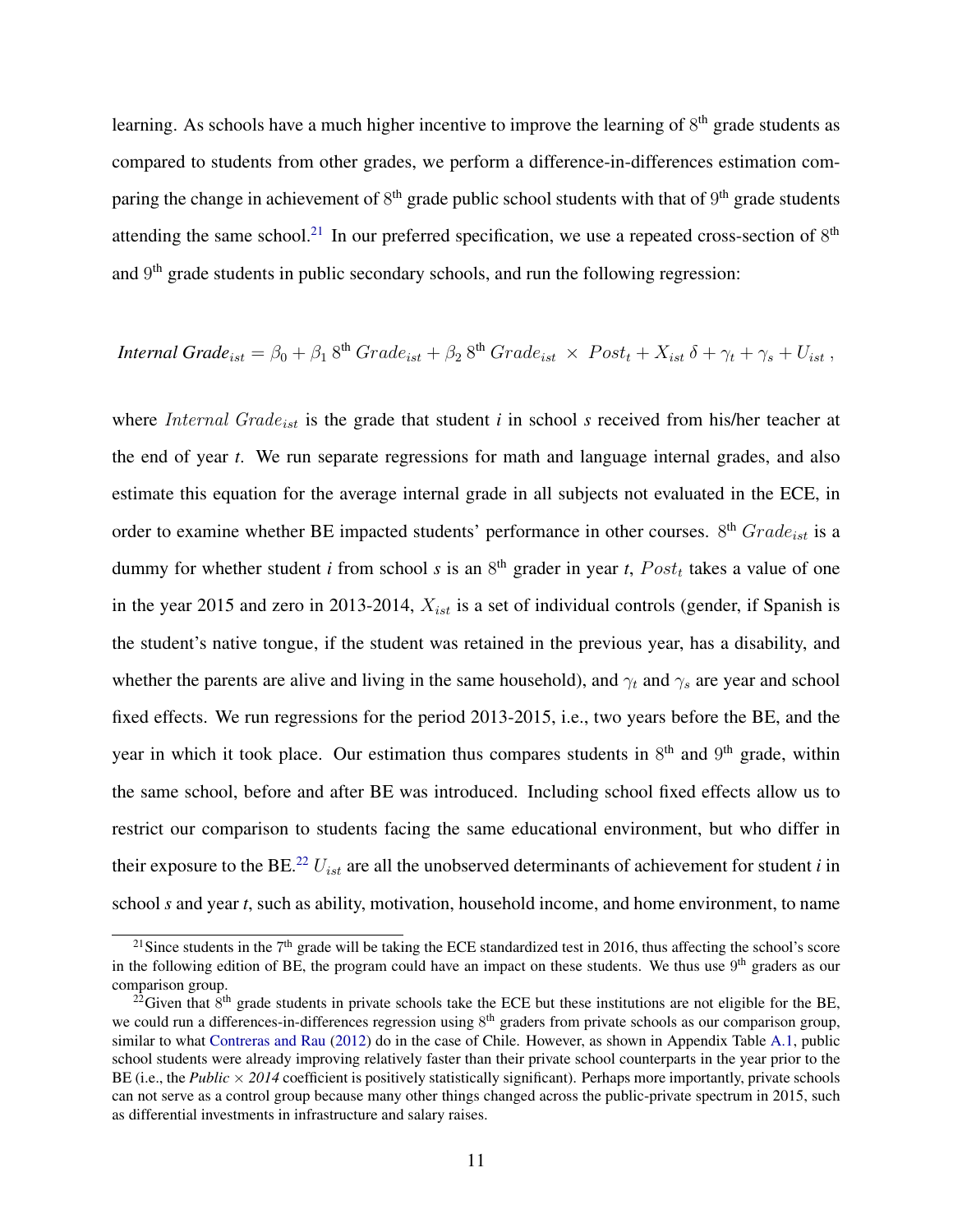a few. We cluster our standard errors at the school level to allow for the within-school correlation of errors, and express grades as a z-score, standardizing them by subject and year, so that our coefficient of interest  $(\beta_2)$  can be interpreted as the standard deviation (SD) change in internal grades associated with the incentive. In the case of non-incentivized courses, we first calculate the z-score for each course, and then take the average.

Unlike other studies on teacher pay-for-performance, our outcome variable is the grade assigned to students by their teachers at the end of the school year (what we refer to as internal grades), and not their standardized test scores. Given that teachers' pay under BE is tied to performance in the ECE, an estimation relying on standardized test scores as an outcome would be unable to determine whether improvements are due to increased student learning or the result of short-term strategies fostering high test scores, such as targeting topics likely to be tested, coaching students on test taking strategies or cheating.<sup>[23](#page-14-0)</sup> Since the BE bonus is tied to ECE test results, and not internal grades, teachers' stakes in the latter are not directly modified by the incentive program. Although teachers could potentially use internal grades as a tool to motivate students to do well in the ECE, internal grades are assigned *after* the tests are administered.<sup>[24](#page-14-1)</sup> We also provide supporting evidence of the fact that within-schools, internal grades are correlated with standardized measures of learning, and show that grading on a curve is uncommon in Peruvian secondary schools in Section [6.3.](#page-23-0) Internal grades therefore have the advantage of capturing the skills of students targeted by the program (i.e., their basic competencies in math and language), without directly influencing teachers' probability of obtaining the bonus. It would still be interesting to study the impact of the BE on students' ECE test scores, because comparing both results would allow us to learn more about mechanisms. Unfortunately, we cannot do so because the ECE was implemented in secondary schools for the first time in 2015, and since BE covers all public secondary schools, there

<span id="page-14-0"></span><sup>&</sup>lt;sup>23</sup>These behaviors are consistent with models of multi-tasking [\(Holmstrom and Milgrom,](#page-34-3) [1991;](#page-34-3) [Baker,](#page-31-5) [1992,](#page-31-5) [2002\)](#page-31-6), and have been reported in several studies on teacher incentives such as [Jacob and Levitt,](#page-34-4) [2003,](#page-34-4) [Figlio and Winicki,](#page-33-6) [2005,](#page-33-6) [Figlio,](#page-33-7) [2006,](#page-33-7) [Glewwe et al.,](#page-33-1) [2010,](#page-33-1) and [Behrman et al.,](#page-31-1) [2015.](#page-31-1)

<span id="page-14-1"></span><sup>&</sup>lt;sup>24</sup>Our teacher survey inquires, among other things, about whether teachers changed the difficulty of their classes in 2015 as a result of BE. As shown in Appendix Table [A.2,](#page-51-0) teachers were equally likely to report that they decreased the difficulty of their classes when teaching students from 8<sup>th</sup> grade, as compared to students from other grades, and marginally more likely to report that they increased the difficulty of their classes. It is thus unlikely that the estimated impacts are driven by differential changes in the difficulty of the class.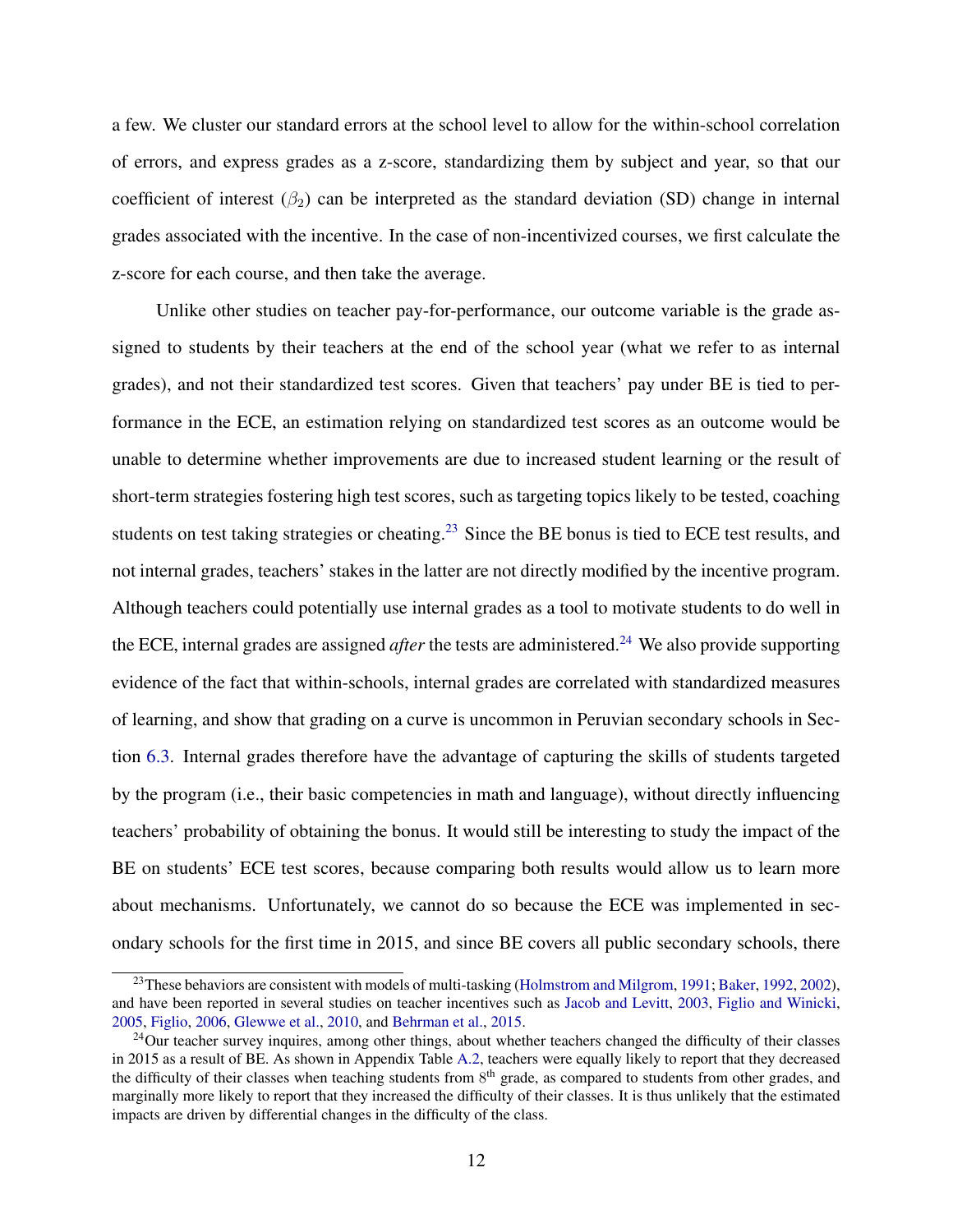is no appropriate comparison group.

Our main identifying assumption is that in the absence of BE, the performance of  $8<sup>th</sup>$  and  $9<sup>th</sup>$ grade students attending the same school would have evolved in the same way between 2014 and 2015. An inspection of the raw means in Figure [2](#page-38-0) shows that this is a plausible assumption, as the grades of  $8<sup>th</sup>$  and  $9<sup>th</sup>$  grade students were on parallel trends before the implementation of BE in both math and language. We test this formally in Section [6.1.](#page-21-1)

Identifying the causal effect of BE also requires that the performance of  $9<sup>th</sup>$  grade students, our comparison group, is unaffected or hardly affected by the teacher incentive program (i.e., that there are no spillovers). Importantly for our identification, schools do not have much room to compete on the basis of indicators other than the  $8<sup>th</sup>$  graders' standardized test scores, leading to a practically null correspondence between  $9<sup>th</sup>$  grade students' learning and a school's BE score. One must bear in mind, however, that since  $84\%$  of  $8<sup>th</sup>$  grade teachers also instruct  $9<sup>th</sup>$  grade, higher effort while teaching 8<sup>th</sup> graders could potentially spill over to students in our comparison group and bias our estimates downwards. We show that our results are not driven by such positive spillovers by exploring the impact of the teacher incentive in schools with a low overlap between  $8<sup>th</sup>$ and 9<sup>th</sup> grade teachers in Section [6.2.](#page-21-2) On the other hand, the fact that the probability of obtaining the bonus hinges largely on the performance of  $8<sup>th</sup>$  grade students may lead schools to redirect their resources towards these grades, negatively impacting the internal grades of students in our comparison group. We show in Section [6.2](#page-21-2) that this issue is not a concern in our setting.

## <span id="page-15-0"></span>4 Data and Descriptive Statistics

Our empirical exercise relies on a rich administrative database collected by the Peruvian Ministry of Education in 2013-2015, derived from its SIAGIE system. Coverage is almost universal, reaching approximately 99.7% of public schools. Schools are required to enroll their students into the SIAGIE system at the start of the school year, and input the final grades of their entire student body at the conclusion of the academic year. Grading is done on a 0-20 scale, and students need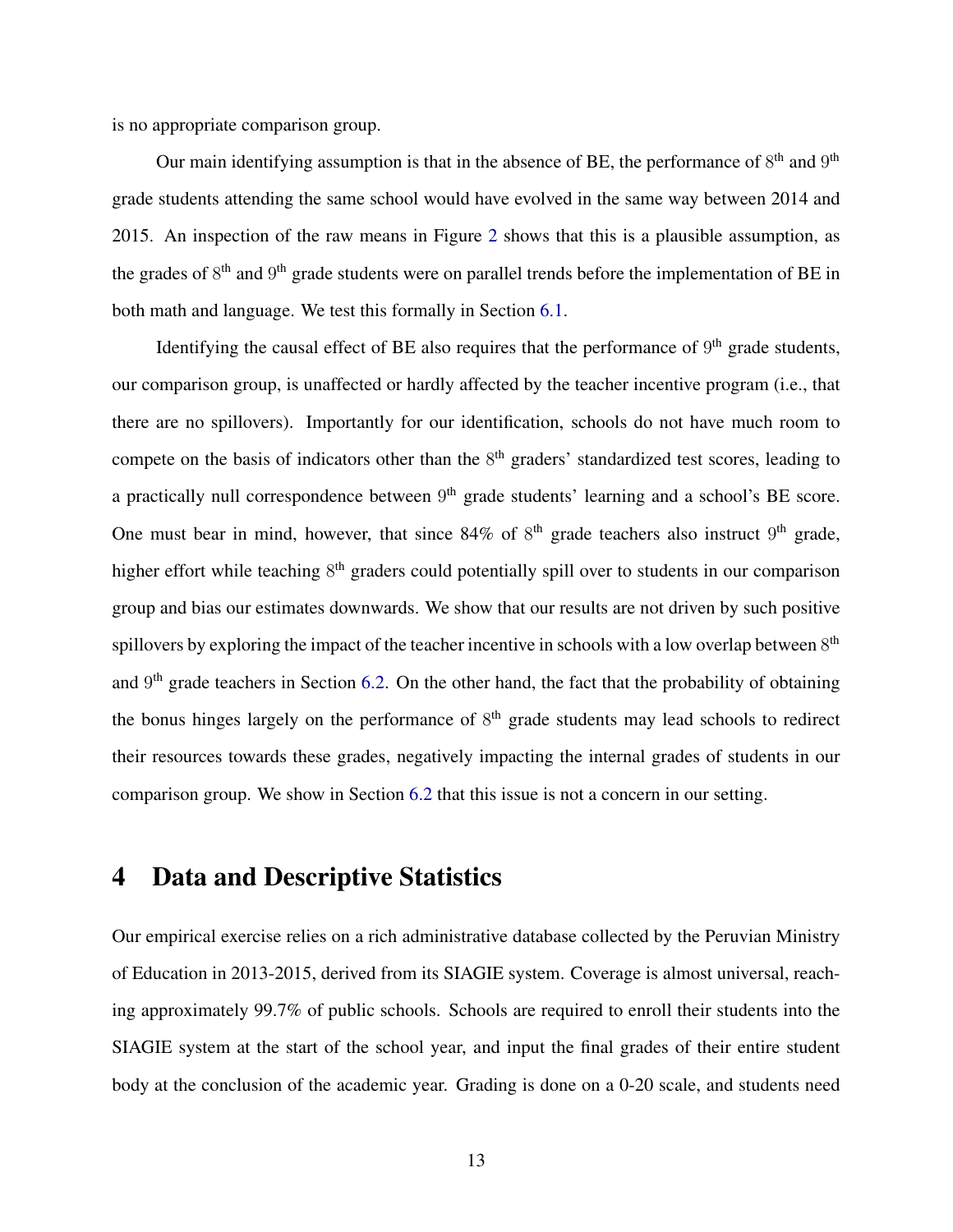to obtain at least 11 to pass a given subject. In addition to students' grades, this database holds information on students' age, gender, native tongue, parents' education, whether they live with their parents, and identifiers that permit tracking individual students across years. The SIAGIE also contains information on the grade and classroom that student are assigned to, the teachers who teach each grade and group, and some basic teacher characteristics such as age and gender. Of the 8,914 public secondary schools in Peru in 2015, 8,330 were eligible to participate in the ECE, as schools must have at least five  $8<sup>th</sup>$  grade students in order to be eligible to take the test. Our SIAGIE database covers 8,297 of these schools. We then restrict our sample to the 7,878 schools that have at least one  $8<sup>th</sup>$  and  $9<sup>th</sup>$  grade classroom in 2013, 2014 and 2015.

Table [2](#page-42-0) presents some characteristics of the  $8<sup>th</sup>$  and  $9<sup>th</sup>$  grade students attending public secondary schools in 2013-2015. The average final grade in math is 12.29 and 12.33 (out of 20) in 8<sup>th</sup> and 9<sup>th</sup> grade, and 84% and 85% of students pass this course, respectively. Students perform slightly better in language, where the average grade in  $8<sup>th</sup>$  and  $9<sup>th</sup>$  grade is 12.69 and 12.76, and 89% and 90% of students pass the course, respectively. Mean grades in other courses exceed those of math and language by almost one point, and almost all (93% and 94%) students pass these courses. Half of the students are male, almost all of them are Peruvian, and Spanish is the first language for 84-85% of them. Only 5% and 4% of  $8<sup>th</sup>$  and  $9<sup>th</sup>$  graders were retained in the same grade the year before. Although causal identification does not require that  $8<sup>th</sup>$  and  $9<sup>th</sup>$  grade students are balanced in terms of observables, they appear to be very similar. Table [2](#page-42-0) also shows some characteristics of the 7,878 public secondary schools in our sample. Less than half (39%) of the schools are located in rural areas. Each school has, on average, two classes per grade, and there are around 20 students per teacher in the average class. We also observe that each school has, on average, approximately 11 teachers teaching  $8<sup>th</sup>$  and  $9<sup>th</sup>$  grade, with around 83% of teachers in  $8<sup>th</sup>$  ( $9<sup>th</sup>$ ) grade also teaching  $9<sup>th</sup>$  ( $8<sup>th</sup>$ ) grade. Teachers are almost 42 years old on average, and 60% of them are male.

We complement our main empirical analysis with the results of an online survey conducted in conjunction with the Ministry of Education in October 2016. We collected information on the grades and subjects the teachers taught in 2005, their knowledge about the BE and its rules at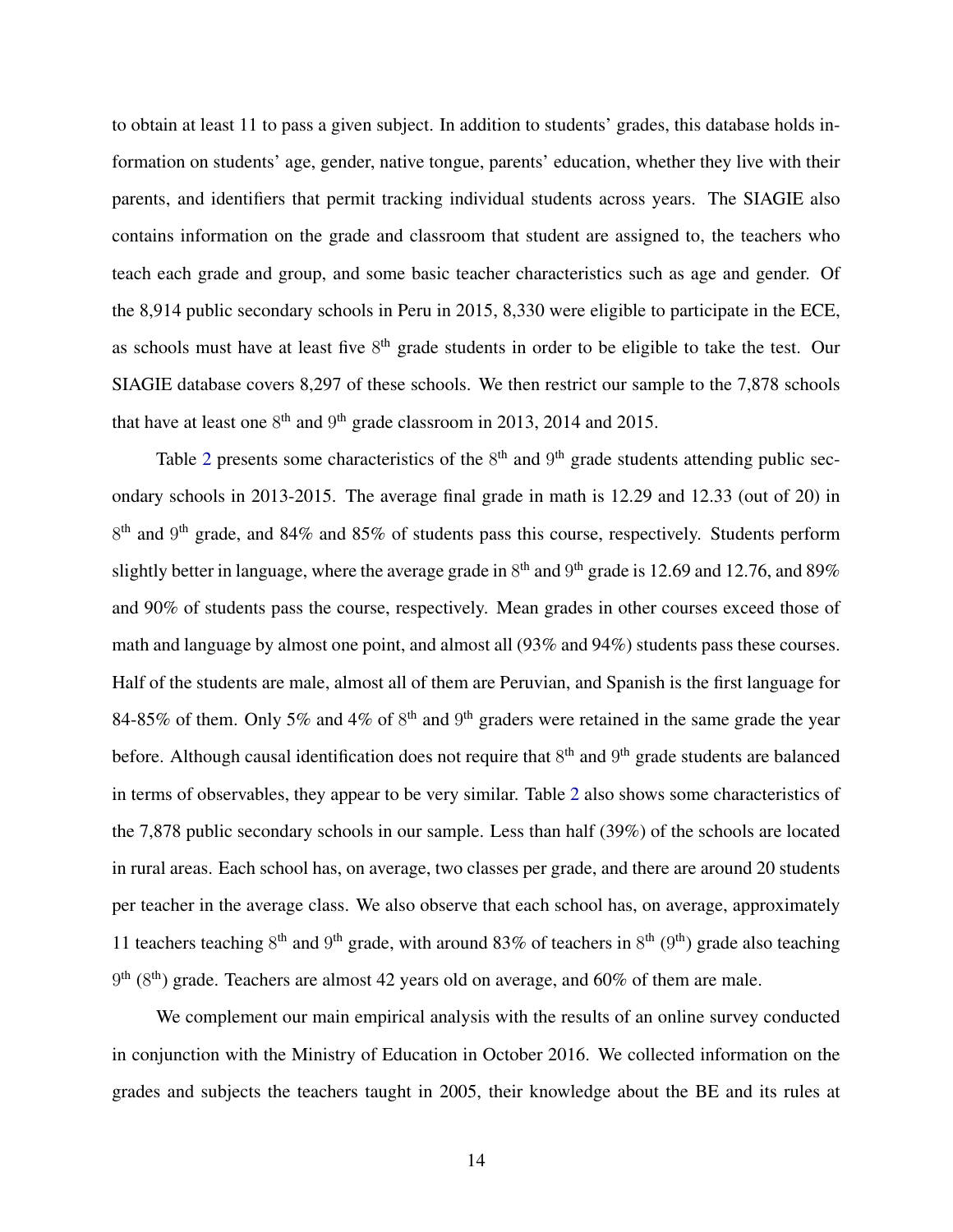that time, and their opinion about the size of the bonus. The survey also inquired about changes in their pedagogical practices while teaching students from different grades, and about administrative changes in the school they were working for in 2015. Finally, we tried to elicit teachers' perceptions of their school's ranking and probability of winning, and we asked teachers for their opinions of students' motivation in the standardized test tied to the BE. We received a response from 3,406 teachers (2.8% of all public secondary school teachers). However, given the potential bias in teachers' responses and the selected sample, the results from this survey must be taken with caution. We provide further information on the survey and its results in [Appendix B](#page-56-0)

## <span id="page-17-0"></span>5 Results

Despite the fact that the monetary incentives provided by BE were sizable, we find that the program had no effect on  $8<sup>th</sup>$  graders' math and language internal grades, as shown in columns (1) and (4) of Table [3.](#page-43-0) [25](#page-17-1) Our coefficient of interest (the interaction of the 8 *th Grade* and *Post* dummies) is robust to the inclusion of school fixed effects (columns 2 and 5) and individual controls (columns 3 and 6), with the latter being our preferred specification.<sup>[26](#page-17-2)</sup> Our coefficients are precisely estimated zeros, allowing us to reject positive effects larger than 0.010 SD in math, and 0.017 in language, well below the positive treatment effects found in the existing literature. In the teacher incentive program studied by [Muralidharan and Sundararaman](#page-35-0) [\(2011\)](#page-35-0) in India, average math and language test scores increased by 0.15 SD after one year, and [Contreras and Rau](#page-33-0) [\(2012\)](#page-33-0) find that a teacher incentive program in Chile had positive and large effects on language and math test scores of 0.14- 0.25 SD. While the incentive scheme evaluated by [Glewwe et al.](#page-33-1) [\(2010\)](#page-33-1) in Kenya led to a 0.14 SD increase in the scores of tests linked to the incentive, the authors found no impact on the outcome

<span id="page-17-1"></span><sup>&</sup>lt;sup>25</sup>These regressions do not include students who dropped out during the school year and thus do not have a final grade for math or language. Importantly, dropout rates during the school year are very small (0.4%), and there is no differential impact across grades.

<span id="page-17-2"></span><sup>&</sup>lt;sup>26</sup>The sample is slightly smaller when we include individual controls because these characteristics are missing for a small group of students (less than 0.5%). Since parents' education is missing for 12% of students, we do not control for this in our regressions. However, attrition is not differential across grades, and our results are robust to the inclusion of these controls.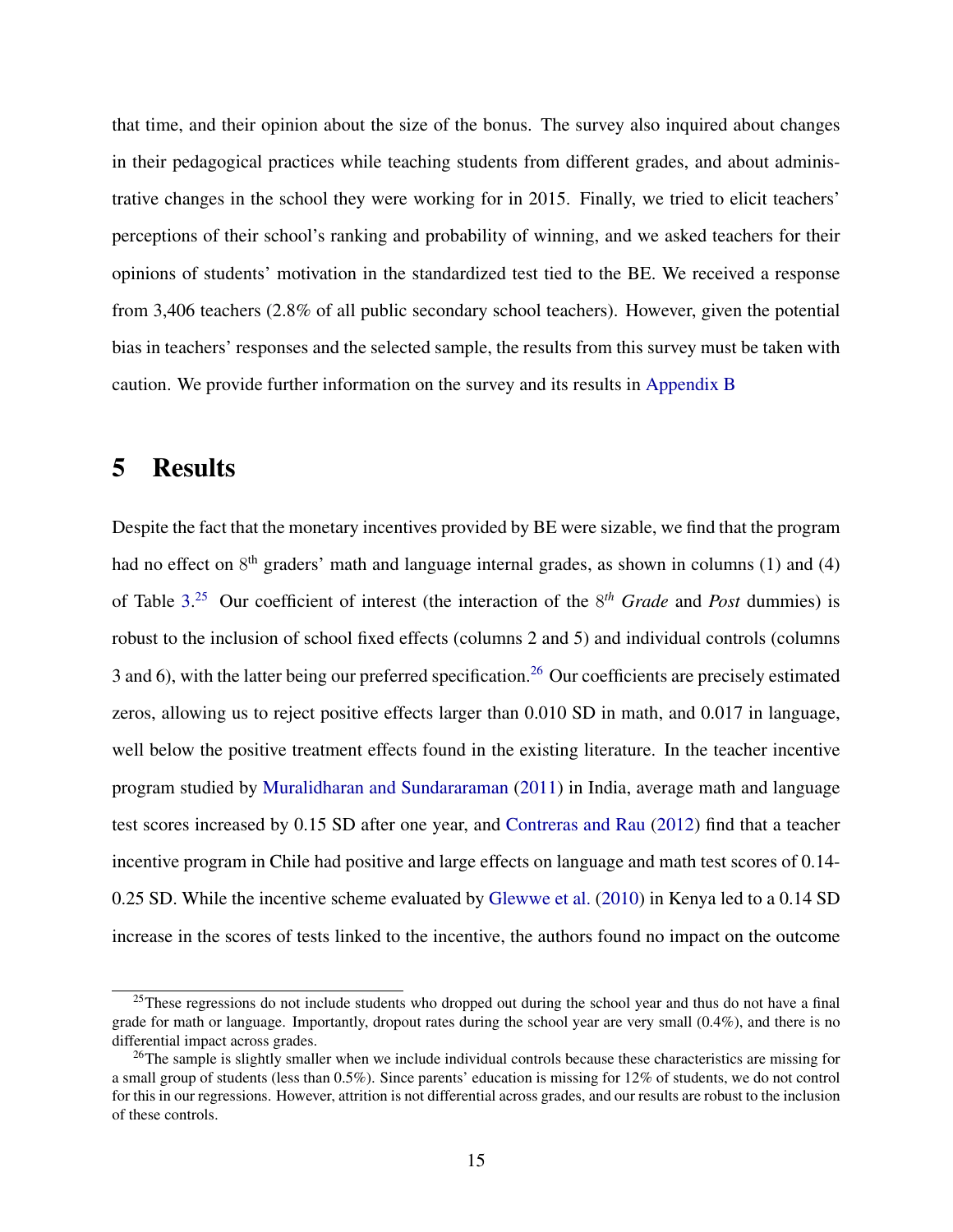of non-incentivized evaluations, consistent with our findings.

Since there are 409 distinct groups in which schools compete for the BE bonus, i.e., 409 different tournaments, we also evaluate the average effect of BE in every competition. Figure [3](#page-39-0) displays the 8 *th Grade* x *Post* coefficients (and their 95% confidence interval) for math and language in each of these 409 tournaments. In the vast majority of these groups, the teacher incentive had a zero average effect on student achievement. The coefficients for math and language are positive and statistically significant at the 5% level in only 5% of the BE groups,  $27$  providing further evidence of BE's null average effect on student achievement.

As in most comparable studies, teacher bonuses under the BE are tied to students' performance in just two subjects (math and language). However, teacher incentives may also have an impact on student learning in other courses. The sign of this impact is theoretically unclear. On the one hand, schools could be tempted to devote more resources towards math and language at the expense of other subjects (e.g., augmenting instruction time), negatively impacting learning in the latter. On the other hand,  $8<sup>th</sup>$  grade teachers in all subjects, not just math and language, may exert more effort knowing that their school's score rests largely on the performance of these students.<sup>[28](#page-18-1),[29](#page-18-2)</sup> We do find a positive and statistically significant effect of 0.011 SD on grades in nonincentivized courses, as shown in Table [4.](#page-44-0) Appendix Table [A.3](#page-52-0) breaks the results down by each of the nine non-incentivized courses; we observe a positive and statistically significant impact of 0.017 SD in social studies and 0.019 SD in human relations. Although statistically different from zero, the observed effect is very small, and well below the spillover effects found in other papers.<sup>[30](#page-18-3)</sup> Furthermore, these results should be taken with caution because, as further discussed in Section [6.1,](#page-21-1) there is a small divergence in the trend in non-incentivized courses the year before the program was implemented.

<span id="page-18-1"></span><span id="page-18-0"></span> $27$ Furthermore, in only six out of the 409 BE groups, this holds simultaneously for math and language.

 $^{28}$ Note that unlike studies carried out in primary school, math and language teachers are not generally responsible for teaching other subjects in secondary school.

<span id="page-18-2"></span> $29$ Additionally, due to complementarities, if learning would have been higher in math and language, student achievement in incentivized subjects could have increased indirectly [\(Muralidharan and Sundararaman,](#page-35-0) [2011\)](#page-35-0).

<span id="page-18-3"></span><sup>&</sup>lt;sup>30</sup>[Muralidharan and Sundararaman](#page-35-0) [\(2011\)](#page-35-0) find that teacher incentives targeted towards math and language standardized tests had an effect of 0.11 and 0.14 SD in science and social studies, respectively, after only one year, an effect 10 to 13 times larger than the one we find.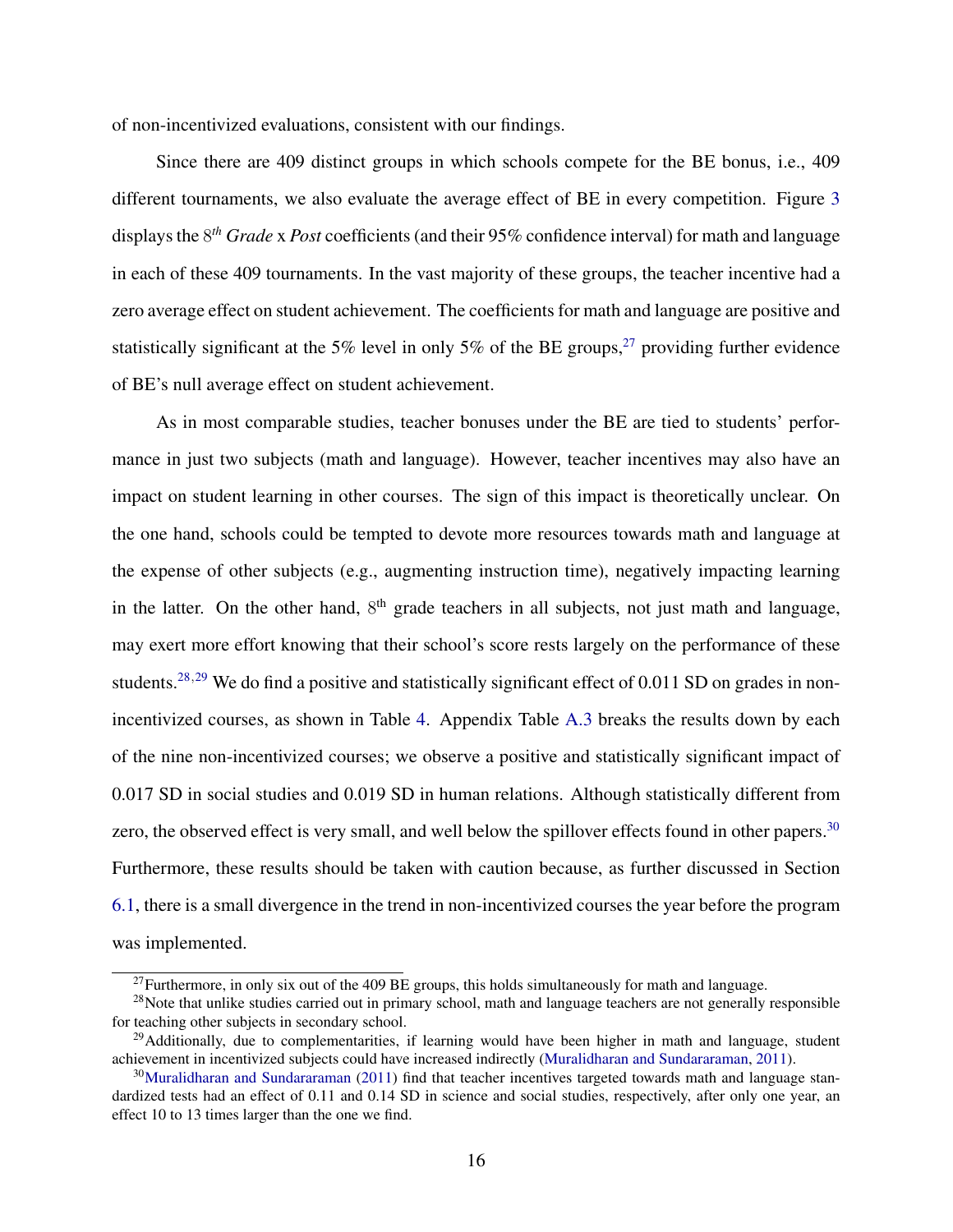### 5.1 Heterogeneous Effects

Tournament theory predicts that if teachers are risk neutral, have symmetric information, and if students in all schools have the same ability, all teachers should exert the same effort as a result of the incentive, and thus who is awarded the bonus should be random [\(Lazear and Rosen,](#page-35-5) [1981\)](#page-35-5). However, if schools differ in their probability of winning, the incentive may not have the same power across the board. For example, teachers in schools in which students' pre-program levels of achievement are far from those in the top 20% could be discouraged from exerting extra effort, and schools which are almost guaranteed to win may not respond to the incentive either. This concern is partly attenuated in our setting by the fact that schools are grouped according to characteristics which are likely correlated with their students' performance, such as the number of hours of instruction students receive, whether they are urban or rural, and their school district. Nevertheless, there could still be differences between schools in the same group. Consistent with this notion, [Contreras and Rau](#page-33-0) [\(2012\)](#page-33-0) find that a teacher incentive program awarding a bonus to schools in the top 25% within their group only had a positive impact on schools above the  $65<sup>th</sup>$  percentile in the distribution of pre-program scores. Since ECE was implemented in secondary schools for the first time in 2015, we cannot accurately determine a school's pre-tournament probability of winning. As an alternative, we proxy a school's likelihood of winning using its relative ranking within its BE group in terms of the socioeconomic status (SES) of its students. This approach is reasonable considering the findings of [Mizala et al.](#page-35-6) [\(2007\)](#page-35-6) that rankings based on average school test score levels in Chile are essentially equivalent to rankings based on schools' average SES. We construct an average measure of the SES of  $8<sup>th</sup>$  graders in 2015 by considering whether their first language is Spanish, and whether their parents have more than a primary school degree.<sup>[31](#page-19-0)</sup> We then rank schools within their BE group according to this measure, and fully interact our baseline regression with 20 dummies indicating the percentile that each school belongs to within their BE group. Further confirming the null effect of BE, Figure [4](#page-40-0) shows that the interaction coefficients are very small

<span id="page-19-0"></span> $31$  For each  $8<sup>th</sup>$  grader in 2015, we add three dummy variables: whether his/her first language is Spanish, and dummies for whether his/her mother and father have more than a primary school education. We then calculate the average index for each school.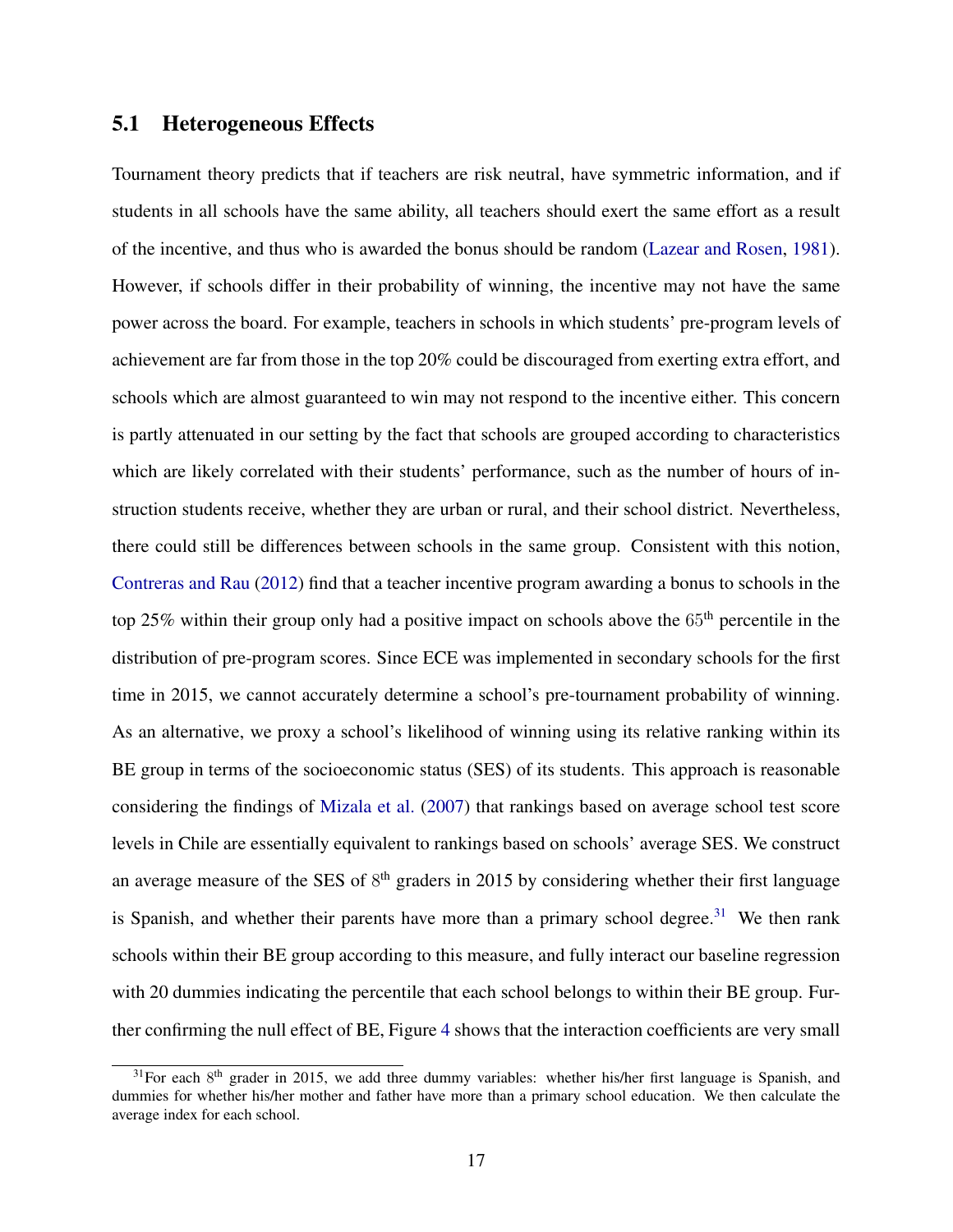in both math and language, and most of them are not statistically significant.

A second aspect to consider is that the strength of the incentive may be decreasing in the number of incentivized (i.e., 8<sup>th</sup> grade math and language) teachers, since the marginal impact of an individual teacher's effort on his/her school's score decreases when there are more teachers reached by the incentive, as does the teachers' ability to monitor one another.<sup>[32](#page-20-0)</sup> We use the number of  $8<sup>th</sup>$  grade classes and the enrollment in  $8<sup>th</sup>$  grade in 2015 as a proxy, since we do not know how many incentivized teachers each school has (our teacher database does not have information on the subject that each teacher is responsible for). We do not find any significant interaction of the BE incentive with enrollment or number of groups per grade, as seen in columns 6 and 7 of Table [5.](#page-45-0) Finally, we do not find any effects by whether the school is urban or rural, as shown in column 8. As with any heterogeneity analysis, it is important to take the results with caution, since characteristics such as enrollment and urbanicity are not randomly assigned, and could be a proxy for something else. Although it would also be interesting to evaluate whether there are heterogeneous effects across teacher characteristics, we do not know which of the teachers assigned to each grade and class teaches math and language.

Following other papers in the literature, we also test for heterogeneous effects across gender, by whether the students' first language is Spanish, and by their parents' educational attainment. Parents' education and students' native tongue are proxies for socioeconomic status in Peru. As displayed in columns 1-3 of Table [5,](#page-45-0) we do not find any heterogeneous impacts across these dimensions. Considering that teachers may focus on certain students, and student responsiveness may vary according to prior achievement, we also test for differential impacts by whether the student was retained in the previous year and by the student's lagged internal grade in the same subject (standardized by school, grade and year).<sup>[33](#page-20-1)</sup> Pay-for-performance programs in which bonus payments depend on whether students attain a certain threshold, such as passing an exam, create incentives for teachers to focus on students close to this cutoff (e.g., [Lavy,](#page-35-1) [2009](#page-35-1) and [Neal and](#page-35-7)

<span id="page-20-0"></span> $32$ Confirming this point, [Imberman and Lovenheim](#page-34-5) [\(2015\) find that the effect of a group-based teacher incentive](#page-35-7) [program in Houston is much stronger when teachers are responsible for teaching a higher share of students.](#page-35-7)

<span id="page-20-1"></span> $33$ [Lagged grades are only available for students in 2014 and 2015. Importantly, if we restrict our sample to this](#page-35-7) [period, results on average treatment effects do not change.](#page-35-7)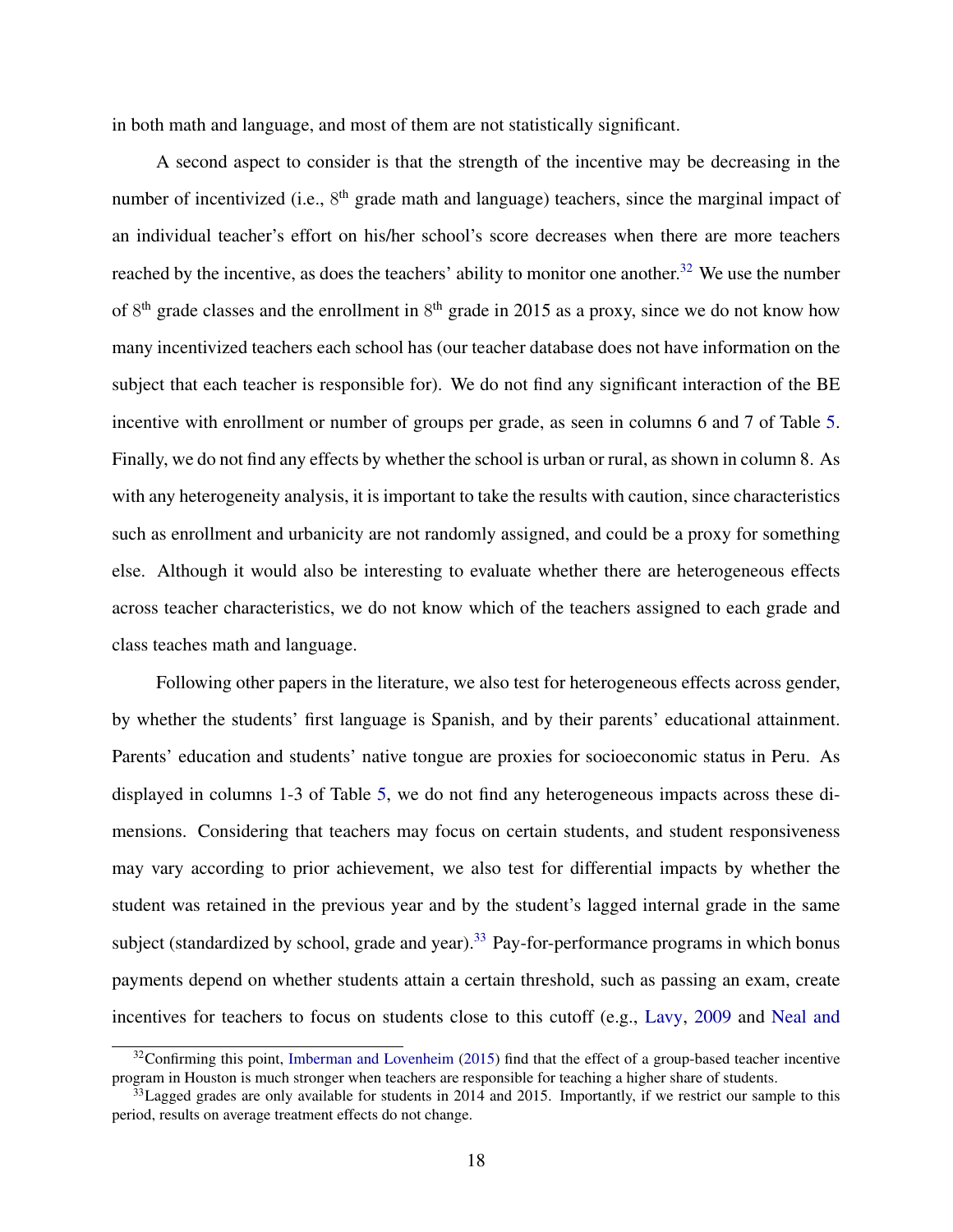[Schanzenbach,](#page-35-7) [2010\)](#page-35-7). On the contrary, if obtaining the bonus depends on average scores, such as in BE, teachers will find it optimal to the target students most likely to respond to any increase in teacher effort. If the function mapping teacher effort into test score gains is concave (convex) in past performance, teachers would react by focusing more intensely on the weaker (stronger) students [\(Muralidharan and Sundararaman,](#page-35-0) [2011\)](#page-35-0). Confirming the overall null impact of BE, we do not find any heterogeneity according to the prior performance of students, as shown in columns 4 and 5.[34](#page-21-3)

## <span id="page-21-0"></span>6 Testing the Validity of the Identification Strategy

### <span id="page-21-1"></span>6.1 Parallel Trends

To test whether there is a divergence in the trends of  $8<sup>th</sup>$  and  $9<sup>th</sup>$  grade students in 2014, we add an interaction between the  $8<sup>th</sup>$  grade dummy and an indicator for 2014 to our baseline specification. Reassuringly, the coefficients for the pre-treatment difference-in-differences are precisely estimated zeroes for both math and language, as shown in Table [6.](#page-46-0) In the case of non-incentivized courses, however, there is a relative increase in  $8<sup>th</sup>$  graders' internal grades in 2014. Although the magnitude of this change is very small (0.011 SD), it is similar in magnitude to the estimated impacts for 2015. Hence, the results using non-incentivized courses as an outcome should be taken with caution.

## <span id="page-21-2"></span>**6.2** No Spillovers to  $9^{\text{th}}$  Grade Students

A crucial condition for identifying the causal impact of BE is that the performance of  $9<sup>th</sup>$  grade students, our comparison group, is unaffected by the program. One concern is that schools might assign their best teachers to the  $8<sup>th</sup>$  grade in 2015 to improve their chances of obtaining the bonus, biasing our estimates upward. Given our findings of a null effect of BE on student achievement, this

<span id="page-21-3"></span><sup>&</sup>lt;sup>34</sup>We also perform this estimation by grouping students into quintiles and terciles of the distribution of lagged grades in their same school, grade and year. The results are unchanged, as reported in Appendix Table [A.4.](#page-53-0)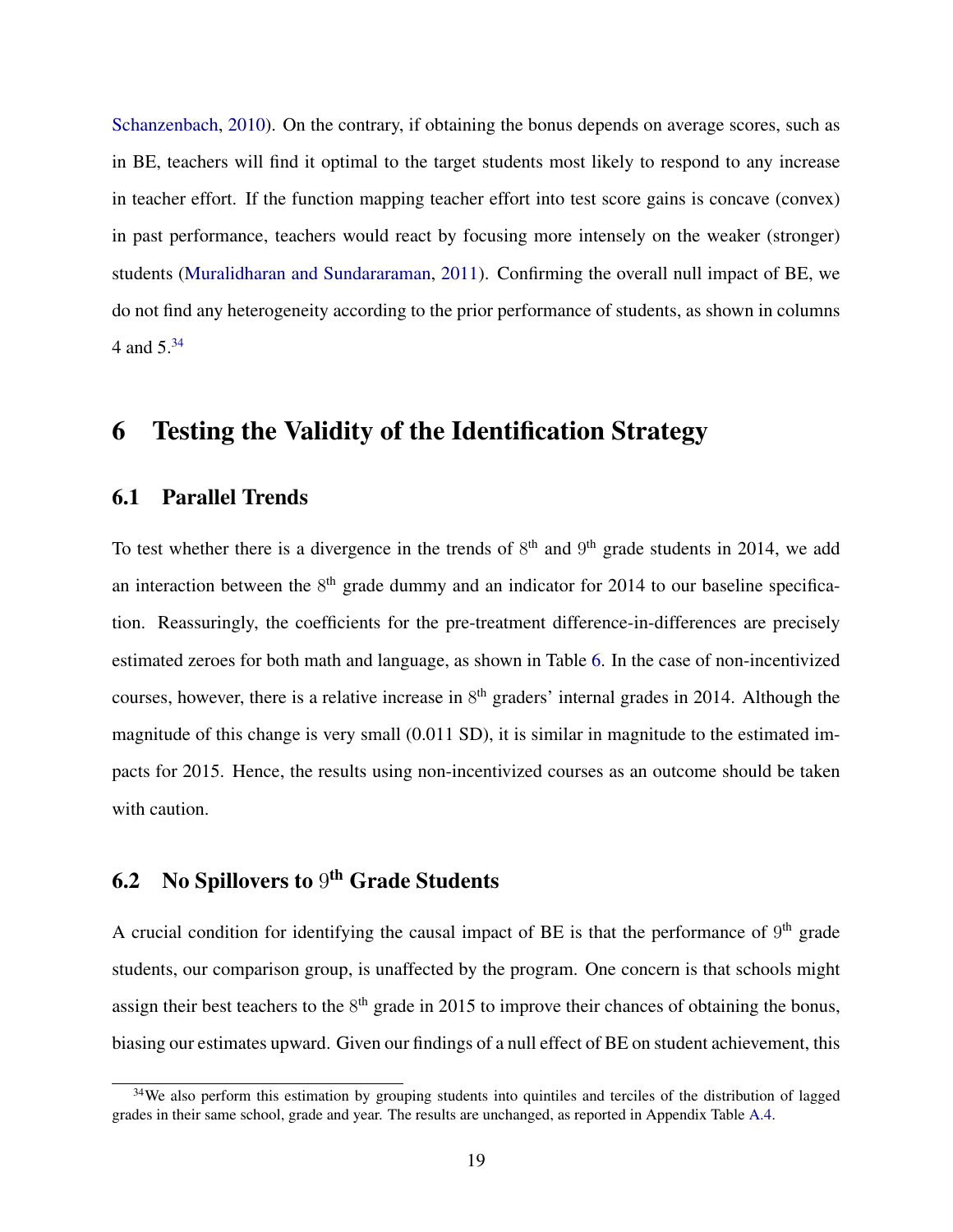is less of a concern. And since the program was only announced after the school year had started, as illustrated in Figure [1,](#page-37-0) it would have been difficult for schools to adjust teaching schedules at that point. Nonetheless, we perform some tests to learn whether teacher characteristics changed differently across grades in the year in which BE was introduced. Since we cannot identify which teachers are responsible for instructing math and language, we test whether the average characteristics of all teachers changed differentially across the  $8<sup>th</sup>$  and  $9<sup>th</sup>$  grades in 2015. As shown in Table [7,](#page-47-0) we do not find any differential changes in teacher composition across  $8<sup>th</sup>$  and  $9<sup>th</sup>$  grade classes in 2015. In particular, there is no differential change in the average age or gender, the average number of classes or schools taught by teachers, or the proportion of teachers who were teaching in the school or grade for the first time. $35$ 

A bigger concern given our null impacts is that BE improved teacher behavior overall, instead of only impacting the teaching of 8<sup>th</sup> graders. As we explain in Section [2.2,](#page-10-3) in practice around 80% of a school's score depends on the performance of  $8<sup>th</sup>$  grade students in the ECE standardized tests. Thus, a very small portion of the school's score could be improved if  $9<sup>th</sup>$  grade teachers exerted more effort. However, since 84% of  $8<sup>th</sup>$  grade teachers also instruct  $9<sup>th</sup>$  grade, any increase in effort while teaching 8<sup>th</sup> graders could spill over to students in our comparison group, biasing our estimation downwards. Alleviating this concern, we find that the effects are also null in schools in which a low share of  $8<sup>th</sup>$  grade teachers also instruct  $9<sup>th</sup>$  graders (columns 1 and 4 of Table [8\)](#page-48-0). Even though the possibility of spillovers depends on whether  $8<sup>th</sup>$  and  $9<sup>th</sup>$  graders have the same math and language teachers, we do not have information on the subjects taught by each teacher. We thus proxy the overlap of math and language teachers using the average overlap of all teachers across the  $8<sup>th</sup>$  and  $9<sup>th</sup>$  grade.

<span id="page-22-0"></span> $35$  Even though observable teacher characteristics are usually poor predictors of teacher quality, several studies find that the first years of teaching experience are important for student learning [\(Rivkin et al.,](#page-35-8) [2005;](#page-35-8) [Staiger and Rockoff,](#page-36-2) [2010;](#page-36-2) [Araujo et al.,](#page-31-0) [2016\)](#page-31-0).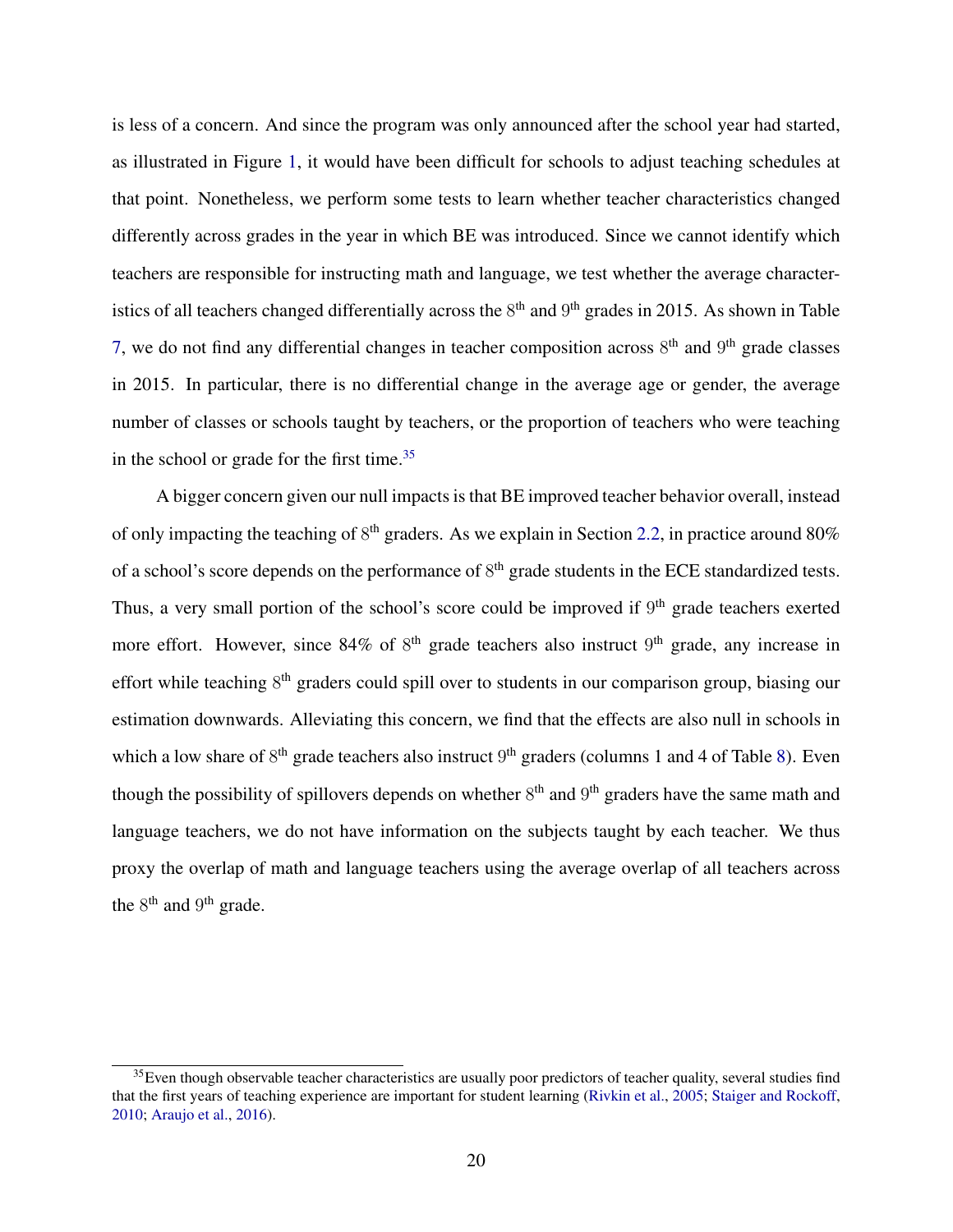### <span id="page-23-0"></span>6.3 Internal Grades Reflect Learning

Unlike other studies on teacher pay-for-performance, we measure learning using students' internal grades instead of their standardized test scores.<sup>[36](#page-23-1)</sup> As discussed in Section [3,](#page-12-0) the advantage of using internal grades is that they do not influence teachers' probability of obtaining the bonus. However, internal grades are not awarded using a uniform criterion as standardized tests are. Since each school may have its own grading standards, differences in internal grades may not necessarily reflect differences in learning across schools, and so we restrict our comparison to students from the same school to control for school-specific grading standards.<sup>[37](#page-23-2)</sup> Identifying the causal effect of BE requires that internal grades capture changes in learning across different grades within the same school. There are two reasons why this might not hold. Firstly, teachers' grading biases may lead to a weak correspondence between changes in learning and changes in internal grades. This concern is underscored by the findings of a few papers comparing grading standards in blind versus non-blind examinations. While some studies find evidence of discrimination in grading based on students' gender [\(Lavy,](#page-34-6) [2008\)](#page-34-6), ethnicity [\(Burgess and Greaves,](#page-32-5) [2013;](#page-32-5) [Botelho et al.,](#page-32-6) [2015\)](#page-32-6), and caste [\(Hanna and Linden,](#page-34-7) [2012\)](#page-34-7), others find no such disparities [\(Newstead and Dennis,](#page-35-9) [1990;](#page-35-9) [Baird,](#page-31-7) [1998;](#page-31-7) [Van Ewijk,](#page-33-8) [2011\)](#page-33-8). Secondly, if teachers grade on a relative basis (e.g., the worst 10% always fails, or the top 10% always gets the highest grade), internal grades may not be able to capture absolute changes in student learning. Below we present evidence that our identification is not invalidated by these two issues.

If there is no bias in internal grading, standardized test scores and internal grades should broadly follow the same patterns when comparing students from the same school. Unfortunately, data disclosure policies do not allow us to match a student's internal grades to his/her results in the ECE. However, the Peruvian Ministry of Education provides a database with individual ECE test

<span id="page-23-2"></span><span id="page-23-1"></span><sup>&</sup>lt;sup>36</sup>In a recent study, [Chong et al.](#page-32-7) [\(2016\)](#page-32-7) also use internal grades to measure student achievement in rural Peru.

 $37$ Although it would be preferable to include teacher fixed effects to control for teachers' grading standards, we only know the grades and classes teachers are assigned to, but not the subject that they teach. We cannot identify who the teacher handing out the grades for each subject is, and therefore cannot include teacher fixed effects in our estimation. However, since teachers are not systematically changing across the  $8<sup>th</sup>$  and  $9<sup>th</sup>$  grade, as shown in Table [7,](#page-47-0) unobserved teacher characteristics are unlikely to bias our estimates.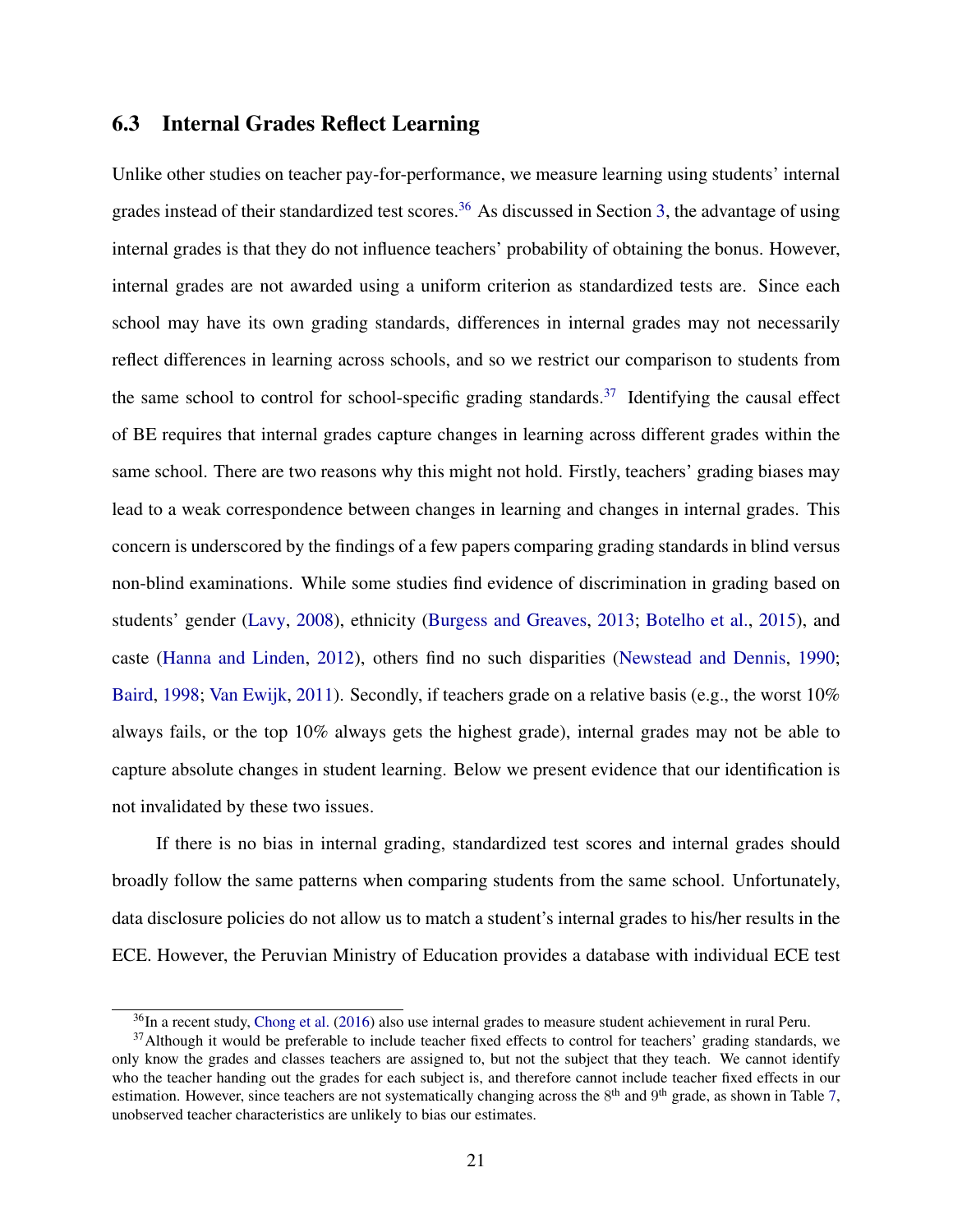scores, gender, an index of socioeconomic status,<sup>[38](#page-24-0)</sup> and anonymized school identifiers (which differ from the school identifiers in SIAGIE). Controlling for school fixed effects, students are more likely to obtain a higher ECE test score in math and language if they are male and have a high so-cioeconomic status (Panel A of Table [A.5\)](#page-54-0). Analogous regressions with  $8<sup>th</sup>$  grade students' internal grades as the dependent variable (Panel B of Table [A.5\)](#page-54-0) show that the within-school correlation between students' achievement and their gender and socioeconomic status is qualitatively similar. It thus appears as if internal grades measure student learning in a manner roughly consistent with standardized test scores, providing evidence against the concern that internal grades are biased in terms of observable student characteristics.

Having established that internal grades are consistent with standardized test scores, we now examine whether grading on a curve is common in Peruvian secondary schools. If teachers were assigning grades on a relative basis, we would expect two different classes taught by the same teacher to have a very similar grade distribution. Our database on teachers shows that on average, 8<sup>th</sup> grade teachers from schools with only two classes teach in 93% of them, meaning that the teachers handing out the grades are practically the same across classes. We restrict our sample to  $8<sup>th</sup>$  graders in schools with just two  $8<sup>th</sup>$  grade groups in 2014 (18% of our schools), and test whether math and language internal grades have a different mean and standard deviation across the two classes belonging to the same school. With a significance level of 10%, we reject the null hypothesis of equality in means across both groups in math in 23% of schools. In the case of language, we reject that the average grades across classes are the same in 32% of schools. The average difference in means across groups is 0.66 and 0.75 in math and language, approximately one third of a standard deviation. An F-test for the equality of variances shows that in 23% and 20% of schools, we can reject the null hypothesis that the distribution of math and language grades

<span id="page-24-0"></span><sup>&</sup>lt;sup>38</sup>The socioeconomic status index is constructed using the years of schooling of the students' parents, the ratio of individuals to rooms in their household, indicators for whether the family owns durable goods and several types of books, the material of which the walls, floors and roofs are made, and whether the house has running water, electricity, internet, sewage, and a phone connection. These characteristics were obtained from a questionnaire completed by students during the evaluation. The socioeconomic status index, with mean 0 and standard deviation 1, was computed using principal-component analysis.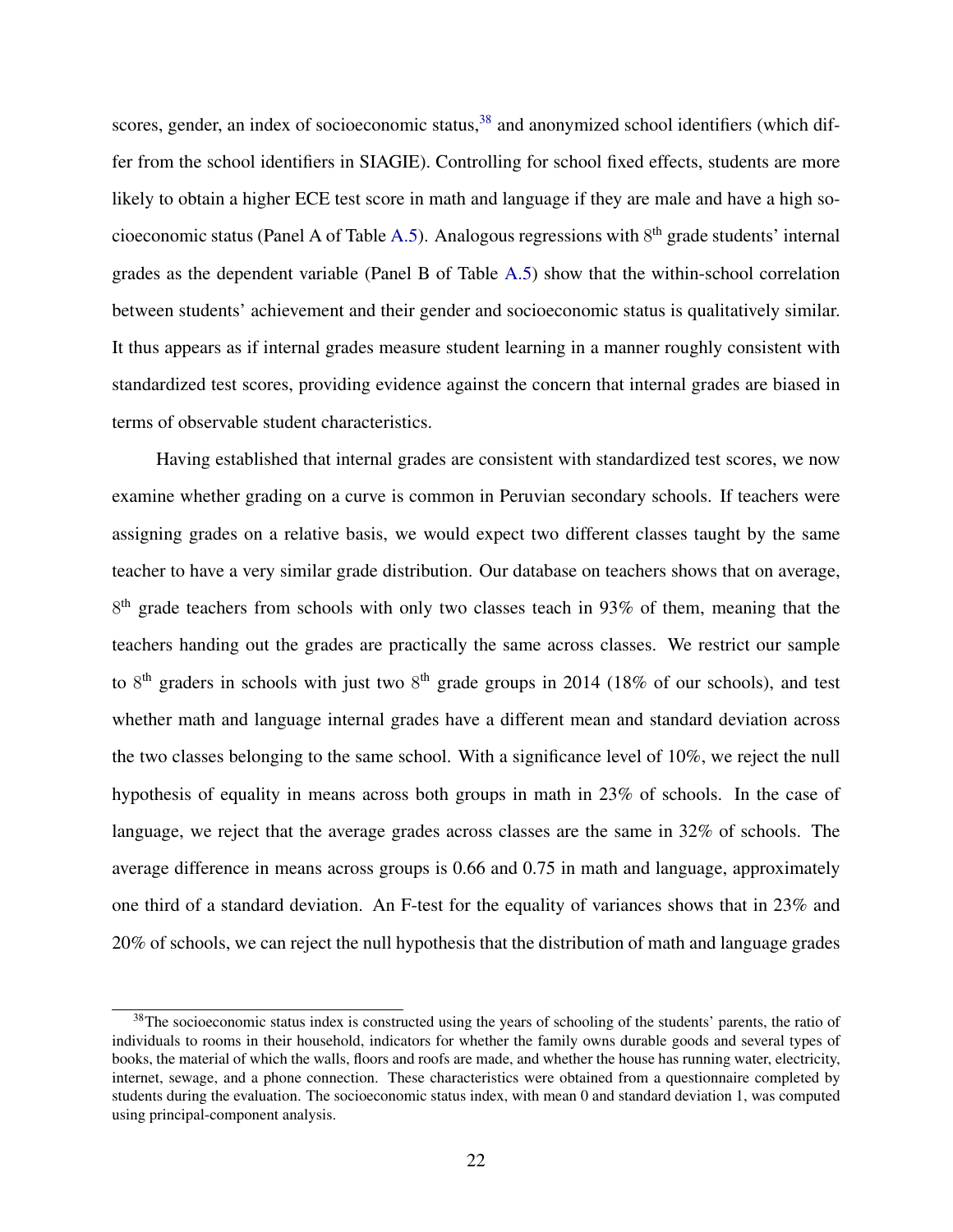has the same standard deviation.<sup>[39](#page-25-1)</sup> The difference in means and standard deviations and their corresponding p-values are depicted in Appendix Figure [A.1.](#page-55-0) All in all, this evidence points to the fact that grading on a curve is not the norm in Peruvian high schools.

## <span id="page-25-0"></span>7 Why Didn't Student Learning Increase?

Having established that student learning did not increase as a result of the teacher incentive program, this section considers a series of potential explanations as to why the program had a null effect and provides suggestive evidence on how plausible each of these explanations are.

### 7.1 Teachers Did Not Know or Understand the Program

One explanation for the null effect we find is that teachers did not hear about BE, or did not understand how it worked. We argue that it is unlikely that our results are driven by these factors. Along with the launch of the 2015 edition of the BE program, the Ministry of Education headed a diffusion campaign in 2015, making it likely that secondary school teachers were informed about the program. The fact that the principal and every teacher are paid if their school wins generates strong incentives for people working in the same establishment to inform each other about the BE. In our teacher survey, 64% of those who taught math or language in  $8<sup>th</sup>$  grade in 2015 reported that they knew about the program's existence during the 2015 academic year. When asked about how they heard about BE, 57% answered that they found out through the Ministry of Education or the school district authorities, 30% answered that they got the information from the news, and 35% from the school principal or other coworkers (respondents could select more than one option).

The system by which schools were scored under the BE was not overly complex.<sup>[40](#page-25-2)</sup> It should have been relatively clear from a teacher's perspective that the main component of the BE score is the school's average ECE score, because performance in the ECE test was also the main component

<span id="page-25-2"></span><span id="page-25-1"></span> $39$ The average difference in standard deviations is 0.44 in math and 0.41 in language.

<sup>&</sup>lt;sup>40</sup>Other studies on teaching incentives with similar formulas for assigning the bonus find positive and significant effects on student learning [\(Lavy,](#page-34-1) [2002](#page-34-1) and [Contreras and Rau,](#page-33-0) [2012,](#page-33-0) for example).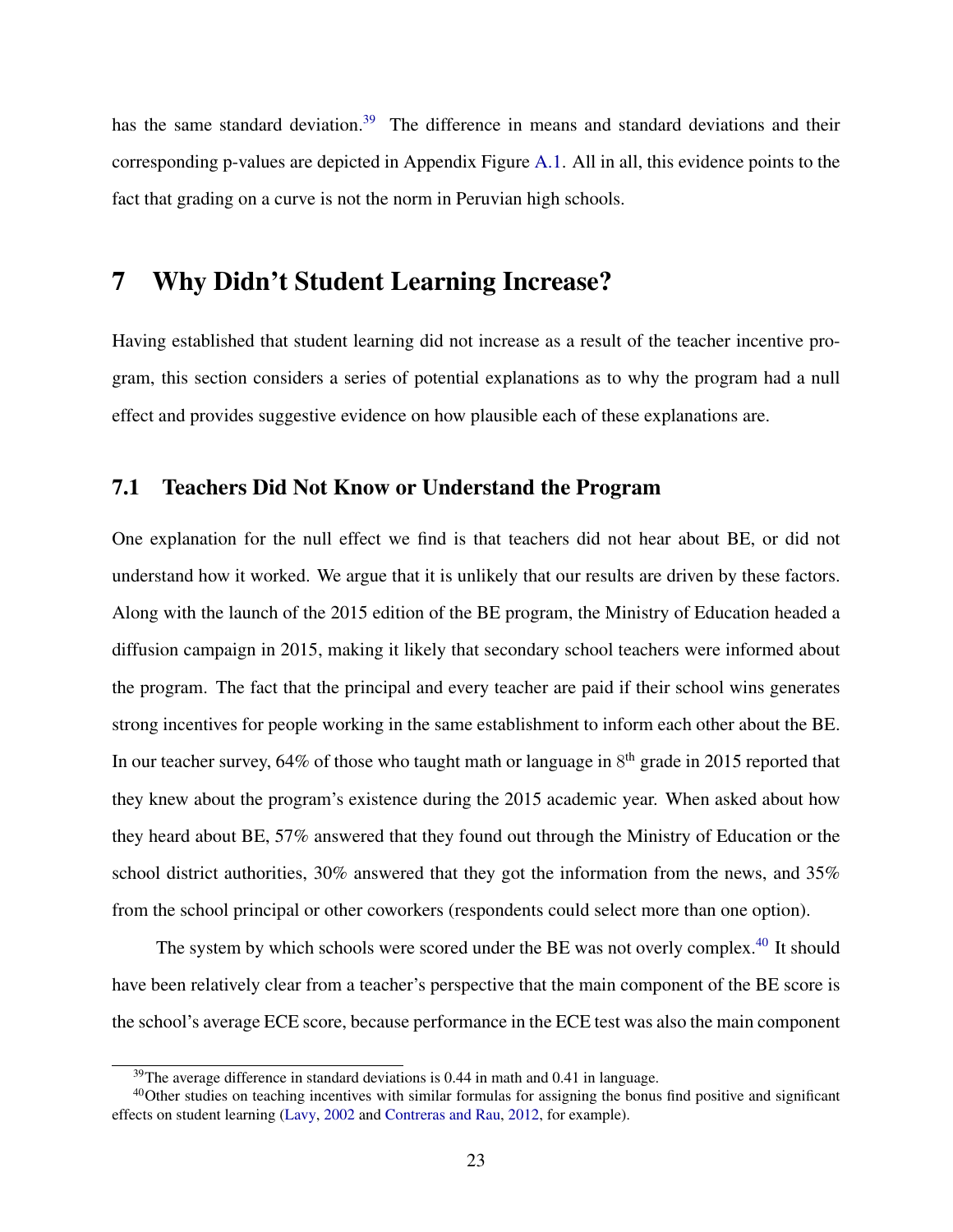of schools' scores in the two previous rounds of the BE in primary schools. The BE program had already been going on for two editions in every public primary school in the country, and the experience of primary schools with the BE was salient in the national news.<sup>[41](#page-26-0)</sup> This is broadly confirmed by our survey, in which  $64\%$  of math or language  $8<sup>th</sup>$  grade teachers who knew about BE in 2015 responded that the ECE test scores were the most important or second most important component of the BE score.

We take advantage of the fact that almost half of the schools in our sample share their building with a primary school that had previously participated in the BE, and that 13% of the schools operate in the same building as a primary school BE winner, and test for heterogeneous effects across both dimensions. Even though the salience of the secondary school BE was probably higher in these cases, we do not find any effects on math and language grades in either of these groups of schools, as shown in columns (3), (4), (8) and (9) of Table [9.](#page-49-0) Thus, it is unlikely that the BE had no impact because of a lack of awareness of its existence or its rules.

#### 7.2 The Incentive Was Too Small

The prize that teachers could receive under the BE is in the range of bonuses granted in other studies finding positive effects. As detailed in Section [2,](#page-8-0) the average BE bonus represents approximately 24% of a monthly salary, and is thus sizable in comparison to that of other studies in which the average value of the prize ranges between  $3\%$  and  $35\%$  of a monthly salary.<sup>[42](#page-26-1)</sup> Moreover, in the subsample of  $8<sup>th</sup>$  grade math or language teachers who responded to our survey, 42% correctly identified the bonus amount or thought that it was larger. $43$ 

<span id="page-26-0"></span><sup>&</sup>lt;sup>41</sup>For instance, [http://larepublica.pe/23-10-2014/maestros-tendran-bono-de-hasta-3-mil-soles-por-buen](http://larepublica.pe/23-10-2014/maestros-tendran-bono-de-hasta-3-mil-soles-por-buen-desempeno)[desempeno](http://larepublica.pe/23-10-2014/maestros-tendran-bono-de-hasta-3-mil-soles-por-buen-desempeno) and [http://www.andina.com.pe/agencia/noticia-bono-hasta-s-3000-buen-desempeno-docente-se-pagara](http://www.andina.com.pe/agencia/noticia-bono-hasta-s-3000-buen-desempeno-docente-se-pagara-noviembre-528482.aspx)[noviembre-528482.aspx](http://www.andina.com.pe/agencia/noticia-bono-hasta-s-3000-buen-desempeno-docente-se-pagara-noviembre-528482.aspx)

<span id="page-26-1"></span><sup>&</sup>lt;sup>42</sup>The average bonus in [Muralidharan and Sundararaman](#page-35-0) [\(2011\)](#page-35-0) was around  $35\%$  of a monthly salary, wheres prizes were in-kind in [Glewwe et al.](#page-33-1) [\(2010\)](#page-33-1), and had an average value ranging between 12% and 21% of a teachers' monthly wage. The Chilean program studied by [Contreras and Rau](#page-33-0) [\(2012\)](#page-33-0) awarded an average bonus of 10% of a monthly salary. Finally, the Israeli program studied by [Lavy](#page-34-1) [\(2002\)](#page-34-1) awards prizes of 10%-40% of an average teacher's monthly salary to approximately one third of participating teachers.

<span id="page-26-2"></span><sup>43</sup> However, only 30% of those teachers that knew about the program thought it was larger or adequate. This estimate may be downward biased, as many teachers took the survey as an opportunity to complain about their low salaries.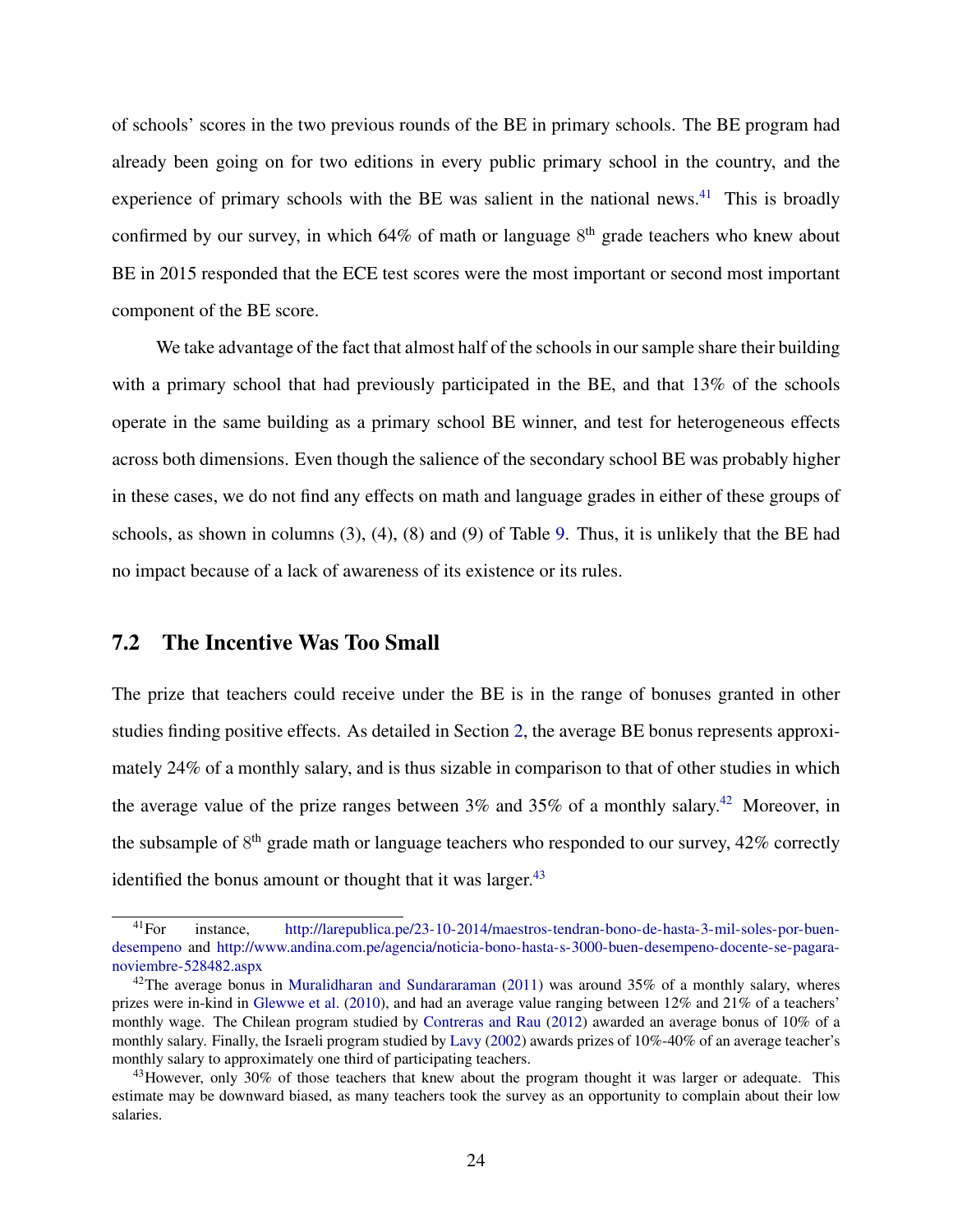If the bonus was not large enough to incentivize the average teacher, we would perhaps find a positive effect in schools in which teachers' pay is relatively lower. As shown in columns (1) and (6) of Table [9,](#page-49-0) we do not find any heterogeneity by teachers' average salary in 2015.[44](#page-27-0),[45](#page-27-1) Although we cannot exclude that the incentive scheme would have worked with a larger bonus, there is no evidence that the size of the incentive is the reason that the program had no distinguishable effect on students' math and language grades.

#### 7.3 Group Incentives Do Not Work

Under a collective incentive scheme such as BE, the power of the incentive in promoting higher teacher effort is low when the group of incentivized teachers in a school is large. Teachers will have incentives to free-ride on their colleagues' effort, since the mapping between a teacher's actions and the probability of winning the bonus is weak when the number of incentivized teachers is high [\(Holmstrom,](#page-34-8) [1982\)](#page-34-8). In addition, while collective incentives have the benefit of inducing higher cooperation and monitoring among teachers [\(Kandel and Lazear,](#page-34-9) [1992;](#page-34-9) [Kandori,](#page-34-10) [1992\)](#page-34-10), this might be hard to achieve when the group of teachers is very large. In 2013-2015, the average secondary school in our sample had two groups of  $8<sup>th</sup>$  graders, meaning that the average school had four or less incentivized teachers (i.e., teaching math or language in 8<sup>th</sup> grade). This figure is comparable to other studies finding positive effects. In [Muralidharan and Sundararaman](#page-35-0) [\(2011\)](#page-35-0) and [Glewwe et](#page-33-1) [al.](#page-33-1) [\(2010\)](#page-33-1), for example, the average schools has three and six incentivized teachers, respectively.

As shown in column (7) of Table [5,](#page-45-0) we do not find any differential effects by the number of 8<sup>th</sup> grade groups. If we break the results down even more, as shown in column (2) of Table [9,](#page-49-0) we do find that BE had a statistically significant but small effect on the math grades of students in schools with only one class per grade (covering 21% of students in 60% of schools). More specif-ically, the teacher incentive increases math grades by 0.022 SD.<sup>[46](#page-27-2)</sup> However, since these effects are

<span id="page-27-0"></span><sup>44</sup>We calculate the average salary of teachers in every secondary school from the number of contract teachers and civil servant teachers in each pay scale, as reported in the 2015 school census.

<span id="page-27-1"></span> $45$ It should be noted, however, that teachers with a lower salary tend to be younger, have less experience, and are more likely to be contract teachers as compared to those with a higher salary.

<span id="page-27-2"></span><sup>&</sup>lt;sup>46</sup>The sum of the  $8^{th}$  *Grade*  $\times$  *Post* and  $8^{th}$  *Grade*  $\times$  *Post*  $\times$  *One Class* coefficients yields a total effect of 0.022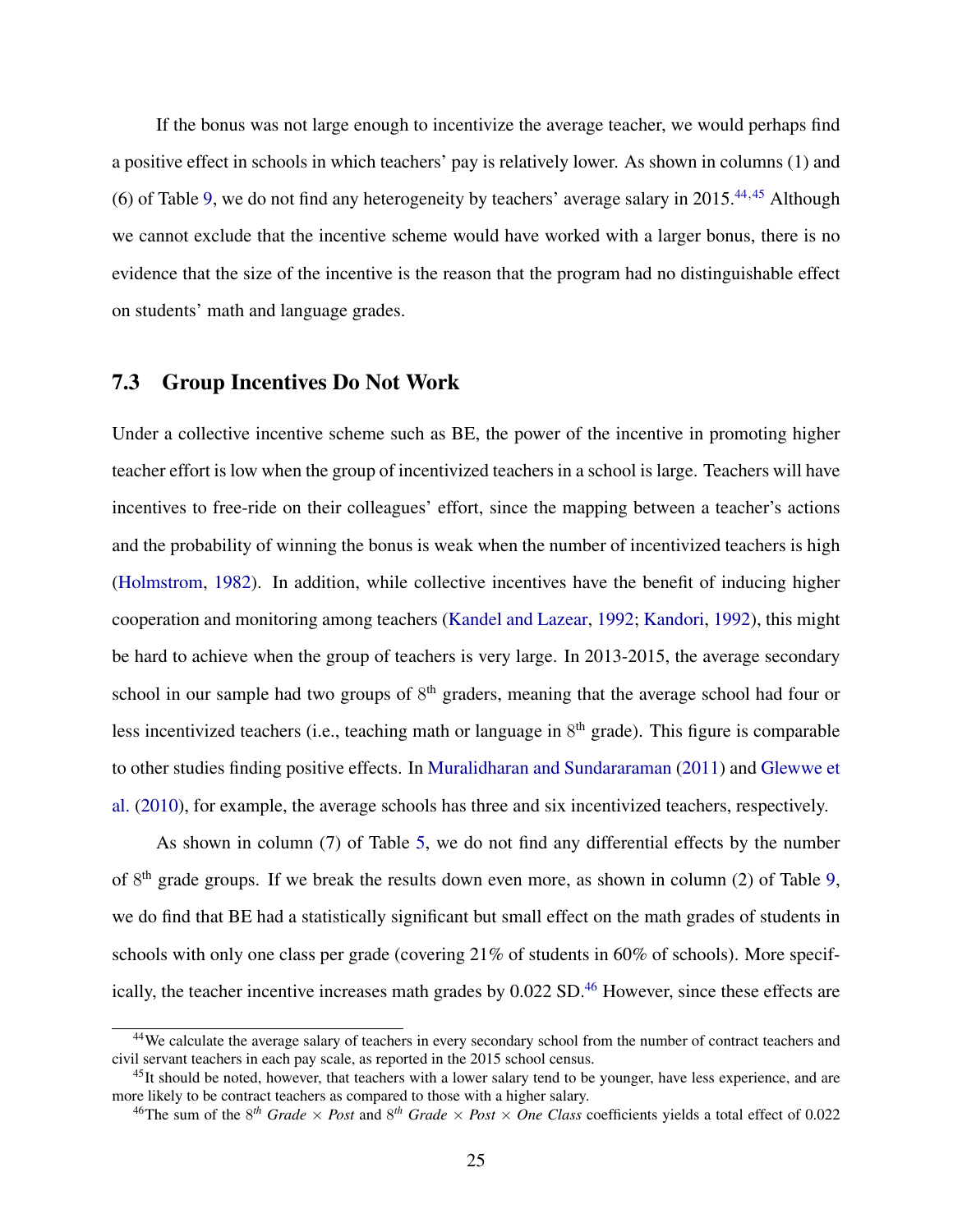substantially smaller than those found in other studies in the literature, the fact that the incentive faced by teachers under the BE is collective does not seem to be one of the main reasons behind the program's null effect.

#### 7.4 Teachers Only Focused on Improving Standardized Test Scores

As discussed in Section [3,](#page-12-0) teacher incentive programs may not result in higher learning if teachers focus their efforts on short-term strategies aimed solely at increasing standardized test scores. One explanation for why we do not observe any improvement in internal grades is that teachers may have reacted to the incentive by targeting topics likely to appear in the ECE, coaching students on test-taking strategies, or even cheating. However, there are reasons for believing that teachers could not engage in this type of behavior. Firstly, the implementation was carried out by independent officials who were trained and responded directly to the Peruvian National Statistics Institute. Teachers were not allowed to be in the room at any moment during the exam, and were not responsible for its correction, making cheating highly unlikely. Since students had no personal stake in this exam, there was no incentive to cheat on their part. Secondly, because the ECE exam is designed to capture a wide range of skills,  $47$  teachers could not benefit from narrowing their instructional focus on certain topics. Thirdly, due to the fact that the ECE was implemented for the first time in secondary schools in 2015, secondary school teachers did not have previous experience with this type of standardized tests and, consequently, could not predict the content or the specific format of the exam. As the content of the standardized exam was not predictable, coaching or narrow teaching are unlikely in this setting [\(Neal,](#page-35-3) [2011\)](#page-35-3).

SD, with a p-value of 0.002.

<span id="page-28-0"></span><sup>&</sup>lt;sup>47</sup>Details on the design of the ECE are reported by the Ministry of Education in *Reporte Técnico de la Evaluación Censal de Estudiantes (ECE 2015)*, available at [http://umc.minedu.gob.pe/wp-content/uploads/2016/07/Reporte-](http://umc.minedu.gob.pe/wp-content/uploads/2016/07/Reporte-Tecnico-ECE-2015.pdf)[Tecnico-ECE-2015.pdf.](http://umc.minedu.gob.pe/wp-content/uploads/2016/07/Reporte-Tecnico-ECE-2015.pdf)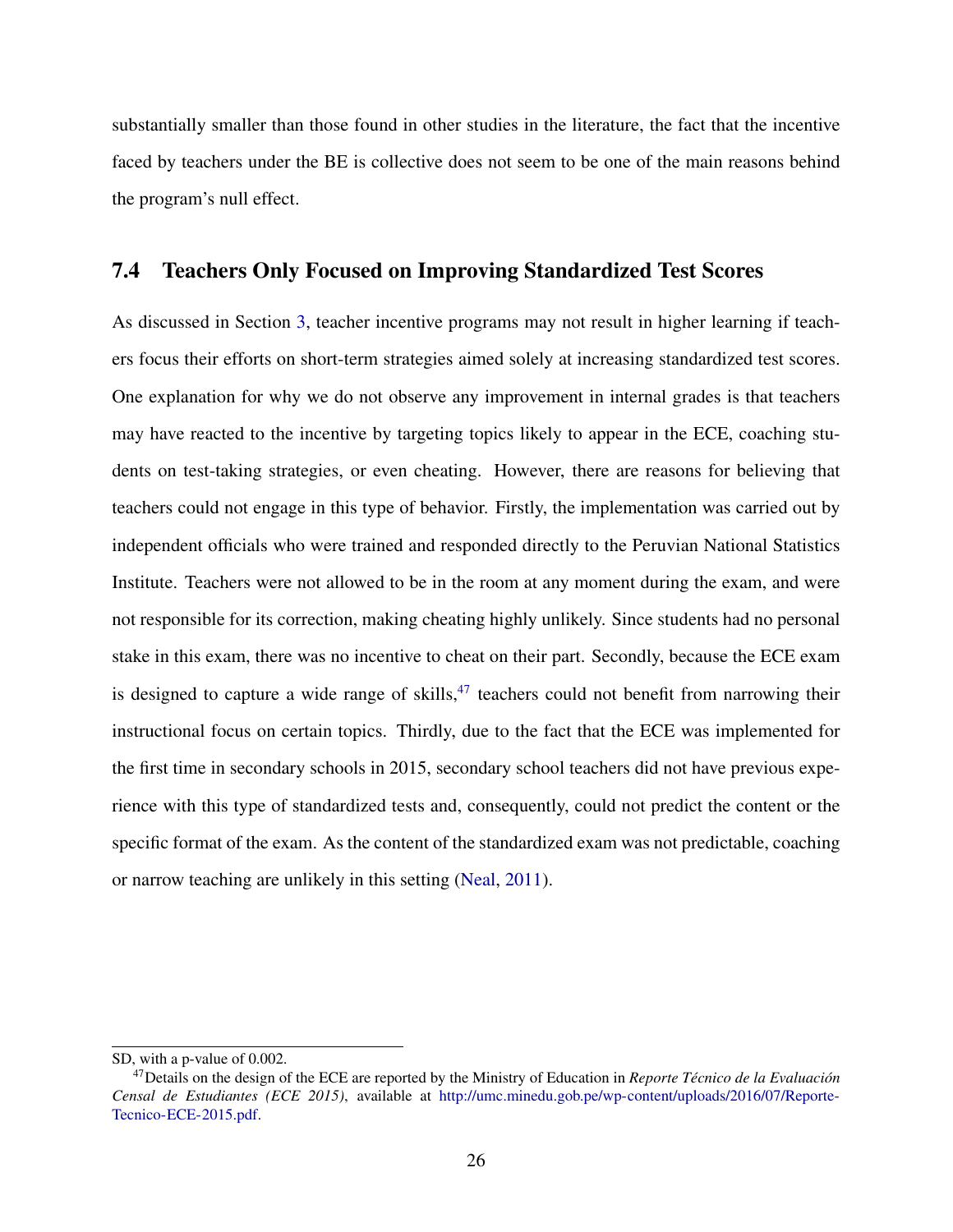### 7.5 Teachers Did Not Know How to Improve Standardized Test Scores

Another explanation for the null effect we uncover is that teachers may not have known how to improve their students' performance in the standardized tests tied to the bonus. Unlike the intervention in [Muralidharan and Sundararaman](#page-35-0) [\(2011\)](#page-35-0) where teachers receive detailed feedback on their students' performance in baseline tests, Peruvian teachers receive no such information, as their students only take the ECE at the end of the school year. This is to be expected in a national program, where the cost of testing students twice a year is prohibitive. The lack of teacher knowledge on how to improve their students' performance in the ECE may have acted as a binding constraint, limiting the success of BE.<sup>[48](#page-29-0)</sup> This may have been aggravated by the fact that 2015 was the first year in which the ECE test was implemented in secondary schools, providing even more uncertainty about how to raise ECE test scores.

Even if teachers knew how to equip their students with the skills needed to obtain high ECE scores, they may have encountered difficulties in passing on the incentive to their students. ECE tests have no impact whatsoever on students' grades, and the Ministry of Education only reports school averages (and not individual test scores) to schools, teachers, parents and even students. This means that students have little to no incentive to exert effort into preparing for and taking these tests.<sup>[49](#page-29-1)</sup> If teachers anticipate that their actions will only marginally impact their students' ECE scores, they may also be discouraged from exerting more effort.<sup>[50](#page-29-2)</sup> The results from [Behrman](#page-31-1) [et al.](#page-31-1) [\(2015\)](#page-31-1) provide suggestive evidence on the possibility that incentivizing teachers on their

<span id="page-29-0"></span><sup>&</sup>lt;sup>48</sup>A recent study in Argentina shows that providing schools with diagnostic and feedback on their students' performance can improve classroom practices and student outcomes [\(de Hoyos et al.,](#page-33-9) [2017\)](#page-33-9). Although [Muralidharan](#page-35-10) [and Sundararaman](#page-35-10) [\(2010\)](#page-35-10) find no impact of giving teachers in rural India information on their students' performance and information on how to use this feedback, this intervention increased student performance when it was paired with monetary incentives to teachers (the treatment from [Muralidharan and Sundararaman,](#page-35-0) [2011\)](#page-35-0). It is thus possible that teachers' knowledge and incentives are complementary inputs.

<span id="page-29-1"></span><sup>&</sup>lt;sup>49</sup>A few recent studies show moderate levels of test-taking effort in PISA evaluations (also low-stakes for students). [Borgonovi and Biecek](#page-32-8) [\(2016\)](#page-32-8) and [Zamarro et al.](#page-36-3) [\(2016\)](#page-36-3) find that students are almost 14 percentage points less likely to answer a question correctly if it appears in the last ten items on the test, rather than the first ten items. Moreover, this decline in student effort is higher for lstudents in ow-performing countries.

<span id="page-29-2"></span><sup>50</sup>An additional explanation is that schools may not have had enough time to increase their students' learning in a meaningful way. Even though the program was first announced at the end of 2014, it was only confirmed in July 2015, four months before the November 2015 ECE. However, the study by [Lavy](#page-34-1) [\(2002\)](#page-34-1) finds a positive impact in a similar time span.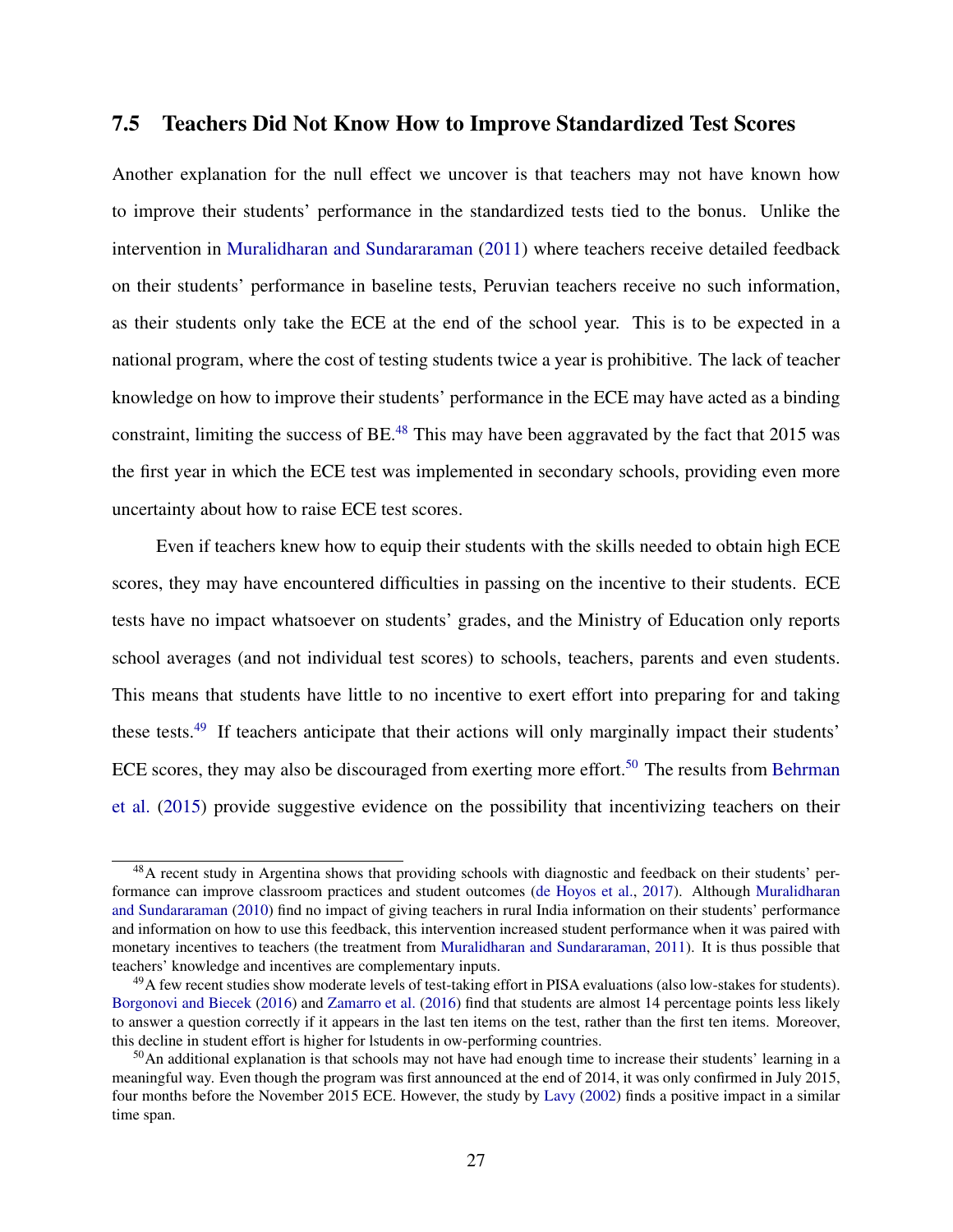students' performance may not be effective unless students have a stake as well.<sup>[51](#page-30-1)</sup>

## <span id="page-30-0"></span>8 Conclusion

We examine the short-run impact of a scaled-up teacher pay-for-performance program (*Bono Escuela*) implemented in 2015 in public secondary schools in Peru, and find that it had no impact on students' math and language internal grades. Our coefficients are precisely estimated, allowing us to reject effects larger than 0.017 standard deviations, well below those previously found in the literature. Moreover, we find no evidence that the teacher incentive program had differential effects over schools or students with certain characteristics. We stipulate that the lack of increase in student learning may have been triggered by certain aspects of the evaluation linked to the bonus (students' low stakes and teachers' inexperience with it). These factors may have discouraged teachers from exerting greater effort.

Overall, the results from our study suggest that successfully scaling up teacher pay-forperformance requires a deeper understanding about the role played by the characteristics of these programs in their success. In particular, our findings raise the question of whether teacher incentives should be paired with teacher feedback and training in order for these programs to work. This paper also points to the fact that the type of exam being incentivized, and particularly the stakes that the students have in it, may be important for teacher incentives to be able to raise the levels of student learning. Going forward, research on teacher incentives should experimentally examine the complementarities between teachers' incentives, their knowledge, and their students' stakes in the incentivized outcome.

<span id="page-30-1"></span><sup>&</sup>lt;sup>51</sup>The evidence on this point is only suggestive because, as compared to the treatment arms in which only teachers or students were incentivized, the potential reward was larger when both students and teachers were incentivized.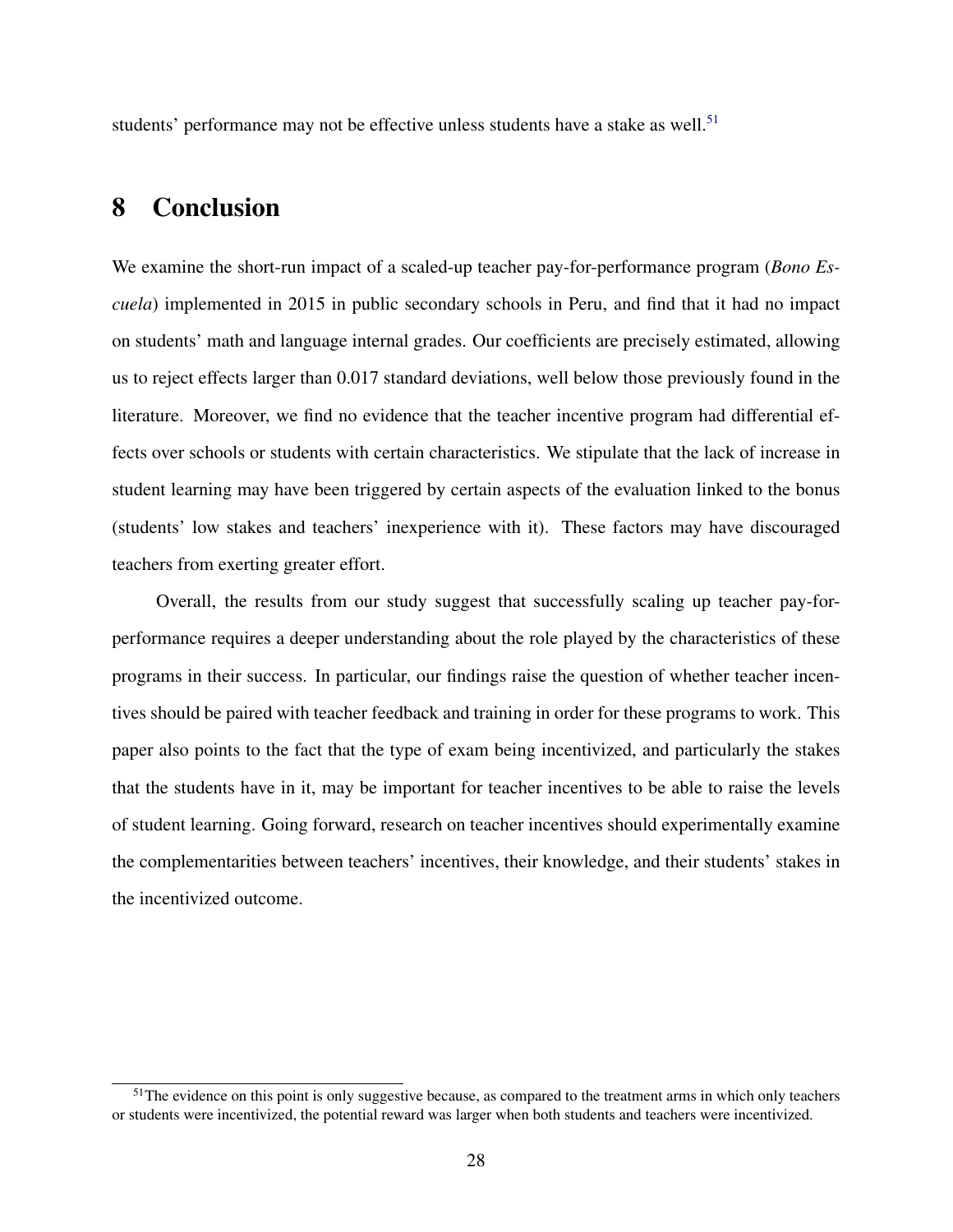## References

- <span id="page-31-0"></span>Araujo, M Caridad, Pedro Carneiro, Yvannú Cruz-Aguayo, and Norbert Schady, "Teacher Quality and Learning Outcomes in Kindergarten," *Quarterly Journal of Economics*, 2016, *131* (3), 1415–1453.
- <span id="page-31-7"></span>Baird, Jo-Anne, "What's in a Name? Experiments with Blind Marking in A-Level Examinations," *Educational Research*, 1998, *40* (2), 191–202.
- <span id="page-31-6"></span>Baker, George, "Distortion and Risk in Optimal Incentive Contracts," *Journal of Human Resources*, 2002, pp. 728–751.
- <span id="page-31-5"></span>Baker, George P, "Incentive Contracts and Performance Measurement," *Journal of Political Economy*, 1992, pp. 598–614.
- <span id="page-31-4"></span>Banerjee, Abhijit, Rukmini Banerji, James Berry, Esther Duflo, Harini Kannan, Shobhini Mukherji, Marc Shotland, and Michael Walton, "Mainstreaming an Effective Intervention: Evidence from Randomized Evaluations of "Teaching at the Right Level" in India," 2016. NBER Working Paper 22746.
- <span id="page-31-3"></span>Barrera-Osorio, Felipe and Alejandro J Ganimian, "The Barking Dog that Bites: Test Score Volatility and School Rankings in Punjab, Pakistan," *International Journal of Educational Development*, 2016, *49*, 31–54.
- <span id="page-31-2"></span>and Dhushyanth Raju, "Teacher Performance Pay: Experimental Evidence from Pakistan," *Journal of Public Economics*, 2017, *148*, 75–91.
- <span id="page-31-1"></span>Behrman, Jere R, Susan W Parker, Petra E Todd, and Kenneth I Wolpin, "Aligning Learning Incentives of Students and Teachers: Results from a Social Experiment in Mexican High Schools," *Journal of Political Economy*, 2015, *123* (2), 325–364.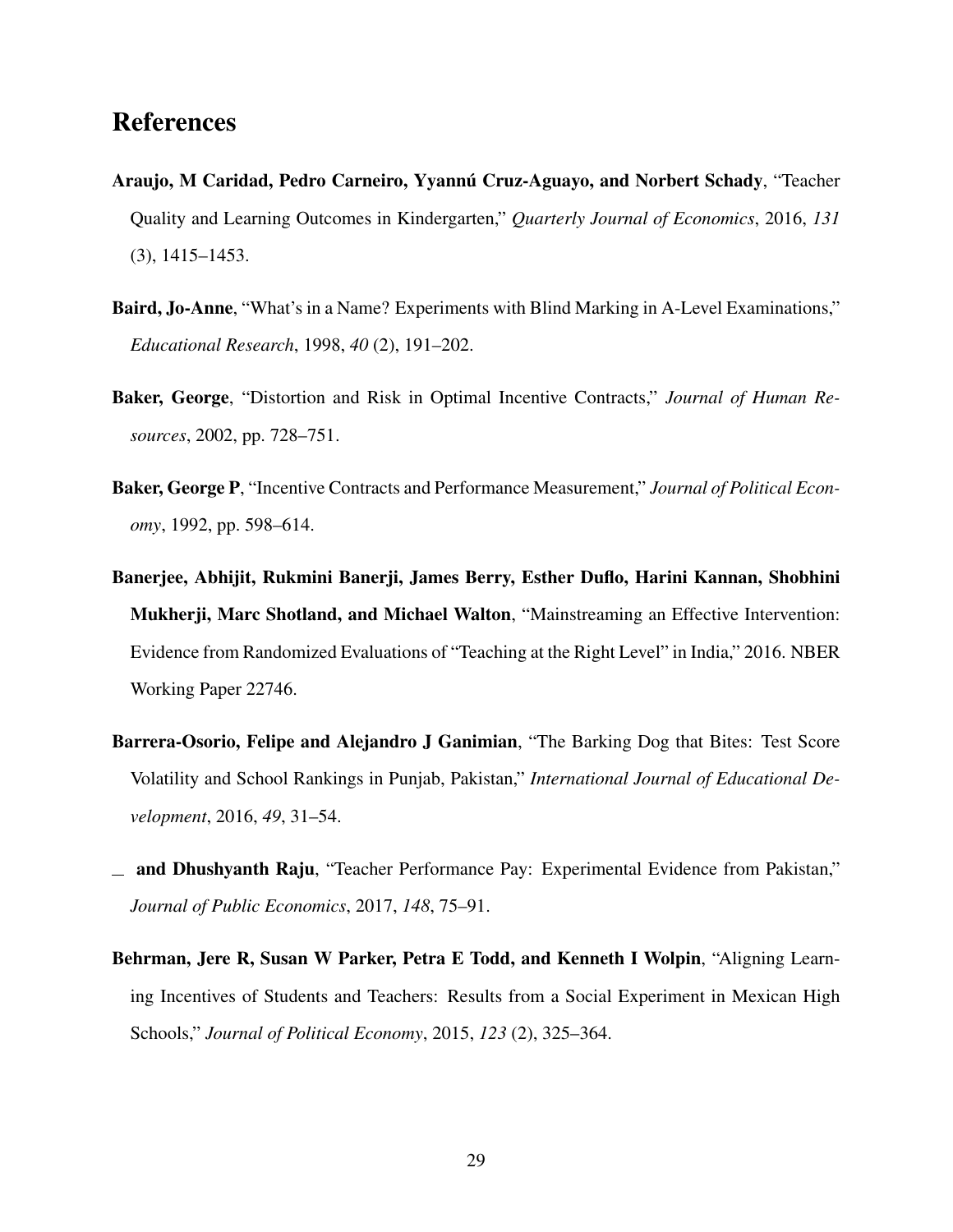- <span id="page-32-2"></span>Bold, Tessa, Mwangi Kimenyi, Germano Mwabu, Alice Ng'ang'a, and Justin Sandefur, "Experimental Evidence on Scaling Up Education Reforms in Kenya," *Journal of Public Economics*, 2018, *168*, 1–20.
- <span id="page-32-8"></span>Borgonovi, Francesca and Przemyslaw Biecek, "An International Comparison of Students' Ability to Endure Fatigue and Maintain Motivation During a Low-Stakes Test," *Learning and Individual Differences*, 2016, *49*, 128–137.
- <span id="page-32-6"></span>Botelho, Fernando, Ricardo A Madeira, and Marcos A Rangel, "Racial Discrimination in Grading: Evidence from Brazil," *American Economic Journal: Applied Economics*, 2015, *7* (4), 37–52.
- <span id="page-32-3"></span>Bruns, Barbara and Javier Luque, *Great Teachers: How to Raise Student Learning in Latin America and the Caribbean*, World Bank Publications, 2015.
- <span id="page-32-1"></span>, Deon Filmer, and Harry Anthony Patrinos, *Making Schools Work: New Evidence on Accountability Reforms*, World Bank Publications, 2011.
- <span id="page-32-5"></span>Burgess, Simon and Ellen Greaves, "Test Scores, Subjective Assessment, and Stereotyping of Ethnic Minorities," *Journal of Labor Economics*, 2013, *31* (3), 535–576.
- <span id="page-32-4"></span>Chaudhury, Nazmul, Jeffrey Hammer, Michael Kremer, Karthik Muralidharan, and F Halsey Rogers, "Missing in Action: Teacher and Health Worker Absence in Developing Countries," *Journal of Economic Perspectives*, 2006, *20* (1), 91–116.
- <span id="page-32-0"></span>Chetty, Raj, John N Friedman, and Jonah E Rockoff, "Measuring the Impacts of Teachers II: Teacher Value-Added and Student Outcomes in Adulthood," *American Economic Review*, 2014, *104* (9), 2633–2679.
- <span id="page-32-7"></span>Chong, Alberto, Isabelle Cohen, Erica Field, Eduardo Nakasone, and Maximo Torero, "Iron Deficiency and Schooling Attainment in Peru," *American Economic Journal: Applied Economics*, 2016.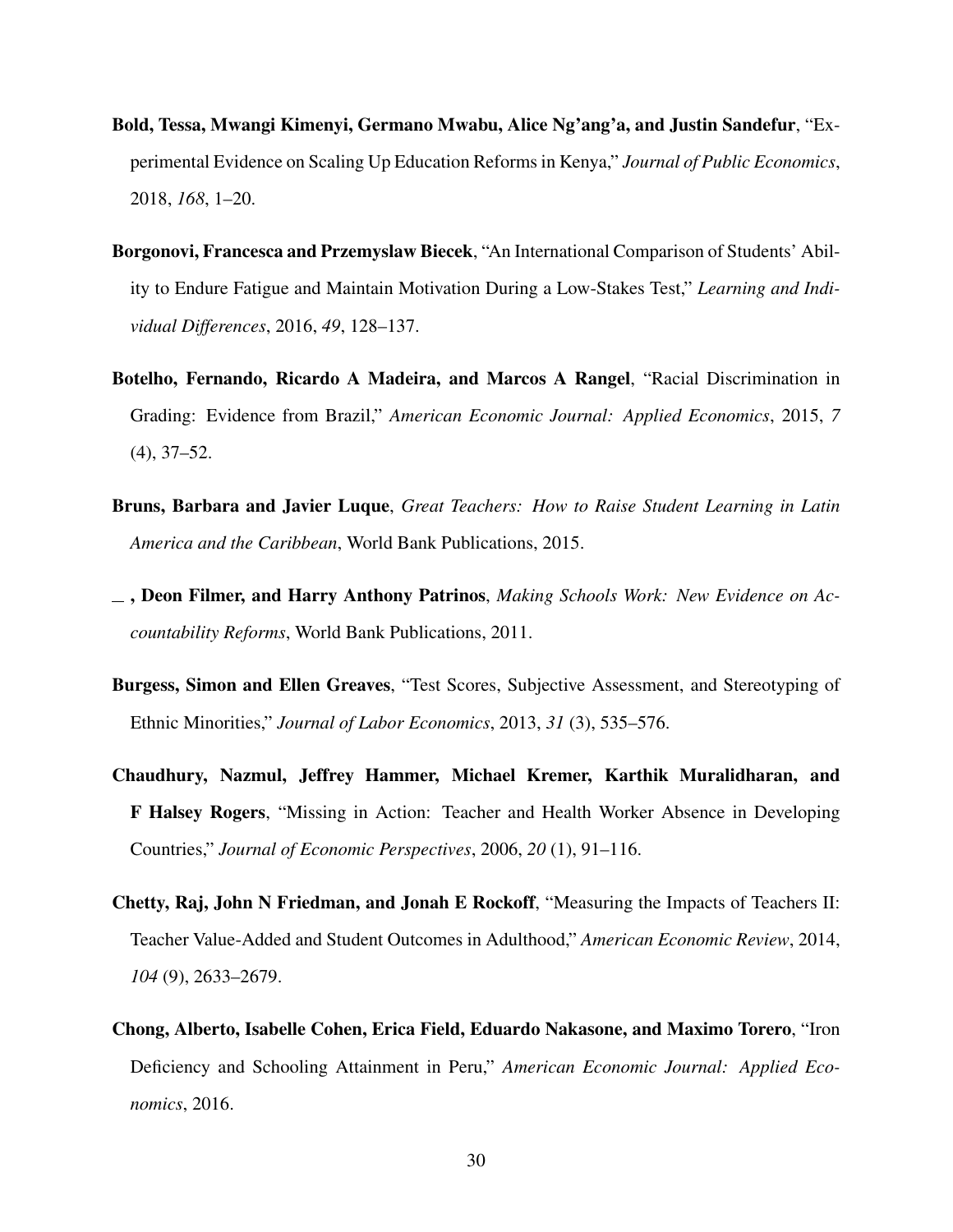- <span id="page-33-0"></span>Contreras, Dante and Tomás Rau, "Tournament Incentives for Teachers: Evidence from a Scaled-Up Intervention in Chile," *Economic Development and Cultural Change*, 2012, *61* (1), 219–246.
- <span id="page-33-9"></span>de Hoyos, Rafael, Alejandro J Ganimian, and Peter A Holland, "Teaching with the Test: Experimental Evidence on Diagnostic Feedback and Capacity Building for Public Schools in Argentina," 2017. World Bank Working Paper 8261.
- <span id="page-33-4"></span>Deaton, Angus and Nancy Cartwright, "Understanding and Misunderstanding Randomized Controlled Trials," *Social Science & Medicine*, 2018, *210*, 2–21.
- <span id="page-33-8"></span>Ewijk, Reyn Van, "Same Work, Lower Grade? Student Ethnicity and Teachers' Subjective Assessments," *Economics of Education Review*, 2011, *30* (5), 1045–1058.
- <span id="page-33-7"></span>Figlio, David N, "Testing, Crime and Punishment," *Journal of Public Economics*, 2006, *90* (4), 837–851.
- <span id="page-33-6"></span> $\Box$  and Joshua Winicki, "Food for Thought: The Effects of School Accountability Plans on School Nutrition," *Journal of Public Economics*, 2005, *89* (2), 381–394.
- <span id="page-33-2"></span>Fryer, Roland G, "Teacher Incentives and Student Achievement: Evidence from New York City Public Schools," *Journal of Labor Economics*, 2013, *31* (2), 373–407.
- <span id="page-33-5"></span>Gilligan, Daniel O, Naureen Karachiwalla, Ibrahim Kasirye, Adrienne Lucas, and Derek A Neal, "Educator Incentives and Educational Triage in Rural Primary Schools," 2018. NBER Working Paper 24911.
- <span id="page-33-1"></span>Glewwe, Paul, Nauman Ilias, and Michael Kremer, "Teacher Incentives," *American Economic Journal: Applied Economics*, 2010, *2* (3), 205–227.
- <span id="page-33-3"></span>Goodman, Sarena F and Lesley J Turner, "The Design of Teacher Incentive Pay and Educational Outcomes: Evidence from the New York City Bonus Program," *Journal of Labor Economics*, 2013, *31* (2), 409–420.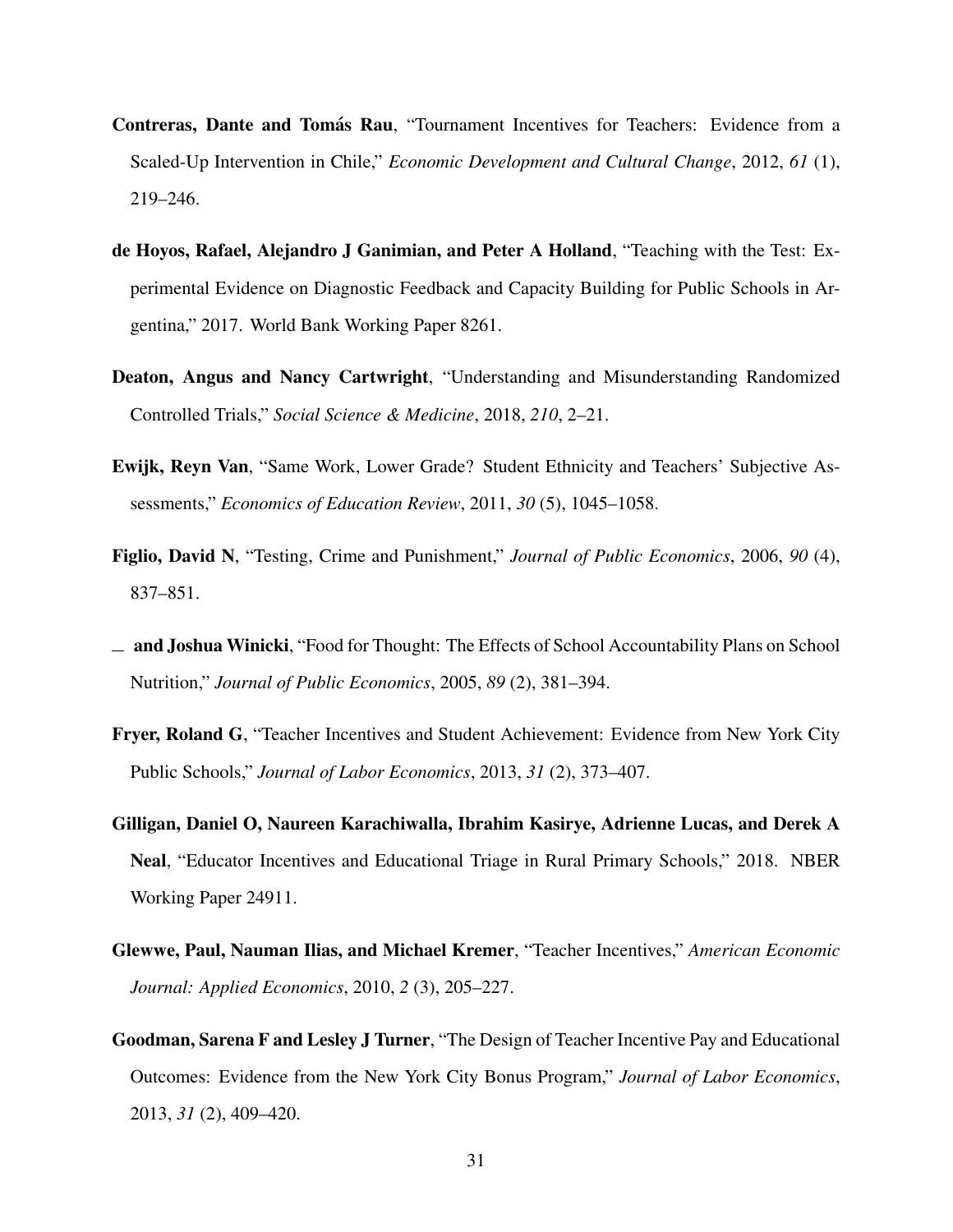- <span id="page-34-7"></span>Hanna, Rema N and Leigh L Linden, "Discrimination in Grading," *American Economic Journal: Economic Policy*, 2012, *4* (4), 146–168.
- <span id="page-34-0"></span>Hanushek, Eric A and Steven G Rivkin, "Generalizations about Using Value-Added Measures of Teacher Quality," *American Economic Review*, 2010, *100* (2), 267–271.
- <span id="page-34-8"></span>Holmstrom, Bengt, "Moral Hazard in Teams," *Bell Journal of Economics*, 1982, pp. 324–340.
- <span id="page-34-3"></span> $\equiv$  and Paul Milgrom, "Multitask Principal-Agent Analyses: Incentive Contracts, Asset Ownership, and Job Design," *Journal of Law, Economics, & Organization*, 1991, *7*, 24–52.
- <span id="page-34-5"></span>Imberman, Scott A and Michael F Lovenheim, "Incentive Strength and Teacher Productivity: Evidence from a Group-Based Teacher Incentive Pay System," *Review of Economics and Statistics*, 2015, *97* (2), 364–386.
- <span id="page-34-4"></span>**Jacob, Brian A and Steven D Levitt**, "Rotten Apples: An Investigation of the Prevalence and Predictors of Teacher Cheating," *Quarterly Journal of Economics*, 2003, pp. 843–877.
- <span id="page-34-9"></span>Kandel, Eugene and Edward P Lazear, "Peer Pressure and Partnerships," *Journal of Political Economy*, 1992, pp. 801–817.
- <span id="page-34-10"></span>Kandori, Michihiro, "Social Norms and Community Enforcement," *Review of Economic Studies*, 1992, *59* (1), 63–80.
- <span id="page-34-2"></span>Kerwin, Jason T and Rebecca Thornton, "Making the Grade: Understanding What Works for Teaching Literacy in Rural Uganda," 2015.
- <span id="page-34-1"></span>Lavy, Victor, "Evaluating the Effect of Teachers' Group Performance Incentives on Pupil Achievement," *Journal of Political Economy*, 2002, *110* (6), 1286–1317.
- <span id="page-34-6"></span>, "Do Gender Stereotypes Reduce Girls' or Boys' Human Capital Outcomes? Evidence From a Natural Experiment," *Journal of Public Economics*, 2008, *92* (10), 2083–2105.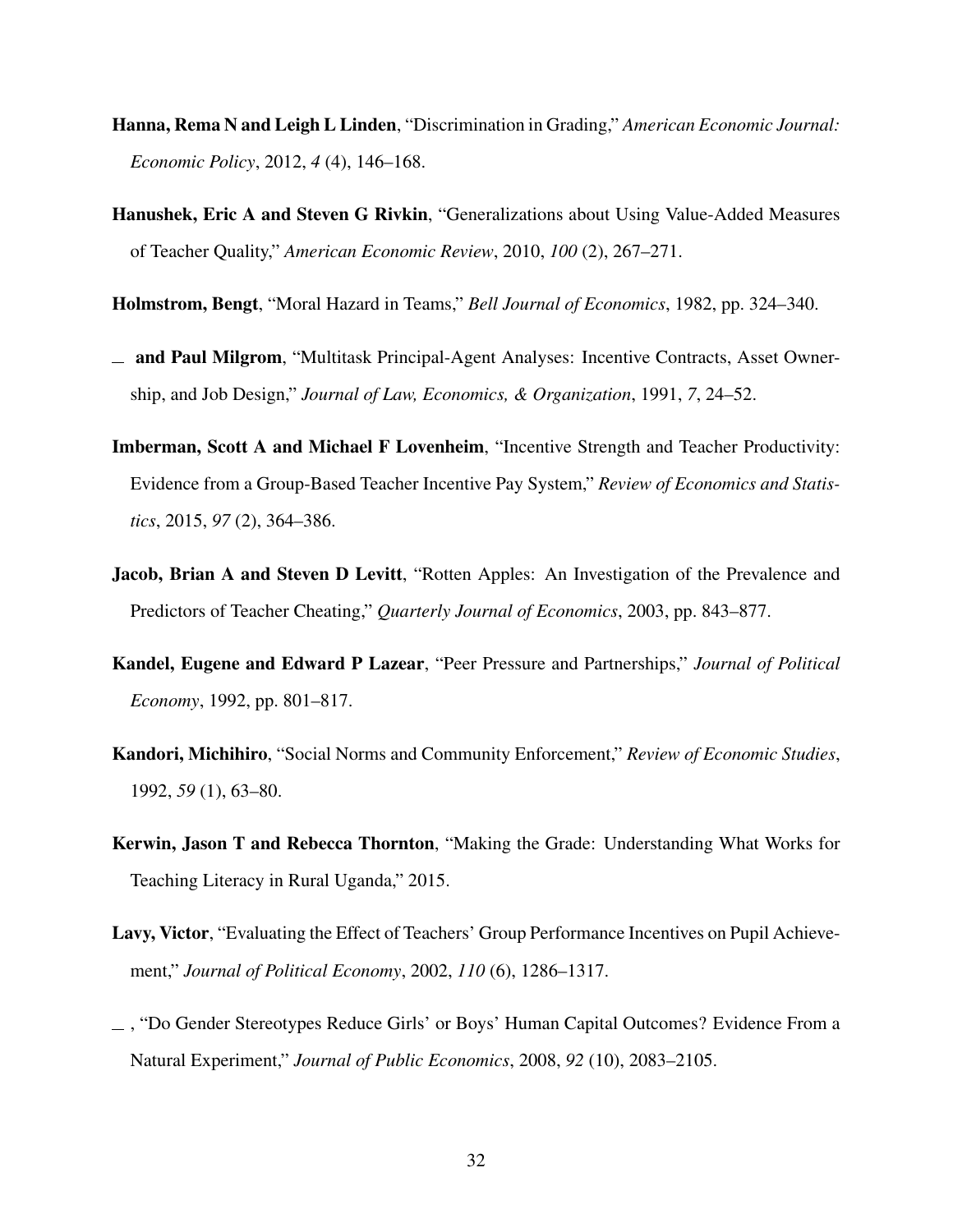- <span id="page-35-1"></span>, "Performance Pay and Teachers' Effort, Productivity, and Grading Ethics," *American Economic Review*, 2009, *99* (5), 1979–2021.
- <span id="page-35-5"></span>Lazear, Edward P and Sherwin Rosen, "Rank-Order Tournaments as Optimum Labor Contracts," *Journal of Political Economy*, 1981, *89* (5), 841–864.
- <span id="page-35-2"></span>Mizala, Alejandra and Ben Ross Schneider, "Negotiating Education Reform: Teacher Evaluations and Incentives in Chile (1990–2010)," *Governance*, 2014, *27* (1), 87–109.
- <span id="page-35-4"></span><sub>—</sub> and Hugo Nopo, "Measuring the Relative Pay of School Teachers in Latin America 1997– 2007," *International Journal of Educational Development*, 2016, *47*, 20–32.
- <span id="page-35-6"></span> $\overline{\phantom{a}}$ , Pilar Romaguera, and Miguel Urquiola, "Socioeconomic Status or Noise? Tradeoffs in the Generation of School Quality Information," *Journal of Development Economics*, 2007, *84* (1), 61–75.
- <span id="page-35-10"></span>Muralidharan, Karthik and Venkatesh Sundararaman, "The Impact of Diagnostic Feedback to Teachers on Student Learning: Experimental Evidence from India," *Economic Journal*, 2010, *120* (546), F187–F203.
- <span id="page-35-0"></span> $\Box$  and  $\Box$ , "Teacher Performance Pay: Experimental Evidence from India," *Journal of Political Economy*, 2011, *119* (1), 39–77.
- <span id="page-35-3"></span>Neal, Derek, "The Design of Performance Pay in Education," *Handbook of the Economics of Education*, 2011, *4*, 495–550.
- <span id="page-35-7"></span>and Diane Whitmore Schanzenbach, "Left Behind by Design: Proficiency Counts and Test-Based Accountability," *Review of Economics and Statistics*, 2010, *92* (2), 263–283.
- <span id="page-35-9"></span>Newstead, Stephen E and Ian Dennis, "Blind Marking and Sex Bias in Student Assessment," *Assessment and Evaluation in higher Education*, 1990, *15* (2), 132–139.
- <span id="page-35-8"></span>Rivkin, Steven G, Eric A Hanushek, and John F Kain, "Teachers, Schools, and Academic Achievement," *Econometrica*, 2005, *73* (2), 417–458.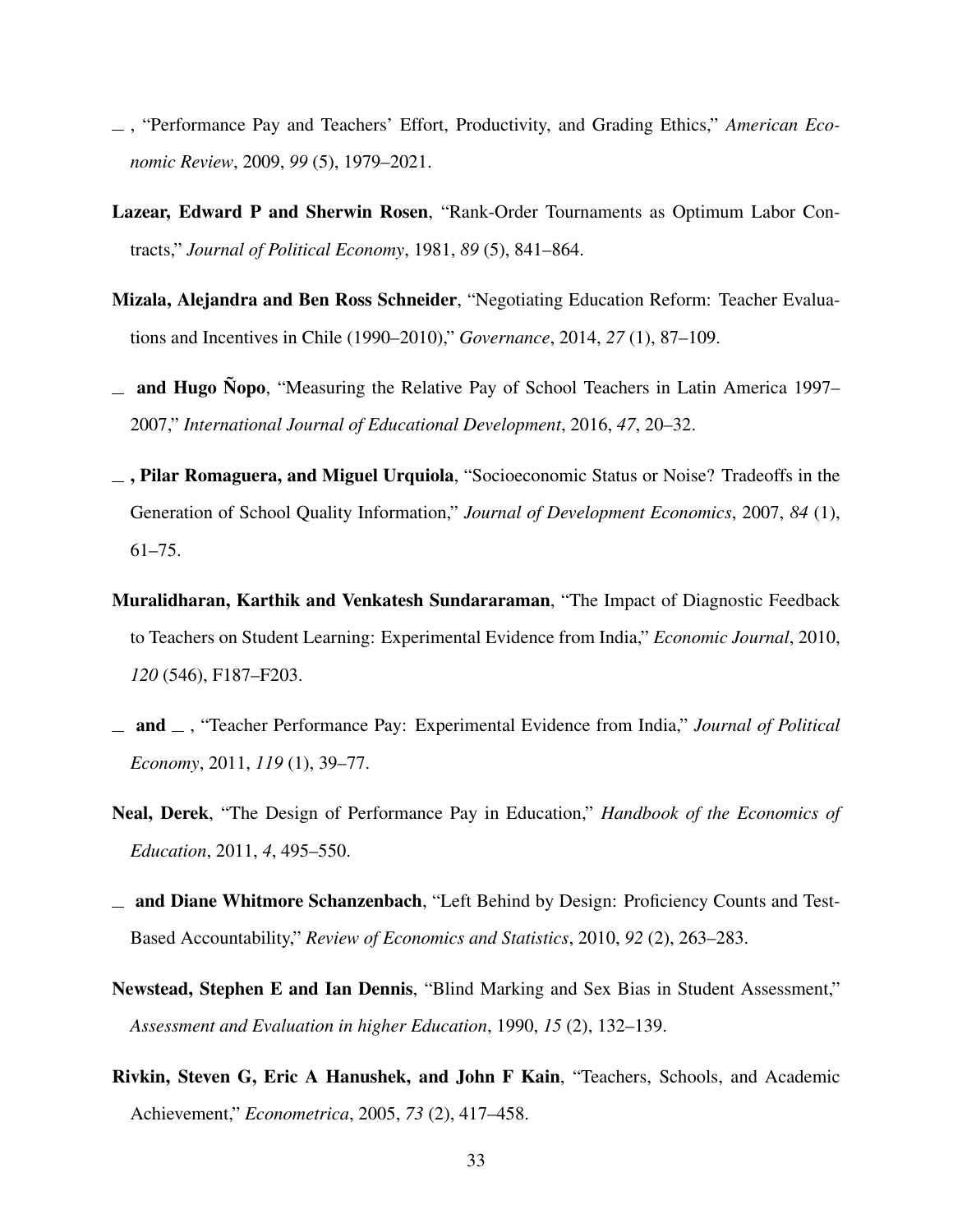- <span id="page-36-0"></span>Rockoff, Jonah E, "The Impact of Individual Teachers on Student Achievement: Evidence From Panel Data," *American Economic Review*, 2004, *94* (2), 247–252.
- <span id="page-36-1"></span>Springer, Matthew G, Laura Hamilton, Daniel F McCaffrey, Dale Ballou, Vi-Nhuan Le, Matthew Pepper, JR Lockwood, and Brian M Stecher, "Teacher Pay for Performance: Experimental Evidence from the Project on Incentives in Teaching," *National Center on Performance Incentives*, 2010.
- <span id="page-36-2"></span>Staiger, Douglas O and Jonah E Rockoff, "Searching for Effective Teachers with Imperfect Information," *Journal of Economic Perspectives*, 2010, *24* (3), 97–118.
- <span id="page-36-3"></span>Zamarro, Gema, Collin Hitt, and Ildefonso Mendez, "When Students Don't Care: Reexamining International Differences in Achievement and Non-Cognitive Skills," 2016. EDRE Working Paper 2016-18.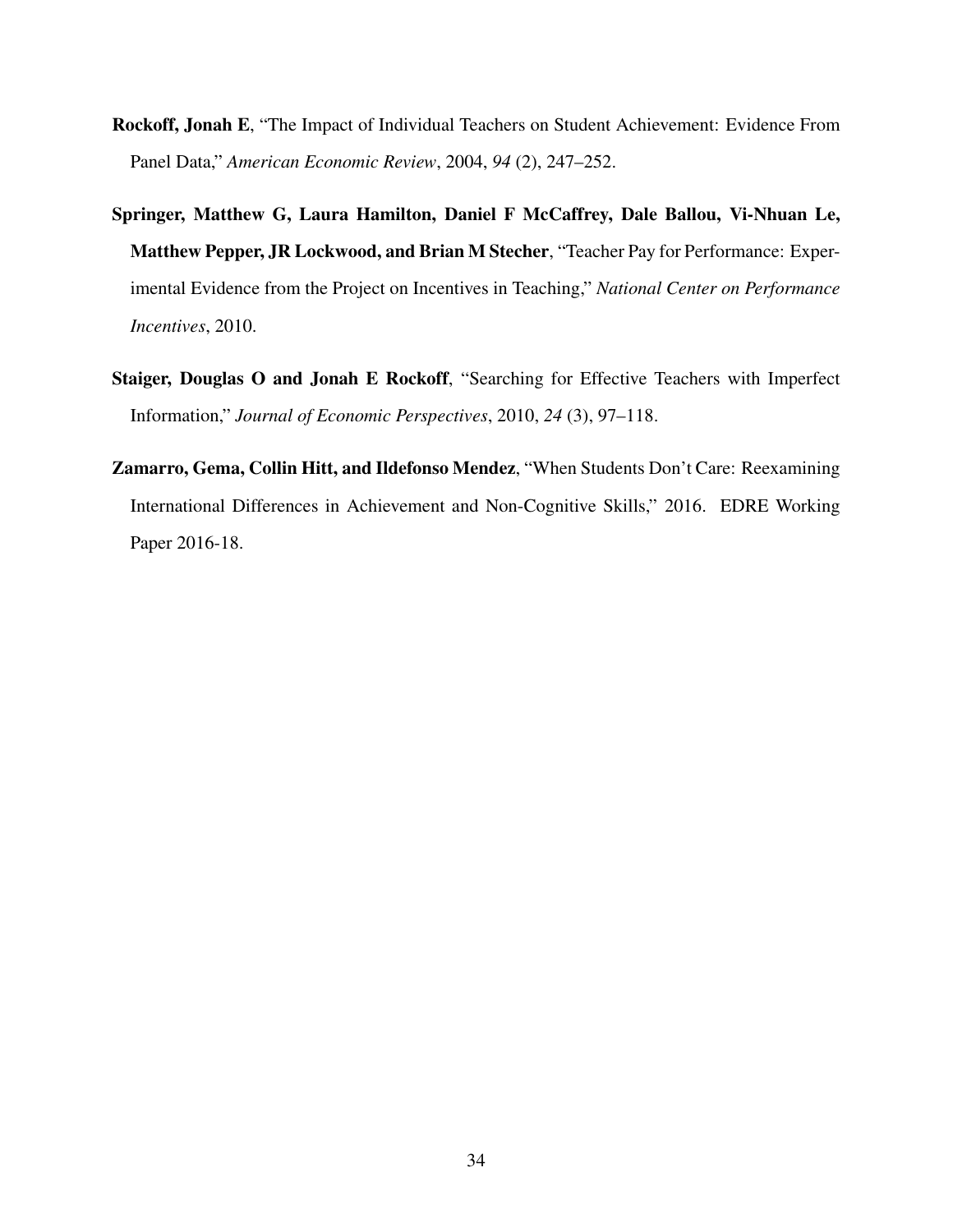Figure 1: Timing of BE in Secondary Schools

<span id="page-37-0"></span>

2015

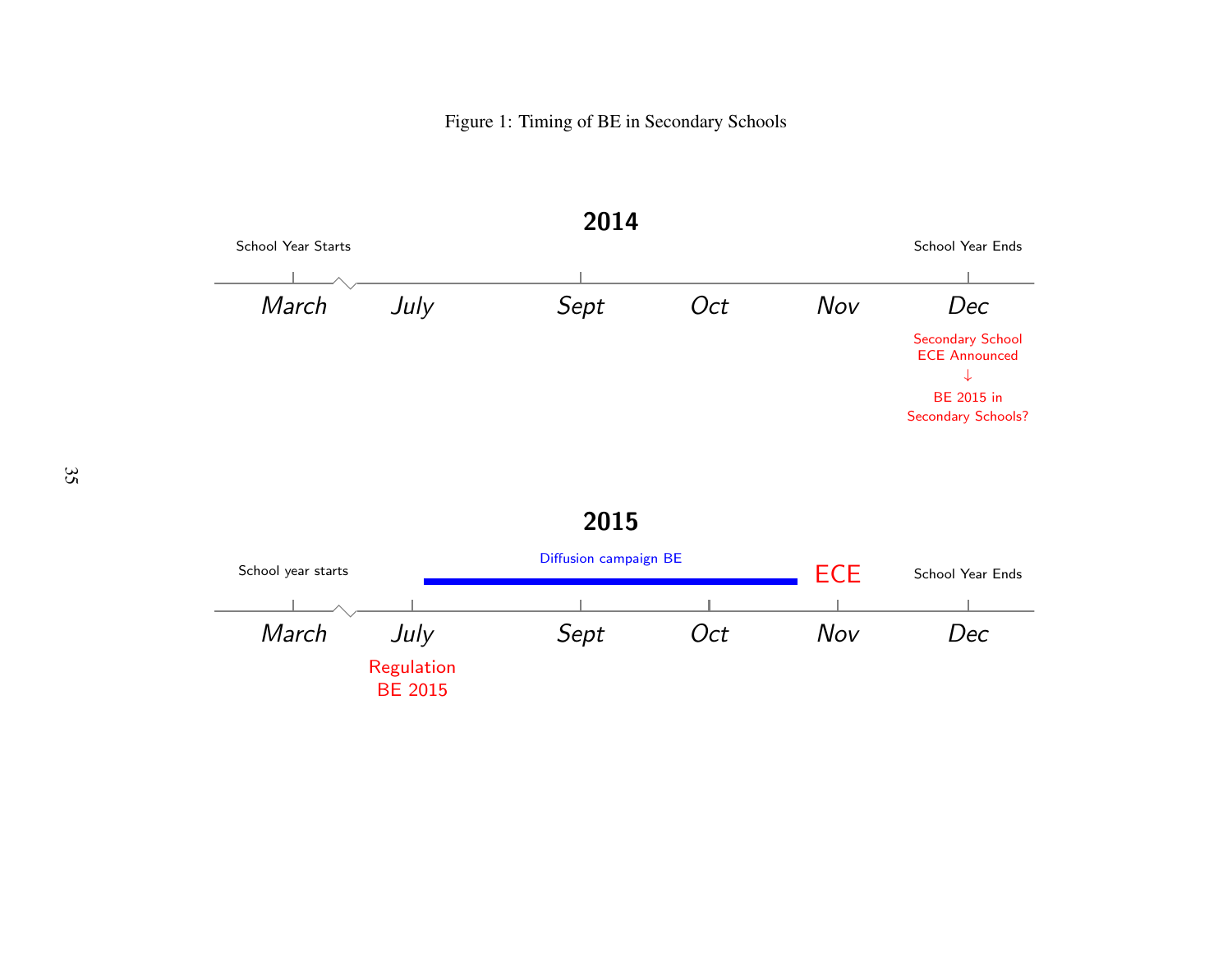

<span id="page-38-0"></span>*Notes*: The sample includes all 8<sup>th</sup> and 9<sup>th</sup> grade students attending public secondary school in 2013-2015, in public schools which were eligible for taking the 2015 ECE standardized test and which are registered in the Ministry of Education's SIAGIE administrative system. The figures plot the average of all  $8^{th}$  and  $9^{th}$  graders internal grades in math, language and non-incentivized courses, respectively. We take the average of non-incentivized courses, which are art, science, social studies, English, civics, humanrelations, physical education, religion, and education for the workforce.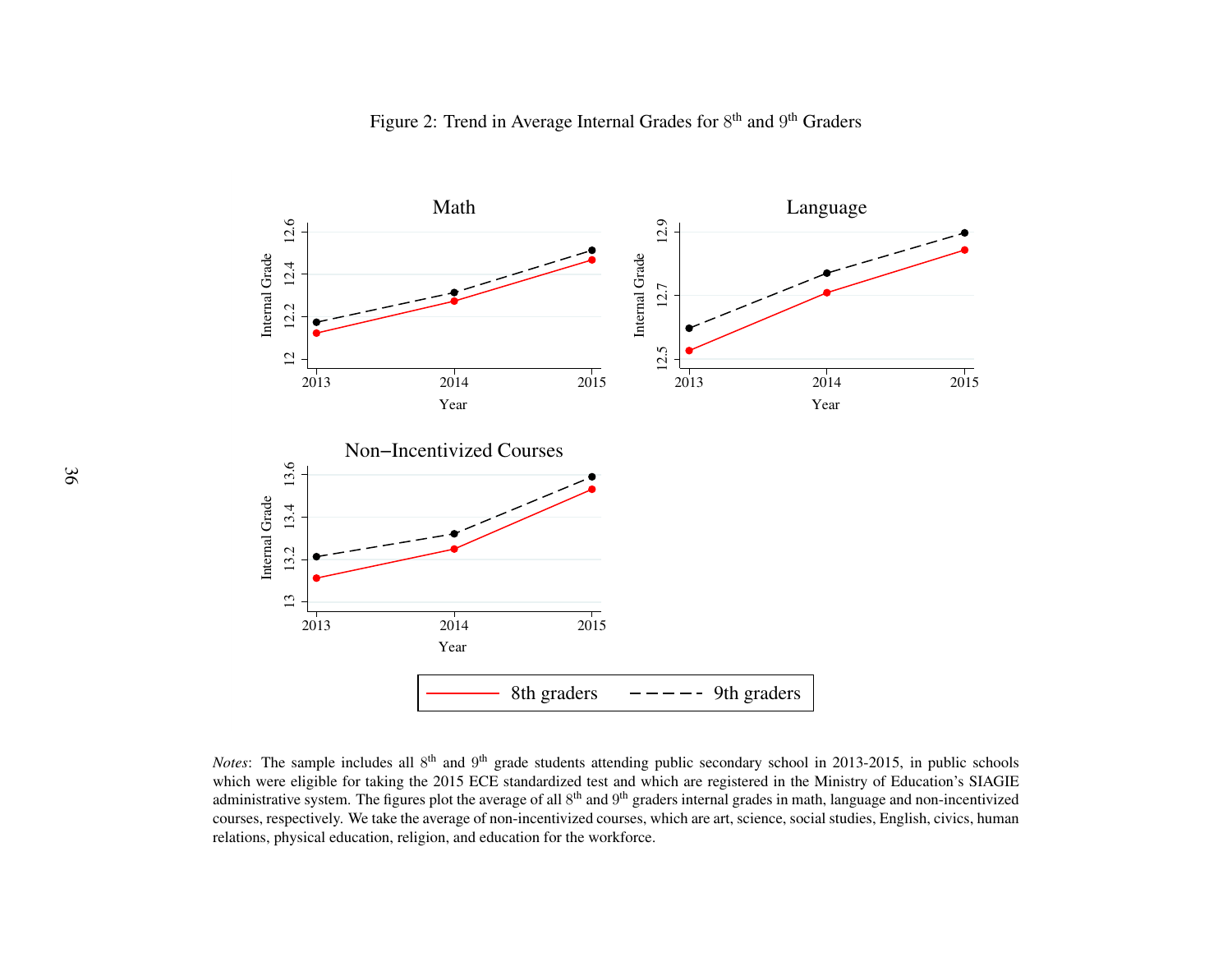

<span id="page-39-0"></span>*Notes*: The sample includes all 8<sup>th</sup> and 9<sup>th</sup> grade students attending public secondary school in 2013-2015, in public schools which were eligible for taking the 2015 ECE standardized test and which are registered in the Ministry of Education's SIAGIE administrative system. The figures plot the <sup>8</sup>*th Grade* x *Post* coefficients and their 95% confidence intervals separately estimated for each BE group in math and language, respectively. Coefficients and confidence intervals in black are statistically significant at the 5% level, whereas those in grey are not. BE groups in both figures are ordered by coefficient size, and the ordering is separatelydone in each figure.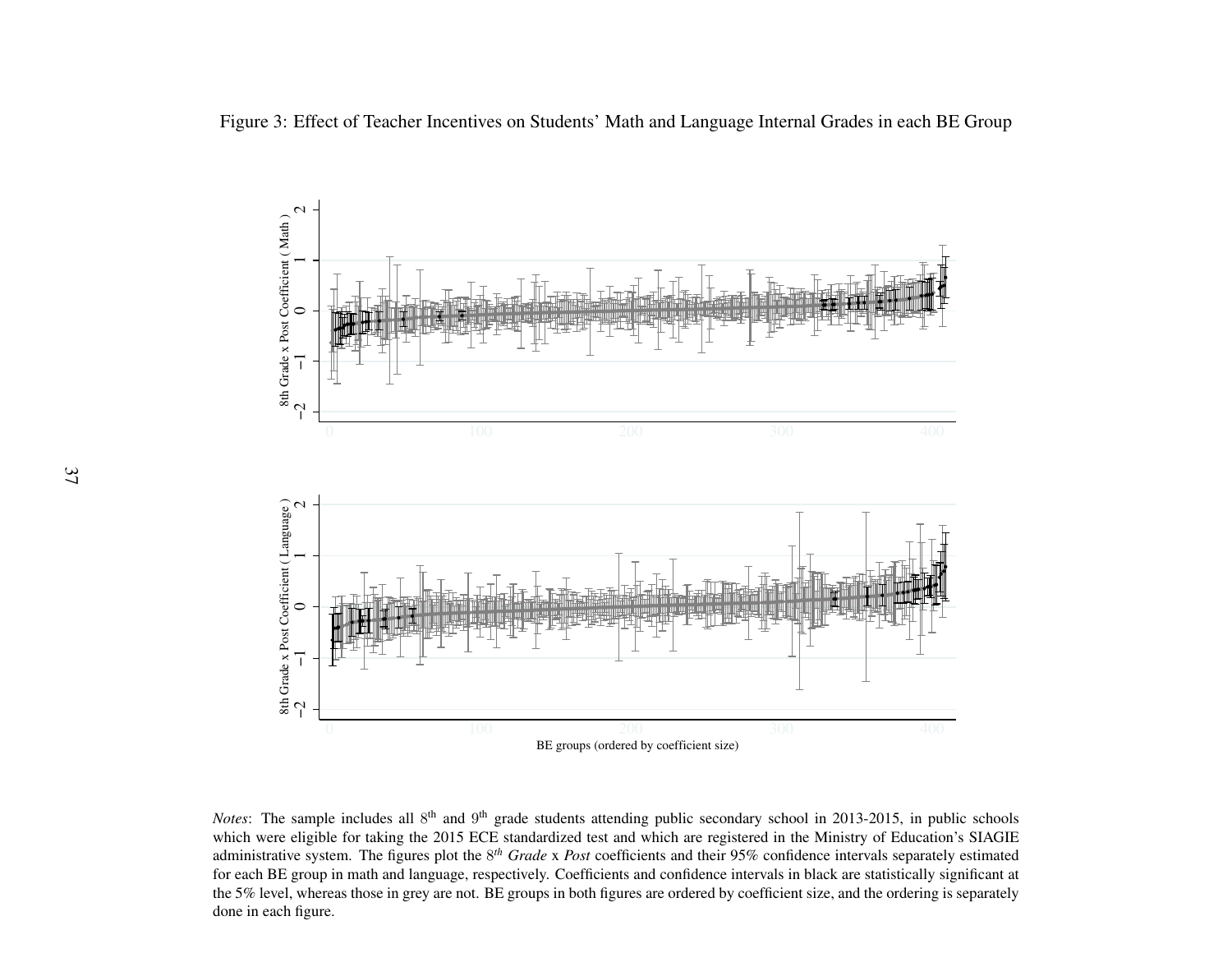<span id="page-40-0"></span>Figure 4: Heterogeneous Effect of Teacher Incentives on Students' Internal Grades by Schools' Socioeconomic Status (SES) Rank



*Notes*: The sample includes all 8<sup>th</sup> and 9<sup>th</sup> grade students attending public secondary school in 2013-2015, in public schools eligible to take the 2015 ECE and registered in the Ministry of Education's SIAGIE administrative system. The dependent variables in the top and bottom figures are students' internal grades in math and language, respectively, standardized by subject and year. Weconstruct a SES index (taking values 0-3) for each  $8<sup>th</sup>$  grade student in 2015, adding up three dummies for whether his first language is Spanish, and whether his mother and father have more than <sup>a</sup> primary school education. We then calculate the average index for each school, and group schools in 20 percentile groups according to their ranking in terms of this measure within theirBE group. The figures plot the coefficient and 95% confidence interval for the interaction of each percentile dummy and the  $8<sup>th</sup>$  x Post dummy from our baseline regressions.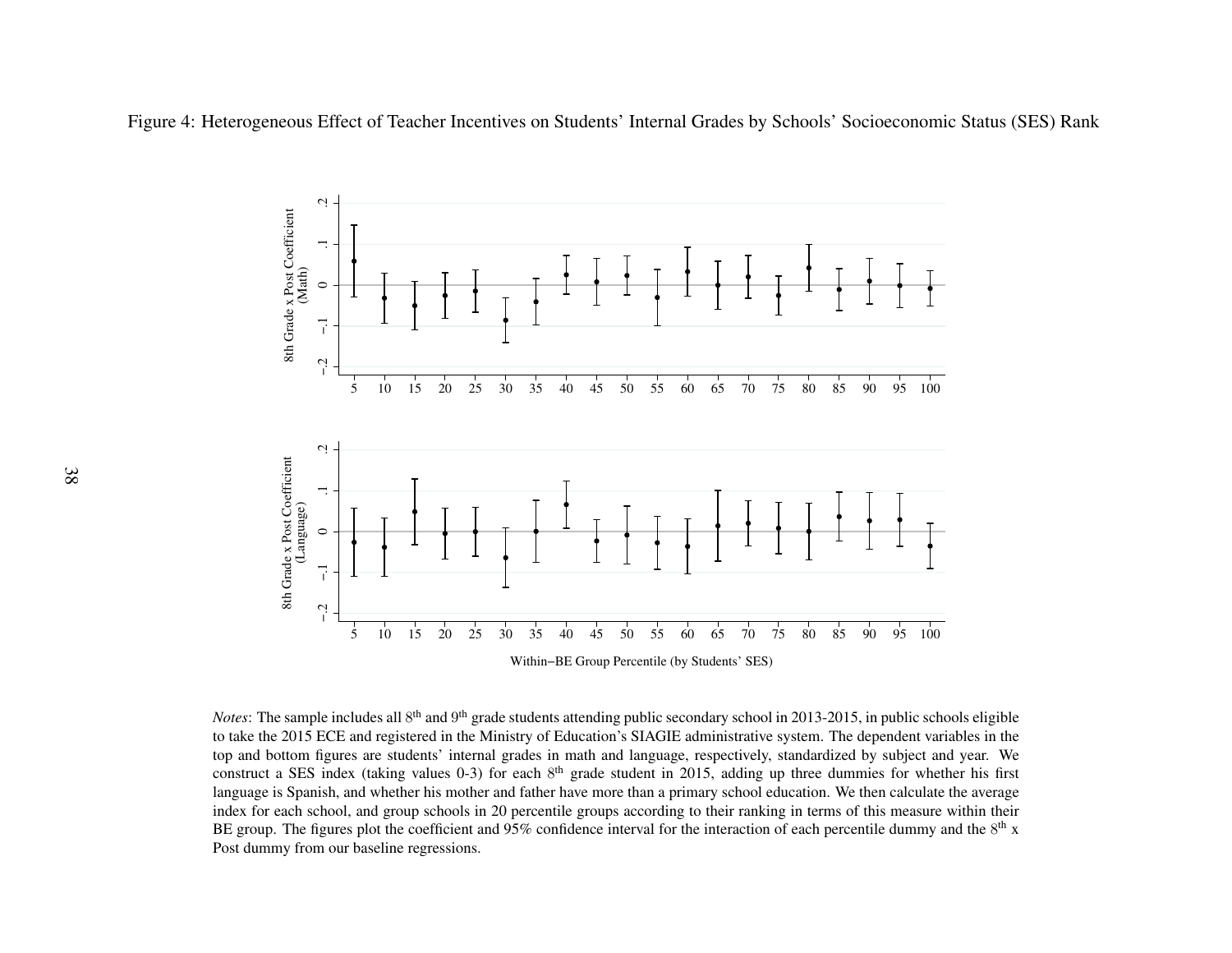|  | Table 1: Assignment of Score in BE |  |  |  |
|--|------------------------------------|--|--|--|
|--|------------------------------------|--|--|--|

<span id="page-41-0"></span>

| Weight | <b>Indicator</b>                                                                              | <b>Relevant Grades</b> |
|--------|-----------------------------------------------------------------------------------------------|------------------------|
| 40%    | Average math and language score in 2015<br><b>ECE</b> standardized tests                      | 8th Grade              |
| 35%    | Intra-annual retention rates                                                                  | All Grades             |
| 5%     | Enrollment of students in SIAGIE<br>administrative system                                     | All Grades             |
| 12%    | Teacher attendance, management of school<br>infrastructure and compliance with class<br>hours | All Grades             |
| 8%     | Pedagogical practices and learning<br>environment                                             | 8th Grade              |

*Source:* Decree 203-2015.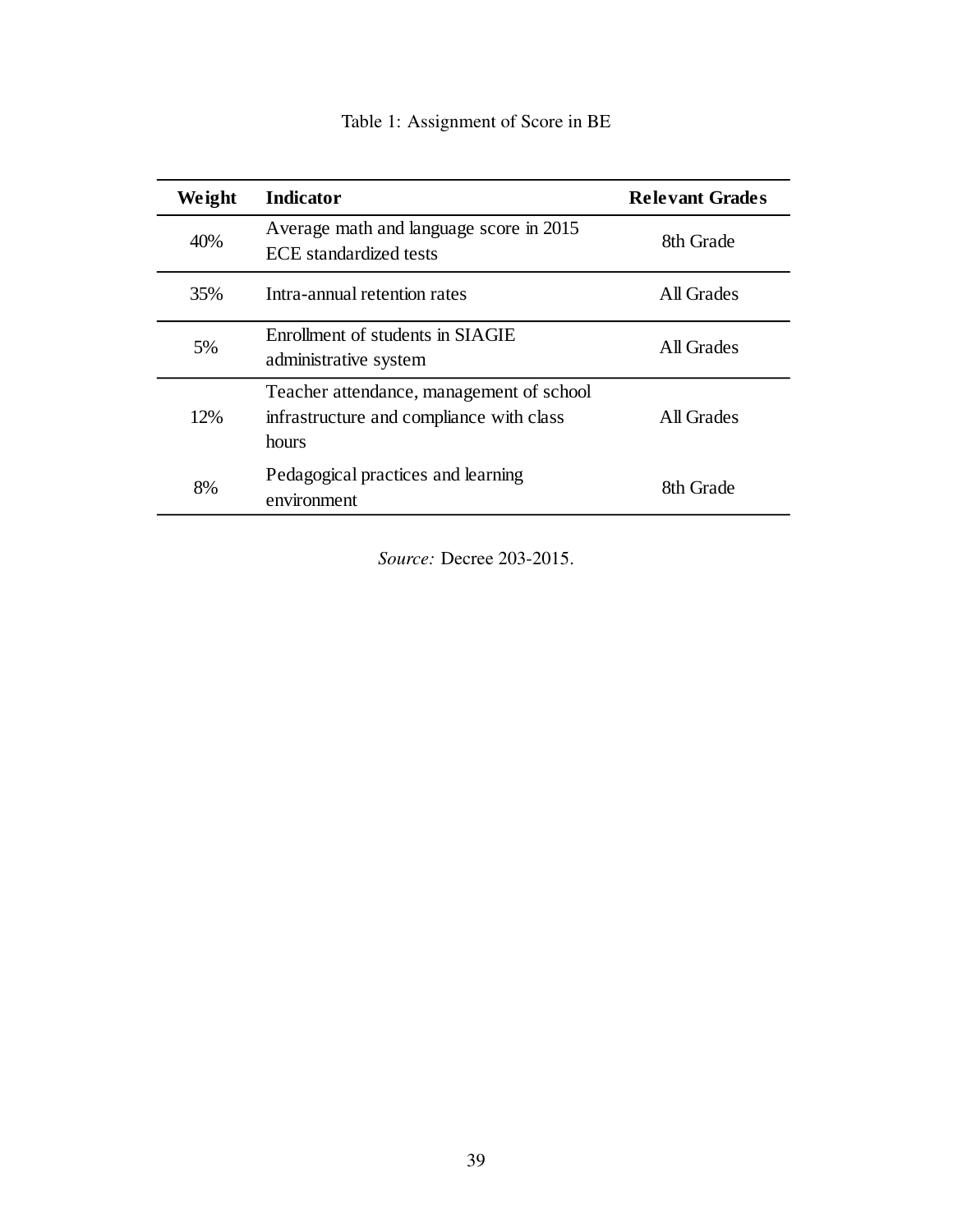<span id="page-42-0"></span>

|                                               | $8^{th}$ Grade |          | 9 <sup>th</sup> Grade |          |
|-----------------------------------------------|----------------|----------|-----------------------|----------|
|                                               | Mean           | Std. Dev | Mean                  | Std. Dev |
|                                               |                |          |                       |          |
| <b>Final Grade (0-20)</b>                     |                |          |                       |          |
| Math                                          | 12.29          | 2.18     | 12.33                 | 2.18     |
| Language                                      | 12.69          | 2.07     | 12.76                 | 2.07     |
| Other courses - average                       | 13.30          | 1.60     | 13.38                 | 1.60     |
| <b>Passed the Course</b>                      |                |          |                       |          |
| Math                                          | 0.84           | 0.37     | 0.85                  | 0.36     |
| Language                                      | 0.89           | 0.31     | 0.90                  | 0.30     |
| Other courses - average                       | 0.93           | 0.15     | 0.94                  | 0.14     |
| <b>Other Individual Characteristics</b>       |                |          |                       |          |
| Male                                          | 0.49           | 0.50     | 0.50                  | 0.50     |
| Repeated last year                            | 0.05           | 0.23     | 0.04                  | 0.20     |
| Foreigner                                     | 0.00           | 0.05     | 0.00                  | 0.05     |
| Spanish is native tongue                      | 0.85           | 0.36     | 0.84                  | 0.37     |
| Has a disability                              | 0.00           | 0.06     | 0.00                  | 0.06     |
| Father is alive                               | 0.90           | 0.30     | 0.89                  | 0.31     |
| Mother is alive                               | 0.98           | 0.15     | 0.97                  | 0.16     |
| Father lives in HH                            | 0.76           | 0.43     | 0.77                  | 0.42     |
| Mother lives in HH                            | 0.80           | 0.40     | 0.80                  | 0.40     |
| Number of students                            | 1,122,064      |          | 1,052,043             |          |
|                                               |                |          |                       |          |
| <b>Grade/School Characteristics</b>           |                |          |                       |          |
| Rural                                         | 0.39           | 0.49     | 0.39                  | 0.49     |
| Number of classes                             | 2.05           | 1.94     | 1.97                  | 1.85     |
| Teacher-pupil ratio                           | 20.09          | 8.82     | 19.37                 | 8.85     |
| Number of teachers                            | 11.00          | 6.52     | 11.11                 | 6.68     |
| Share of teachers instructing the other grade | 0.84           | 0.20     | 0.83                  | 0.20     |
| Average age of teachers                       | 41.52          | 17.08    | 41.46                 | 17.15    |
| Share of male teachers                        | 0.59           | 0.20     | 0.60                  | 0.20     |
| Number of school-year observations            | 23,314         |          | 23,328                |          |

#### Table 2: Summary Statistics for 8<sup>th</sup> and 9<sup>th</sup> Graders

Notes: The sample includes all 8<sup>th</sup> and 9<sup>th</sup> grade students attending public secondary school in 2013-2015, in public schools eligible to take the 2015 ECE and registered in the Ministry of Education's SIAGIE administrative system. We exclude students for whom we have no grades and/or no individual controls (0.8%). Since teacher data is missing for a small subsample of schools, the number of grade-observations for teacher characteristics is  $23,314$  and  $23,328$  in  $8<sup>th</sup>$ and 9 th grades (instead of 23,634). *Final Grade* is the students' internal grades at the end of the school year in math, language and non-incentivized courses. *Passed the Course* is a dummy for whether the student got an 11 or higher in that particular course (the requirement for passing). We take the average of non-incentivized courses, which are art, science, social studies, English, civics, human relations, physical education, religion, and education for the workforce. *Repeated last year* is a dummy for whether the student was retained in the same grade at the end of the previous year. *Rural* is a dummy for whether the school is in a rural area, and *Number of classes* is the number of classes in the student's grade and year. *Number of teachers* is the total number of teachers in that grade and year, and *% of teachers instructing the other grade* is the % of  $8^{th}$  ( $9^{th}$ ) teachers also teaching  $9^{th}$  ( $8^{th}$ ) grade in the same school.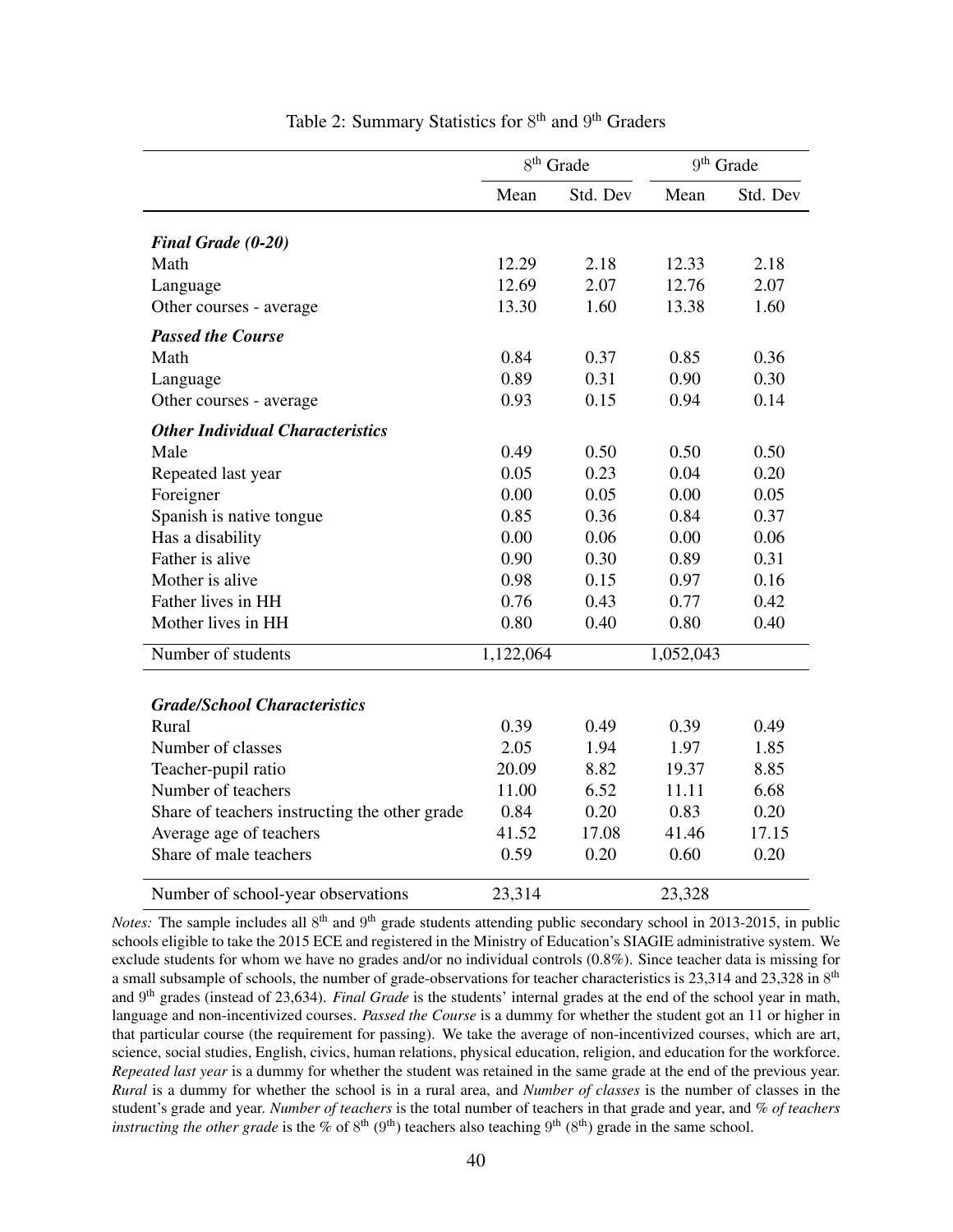<span id="page-43-0"></span>

|                                                    |                        | Math                   |                        | Language               |                        |                                   |
|----------------------------------------------------|------------------------|------------------------|------------------------|------------------------|------------------------|-----------------------------------|
|                                                    | (1)                    | (2)                    | (3)                    | (4)                    | (5)                    | (6)                               |
| 8 <sup>th</sup> Grade x Post                       | 0.001<br>(0.007)       | $-0.001$<br>(0.006)    | $-0.003$<br>(0.006)    | 0.006<br>(0.008)       | 0.004<br>(0.008)       | 0.001<br>(0.008)                  |
| 8 <sup>th</sup> Grade                              | $-0.021***$<br>(0.004) | $-0.015***$<br>(0.004) | $-0.007*$<br>(0.004)   | $-0.032***$<br>(0.005) | $-0.025***$<br>(0.005) | $-0.015***$<br>(0.005)            |
| Repeated last year                                 |                        |                        | $-0.570***$<br>(0.006) |                        |                        | $-0.623***$<br>(0.007)            |
| Male                                               |                        |                        | $0.116***$<br>(0.003)  |                        |                        | $0.340***$<br>(0.003)             |
| Foreigner                                          |                        |                        | $0.044**$<br>(0.018)   |                        |                        | $0.089***$<br>(0.018)             |
| Spanish is native tongue                           |                        |                        | $0.180***$<br>(0.007)  |                        |                        | $0.183***$<br>(0.007)             |
| Has a disability                                   |                        |                        | $-0.251***$<br>(0.013) |                        |                        | $-0.248***$<br>(0.014)            |
| Father is alive                                    |                        |                        | $0.069***$<br>(0.003)  |                        |                        | $0.069***$<br>(0.003)             |
| Mother is alive                                    |                        |                        | $0.040***$<br>(0.006)  |                        |                        | $0.048***$<br>(0.006)             |
| Father lives in HH                                 |                        |                        | $0.029***$<br>(0.002)  |                        |                        | $0.022***$<br>(0.002)             |
| Mother lives in HH                                 |                        |                        | $0.013***$<br>(0.003)  |                        |                        | $0.018***$<br>(0.002)             |
| Observations<br>$R^2$                              | 2,183,464<br>0.000     | 2,183,464<br>0.072     | 2,174,162<br>0.092     | 2,183,450<br>0.000     | 2,183,450<br>0.088     | 2,174,147<br>0.136                |
| Year FE<br>School FE<br><b>Individual Controls</b> | $\checkmark$           | $\checkmark$<br>✓      | ✓<br>✓<br>$\checkmark$ | $\checkmark$           | ✓<br>✓                 | $\checkmark$<br>✓<br>$\checkmark$ |

Table 3: Effect of Teacher Incentives on Math and Language Internal Grades

*Notes*: The sample includes all 8<sup>th</sup> and 9<sup>th</sup> grade students attending public secondary school in 2013-2015, in public schools eligible to take the 2015 ECE and registered in the Ministry of Education's SIAGIE administrative system. The dependent variables are students' internal grades in math and language, standardized by subject and year. 8 *th* Grade is a dummy for whether the student is in 8<sup>th</sup> grade, and *Post* is a dummy for the year 2015. Standard errors clustered by school are in parentheses. \* significant at 10%; \*\* significant at 5%; \*\*\* significant at 1%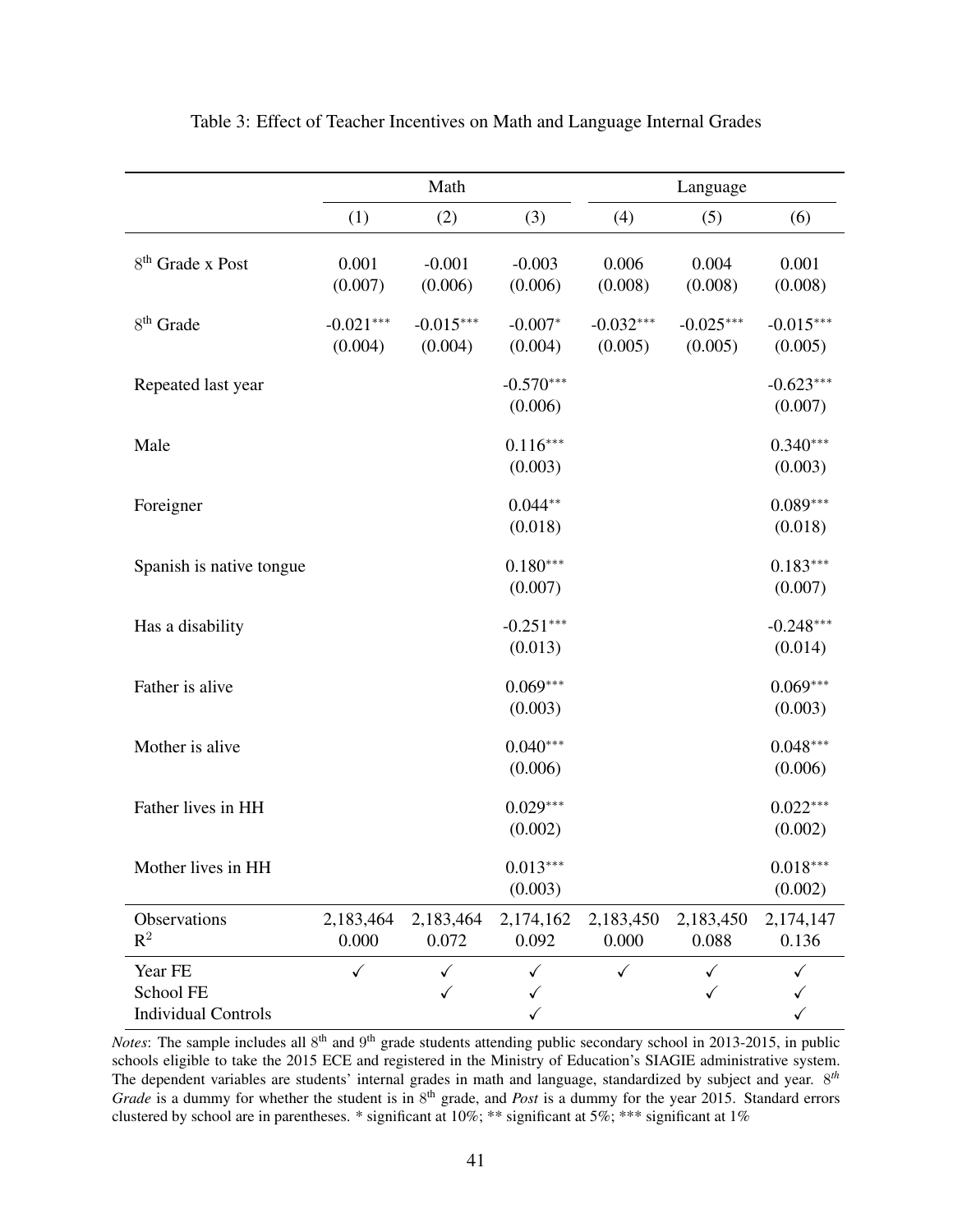|                                                    |                        | Non-Incentivized Courses |                        |
|----------------------------------------------------|------------------------|--------------------------|------------------------|
|                                                    | (1)                    | (2)                      | (3)                    |
| 8 <sup>th</sup> Grade x Post                       | $0.015***$<br>(0.004)  | $0.014***$<br>(0.004)    | $0.011***$<br>(0.004)  |
| 8 <sup>th</sup> Grade                              | $-0.042***$<br>(0.003) | $-0.036***$<br>(0.003)   | $-0.027***$<br>(0.002) |
| Repeated last year                                 |                        |                          | $-0.599***$<br>(0.006) |
| Male                                               |                        |                          | $0.288***$<br>(0.002)  |
| Foreigner                                          |                        |                          | $0.046***$<br>(0.014)  |
| Spanish is native tongue                           |                        |                          | $0.121***$<br>(0.005)  |
| Has a disability                                   |                        |                          | $-0.225***$<br>(0.012) |
| Father is alive                                    |                        |                          | $0.064***$<br>(0.003)  |
| Mother is alive                                    |                        |                          | $0.043***$<br>(0.005)  |
| Father lives in HH                                 |                        |                          | $0.024***$<br>(0.002)  |
| Mother lives in HH                                 |                        |                          | $0.012***$<br>(0.002)  |
| Observations<br>$R^2$                              | 2,183,628<br>0.001     | 2,183,628<br>0.124       | 2,174,321<br>0.189     |
| Year FE<br>School FE<br><b>Individual Controls</b> |                        |                          |                        |

<span id="page-44-0"></span>Table 4: Effect of Teacher Incentives on Internal Grades in Non-Incentivized Courses

Notes: The sample includes all 8<sup>th</sup> and 9<sup>th</sup> grade students attending public secondary school in 2013-2015, in public schools eligible to take the 2015 ECE and registered in the Ministry of Education's SIAGIE administrative system. The dependent variable is students' internal grades in non-incentivized courses, standardized by subject and year. We first standardize each of the non-incentivized courses by courseyear, and then take the average. Non-incentivized courses are art, science, social studies, English, civics, human relations, physical education, religion, and education for the workforce. 8 *th Grade* is a dummy for whether the student is in 8<sup>th</sup> grade, and *Post* is a dummy for the year 2015. Standard errors clustered by school are in parentheses. \* significant at 10%; \*\*\* significant at 5%; \*\*\* significant at 1%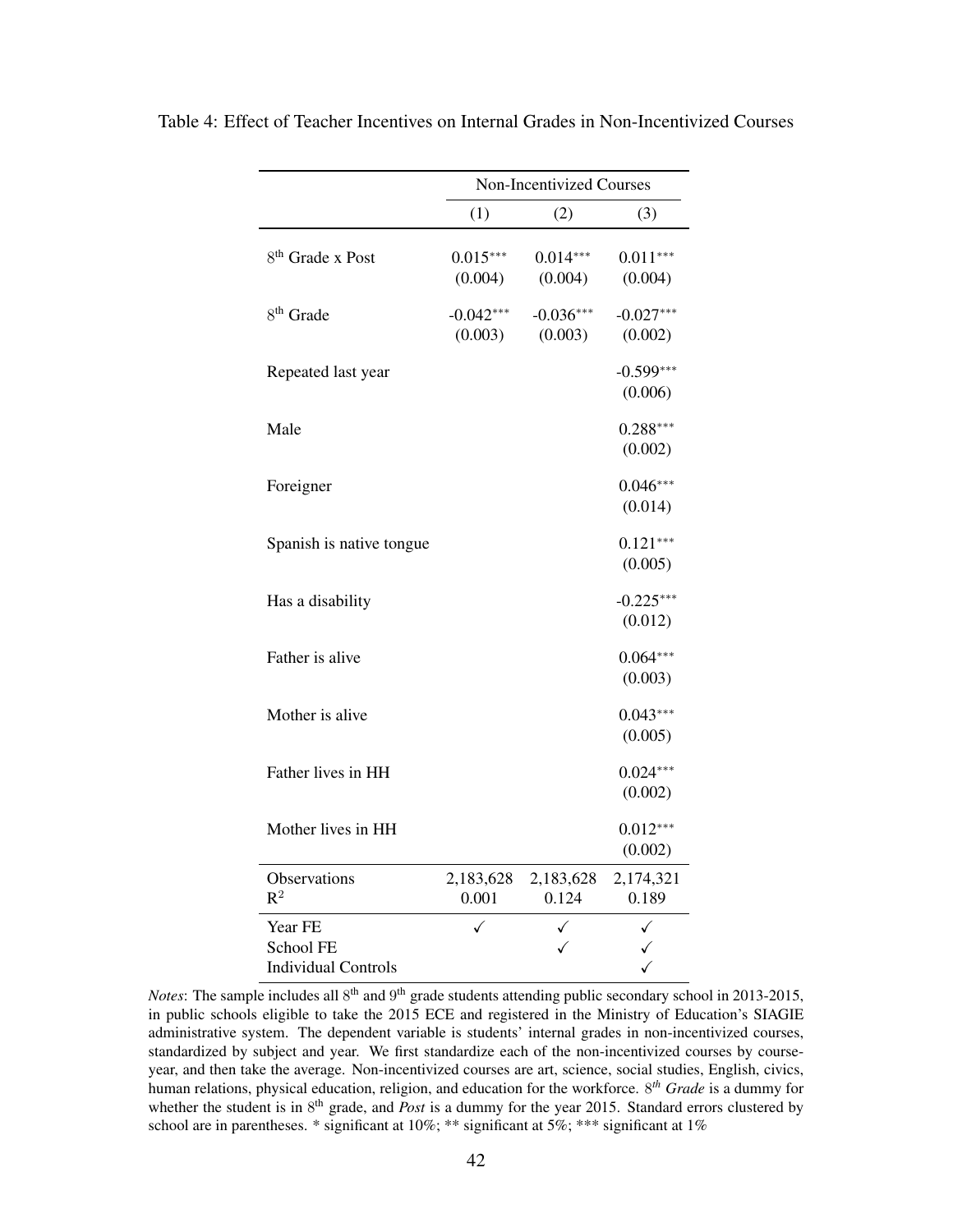|                                          |           | Spanish   | Parents'  |           | Lagged    |                 | Num.      |           |
|------------------------------------------|-----------|-----------|-----------|-----------|-----------|-----------------|-----------|-----------|
|                                          | Male      | Speaker   | Education | Repeated  | Grade     | Ln (Enrollment) | Classes   | Rural     |
|                                          |           |           |           |           |           |                 |           |           |
| <b>Panel A: Math Grades</b>              |           |           |           |           |           |                 |           |           |
| $8th$ Grade x Post                       | $-0.007$  | $-0.004$  | $-0.005$  | $-0.002$  | $-0.002$  | 0.030           | $-0.002$  | $-0.005$  |
|                                          | (0.008)   | (0.012)   | (0.007)   | (0.007)   | (0.008)   | (0.023)         | (0.009)   | (0.007)   |
| 8 <sup>th</sup> Grade x Post x Covariate | 0.009     | 0.002     | $-0.002$  | $-0.015$  | 0.007     | $-0.007$        | $-0.000$  | 0.017     |
|                                          | (0.009)   | (0.013)   | (0.005)   | (0.016)   | (0.005)   | (0.006)         | (0.002)   | (0.012)   |
|                                          |           |           |           |           |           |                 |           |           |
| Observations                             | 2,174,162 | 2,174,162 | 1,918,272 | 2,174,162 | 1,424,563 | 2,174,162       | 2,174,162 | 2,174,162 |
| $\mathbb{R}^2$                           | 0.092     | 0.092     | 0.100     | 0.092     | 0.446     | 0.093           | 0.092     | 0.092     |
|                                          |           |           |           |           |           |                 |           |           |
| <b>Panel B: Language Grades</b>          |           |           |           |           |           |                 |           |           |
| 8 <sup>th</sup> Grade x Post             | 0.007     | 0.002     | $-0.002$  | 0.002     | 0.004     | $-0.015$        | $-0.007$  | 0.002     |
|                                          | (0.009)   | (0.014)   | (0.009)   | (0.008)   | (0.009)   | (0.028)         | (0.010)   | (0.009)   |
| 8 <sup>th</sup> Grade x Post x Covariate | $-0.012$  | $-0.001$  | 0.000     | $-0.003$  | 0.001     | 0.004           | 0.002     | $-0.010$  |
|                                          | (0.010)   | (0.015)   | (0.006)   | (0.016)   | (0.005)   | (0.007)         | (0.002)   | (0.014)   |
|                                          |           |           |           |           |           |                 |           |           |
| Observations                             | 2,174,147 | 2,174,147 | 1,918,259 | 2,174,147 | 1,424,507 | 2,174,147       | 2,174,147 | 2,174,147 |
| $\mathbb{R}^2$                           | 0.136     | 0.136     | 0.143     | 0.136     | 0.421     | 0.137           | 0.136     | 0.136     |

#### Table 5: Heterogeneous Effect of Teacher Incentives on Math and Language Internal Grades

<span id="page-45-0"></span>*Notes*: The sample includes all 8<sup>th</sup> and 9<sup>th</sup> grade students attending public secondary school in 2013-2015, in public schools eligible to take the 2015 ECE and registered in the Ministry of Education's SIAGIE administrative system. Heterogeneities by *Lagged Grade* exclude students from 2013, for which the previous grade is unavailable, and heterogeneities by parents' education exclude 12% of students in 2013-2015 for which this variable is missing. The dependent variables are students' internal grades in math and language, standardized by subject and year. <sup>8</sup>*th Grade* is <sup>a</sup> dummy for whether the student is in <sup>8</sup>th grade, *Post* is <sup>a</sup> dummy for the year 2015, and *Covariate* is the variable indicated in the column header. All regressions include school and year fixed effects, as well as the standard individual controls and the three-way interaction between <sup>8</sup>*th Grade*, *Post* and *Covariate*. We repor<sup>t</sup> only two coefficients for exposition purposes. *Spanish Speaker* is <sup>a</sup> dummy for whether the student's first language is Spanish, and *Parents' Education* is <sup>0</sup> if both parents have <sup>a</sup> primary school degree or less, is 1 if only one of the parents has more than <sup>a</sup> primary school degree, and 2 if both achieved that level of education. *Repeated* is <sup>a</sup> dummy for whether the student was retained in the same grade at the end of the previous year, and *Lagged Grade* is the students' internal grade in that particular course in the previous year, standardized by school and grade. *Ln (Enrollment)* is the number of students enrolled in that year and grade (in ln). *Num. Classes* is the number of classes in the student's grade and year, and *Rural* is <sup>a</sup> dummy for whether the school is in <sup>a</sup> rural area. Standard errors clustered by school are in parentheses. \* significant at  $10\%$ ; \*\* significant at  $5\%$ ; \*\*\* significant at  $1\%$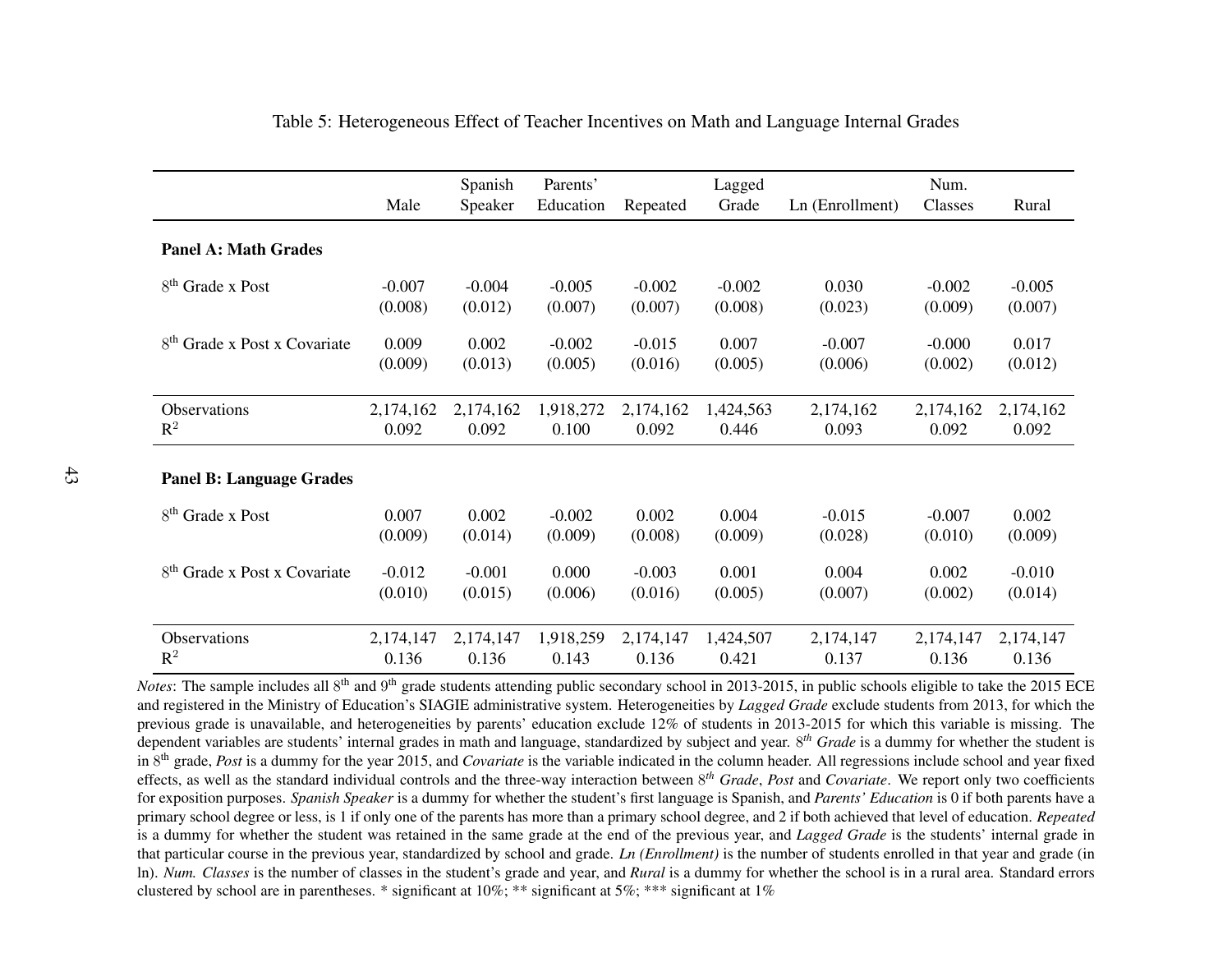<span id="page-46-0"></span>

|                       | Math      | Language   | <b>Non-Incentivized Courses</b> |
|-----------------------|-----------|------------|---------------------------------|
| $8th$ Grade x Post    | $-0.001$  | 0.002      | $0.017***$                      |
|                       | (0.007)   | (0.009)    | (0.004)                         |
| $8th$ Grade x 2014    | 0.004     | 0.003      | $0.011***$                      |
|                       | (0.007)   | (0.009)    | (0.004)                         |
| 8 <sup>th</sup> Grade | $-0.009*$ | $-0.016**$ | $-0.033***$                     |
|                       | (0.005)   | (0.006)    | (0.003)                         |
| <b>Observations</b>   | 2,174,162 | 2,174,147  | 2,174,321                       |
| $\mathbb{R}^2$        | 0.092     | 0.136      | 0.189                           |

#### Table 6: Test for Parallel Trends in Students' Internal Grades

*Notes*: The sample includes all 8<sup>th</sup> and 9<sup>th</sup> grade students attending public secondary school in 2013-2015, in public schools eligible to take the 2015 ECE are registered in the Ministry of Education's SIAGIE administrative system. All regressions include year fixed effects, school fixed effects, and the standard controls. The dependent variables are students' internal grades in math, language and non-incentivized courses, standardized by subject and year. We take the average of non-incentivized courses, which are art, science, social studies, English, civics, human relations, physical education, religion, and education for the workforce. 8<sup>th</sup> Grade is a dummy for whether the student is in 8<sup>th</sup> grade, *Post* is a dummy for the year 2015, and *2014* is a dummy for the year 2014. Standard errors clustered by school are in parentheses. \* significant at 10%; \*\* significant at 5%; \*\*\* significant at 1%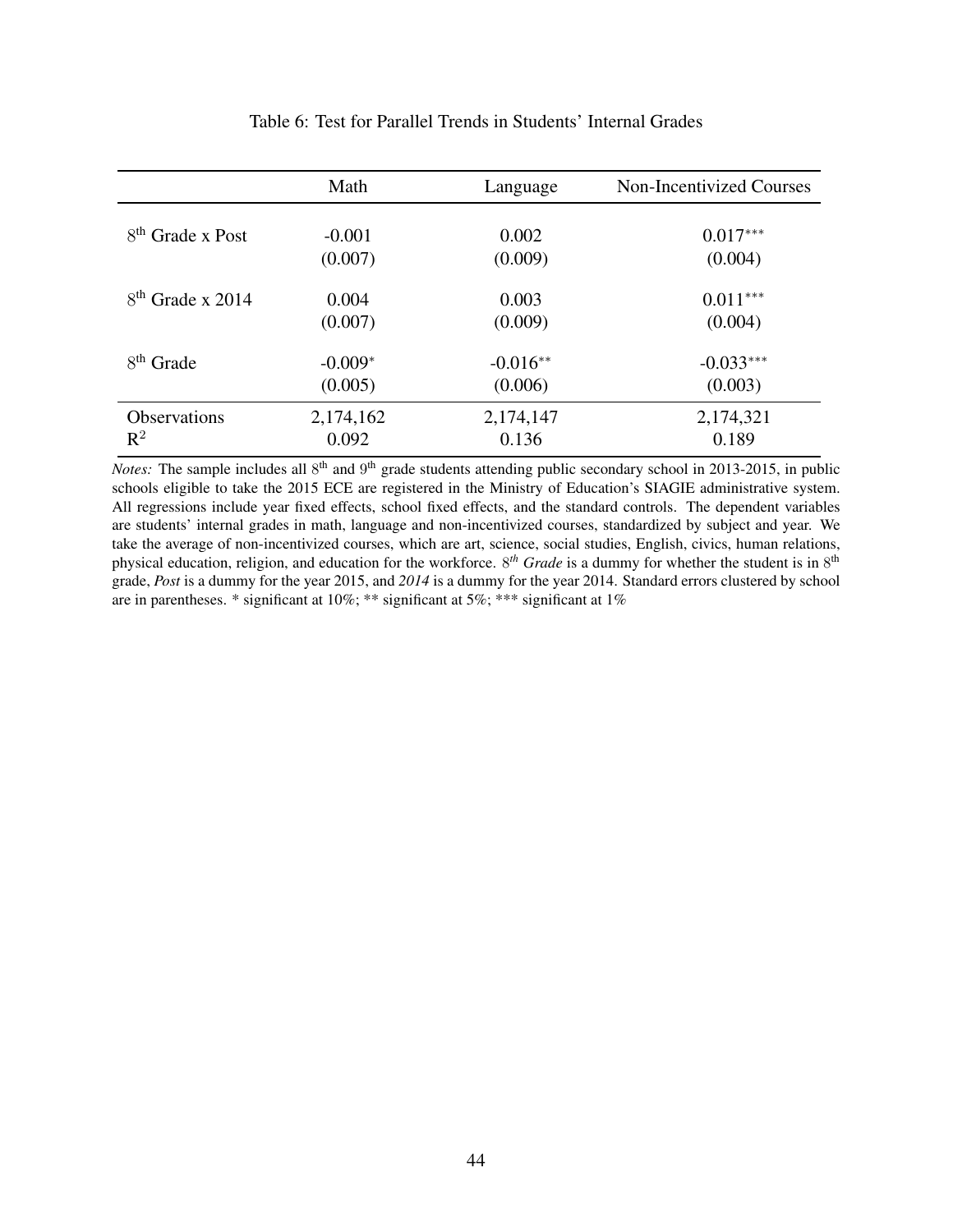|                         | Average  | Share       | <b>Average Number</b> | <b>Average Number</b> | Share New to | Share New to |
|-------------------------|----------|-------------|-----------------------|-----------------------|--------------|--------------|
|                         | Age      | Male        | of Classes            | of Schools            | School       | Grade        |
| $8th$ Grade x Post      | $-0.077$ | 0.000       | $-0.004$              | $-0.001$              | $-0.000$     | 0.000        |
|                         | (0.105)  | (0.001)     | (0.005)               | (0.001)               | (0.001)      | (0.002)      |
| $8th$ Grade             | 0.082    | $-0.006***$ | $0.053***$            | $-0.002***$           | 0.001        | 0.002        |
|                         | (0.082)  | (0.001)     | (0.003)               | (0.001)               | (0.001)      | (0.002)      |
| <b>Observations</b>     | 46,642   | 46,642      | 46,642                | 46,642                | 31,079       | 31,079       |
| $\mathbb{R}^2$          | 0.476    | 0.748       | 0.917                 | 0.615                 | 0.796        | 0.640        |
| Dependent Variable Mean | 41.490   | 0.594       | 1.549                 | 1.134                 | 0.458        | 0.310        |

#### <span id="page-47-0"></span>Table 7: Effect of Teacher Incentives on Teacher Characteristics

*Notes*: The sample includes all public secondary schools in 2013-2015, in public schools eligible to take the 2015 ECE standardized test, registered in the Ministryof Education's SIAGIE administrative system, and with data on teacher characteristics. The unit of analysis in these regressions is a school-grade-year, for  $8^{\text{th}}$  and 9<sup>th</sup> grade. *Average Age* is the average age of teachers in that grade, and *Share Male* is the share of teachers in that grade that are male. *Average Number of Classes* is the average number of classes taught by teachers in that grade, and *Average Number of Schools* is the average number of schools in which the teacher works in that year. *Share New to School* and *Share New to Grade* are the proportion of teachers who are new to the school and grade, respectively. All regressions include school fixed effects and year fixed effects. The regressions in columns 5 and 6 do not include the year 2013 since we do not have information on teachers' appointmentsin 2012. Standard errors clustered by school are in parentheses. \* significant at 10%; \*\*\* significant at 5%; \*\*\* significant at 1%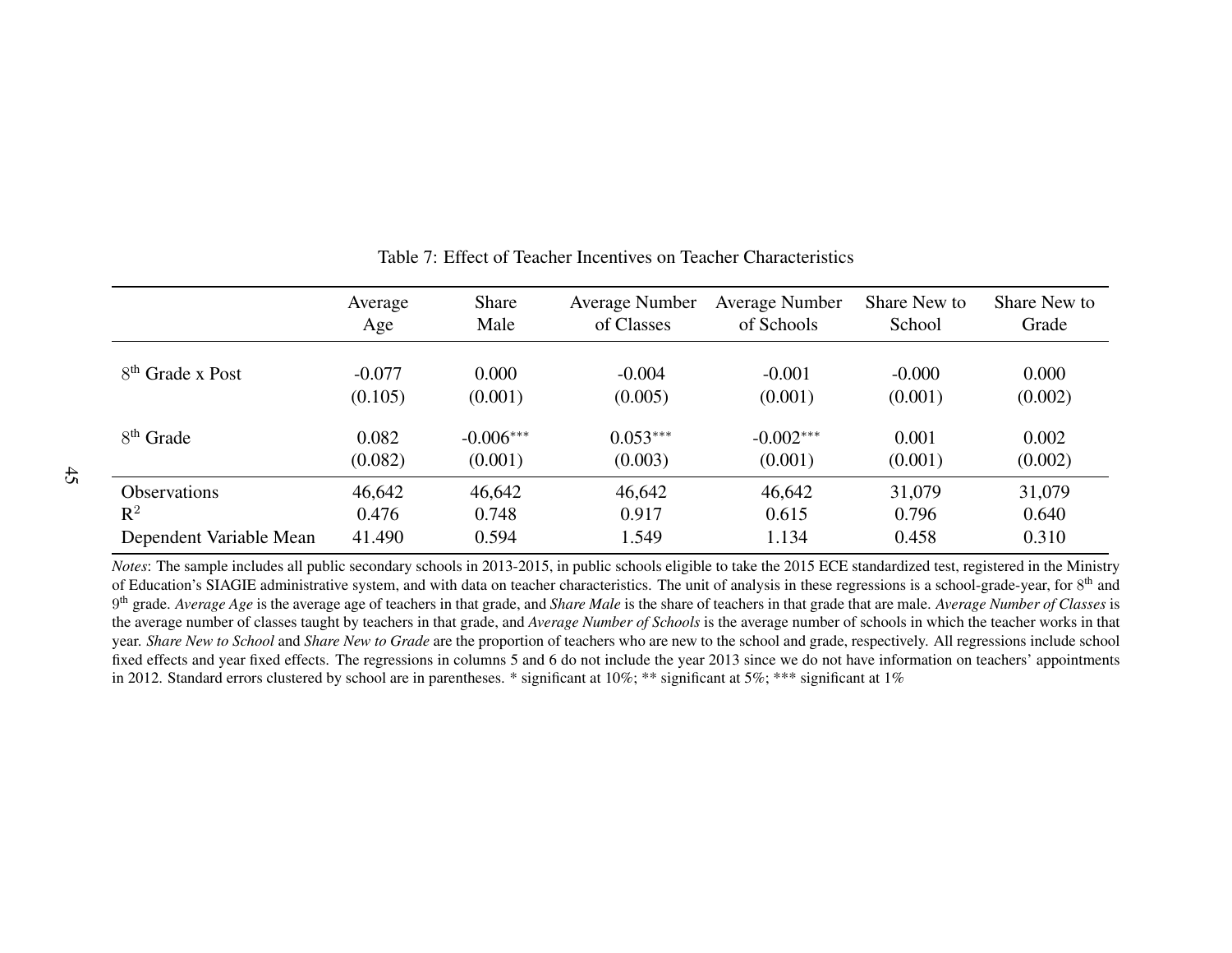<span id="page-48-0"></span>

|                                       | Math        |             |             |             | Language    |             |
|---------------------------------------|-------------|-------------|-------------|-------------|-------------|-------------|
|                                       | Low         | Med         | High        | Low         | Med         | High        |
| 8 <sup>th</sup> Grade x Post          | $-0.023$    | 0.003       | 0.009       | 0.018       | $-0.008$    | $-0.006$    |
|                                       | (0.014)     | (0.012)     | (0.007)     | (0.018)     | (0.014)     | (0.009)     |
| 8 <sup>th</sup> Grade                 | 0.001       | $-0.005$    | $-0.016***$ | $-0.015$    | $-0.014*$   | $-0.016***$ |
|                                       | (0.008)     | (0.007)     | (0.004)     | (0.011)     | (0.008)     | (0.006)     |
| Repeated last year                    | $-0.593***$ | $-0.546***$ | $-0.572***$ | $-0.635***$ | $-0.597***$ | $-0.639***$ |
|                                       | (0.014)     | (0.008)     | (0.008)     | (0.015)     | (0.009)     | (0.009)     |
| Male                                  | $0.113***$  | $0.135***$  | $0.103***$  | $0.368***$  | $0.369***$  | $0.293***$  |
|                                       | (0.006)     | (0.005)     | (0.004)     | (0.007)     | (0.006)     | (0.004)     |
| Foreigner                             | 0.043       | 0.025       | $0.083**$   | $0.076***$  | $0.080***$  | $0.145***$  |
|                                       | (0.027)     | (0.029)     | (0.042)     | (0.027)     | (0.029)     | (0.041)     |
| Spanish is native tongue              | $0.164***$  | $0.181***$  | $0.191***$  | $0.163***$  | $0.179***$  | $0.202***$  |
|                                       | (0.015)     | (0.011)     | (0.009)     | (0.014)     | (0.013)     | (0.009)     |
| Has a disability                      | $-0.243***$ | $-0.207***$ | $-0.297***$ | $-0.222***$ | $-0.206***$ | $-0.305***$ |
|                                       | (0.030)     | (0.023)     | (0.019)     | (0.026)     | (0.026)     | (0.022)     |
| Father is alive                       | $0.069***$  | $0.075***$  | $0.064***$  | $0.074***$  | $0.067***$  | $0.065***$  |
|                                       | (0.007)     | (0.005)     | (0.005)     | (0.007)     | (0.006)     | (0.005)     |
| Mother is alive                       | $0.027*$    | $0.038***$  | $0.052***$  | $0.032***$  | $0.044***$  | $0.063***$  |
|                                       | (0.014)     | (0.010)     | (0.008)     | (0.012)     | (0.010)     | (0.009)     |
| Father lives in HH                    | $0.036***$  | $0.034***$  | $0.016***$  | $0.028***$  | $0.025***$  | $0.012***$  |
|                                       | (0.005)     | (0.004)     | (0.004)     | (0.005)     | (0.004)     | (0.004)     |
| Mother lives in HH                    | $0.010**$   | $0.012***$  | $0.015***$  | $0.014***$  | $0.019***$  | $0.020***$  |
|                                       | (0.005)     | (0.005)     | (0.004)     | (0.005)     | (0.004)     | (0.004)     |
| Observations                          | 671,155     | 743,433     | 758,072     | 671,146     | 743,435     | 758,065     |
| $R^2$                                 | 0.074       | 0.083       | 0.122       | 0.119       | 0.126       | 0.165       |
| Avg. share of teachers in both grades | 0.347       | 0.608       | 0.907       | 0.347       | 0.608       | 0.907       |

#### Table 8: Heterogeneity by Overlap of 8<sup>th</sup> and 9<sup>th</sup> Grade Teachers

*Notes*: The sample includes all 8<sup>th</sup> and 9<sup>th</sup> grade students attending public secondary school in 2013-2015, in public schools eligible to take the 2015 ECE and registered in the Ministry of Education's SIAGIE administrative system. Columns Low, Med and High restrict the sample to students in schools with a low, medium and high average overlap between  $8^{th}$  and  $9^{th}$  grade teachers in 2015. Overlap between  $8^{th}$  and  $9^{th}$  grade teachers is the % of teachers in  $8^{th}$  grade also instructing 9<sup>th</sup> grade. The dependent variables are students' internal grades in math and language, standardized by subject and year. 8 *th Grade* is a dummy for whether the student is in 8 th grade, and *Post* is a dummy for the year 2015. All regressions include school fixed effects and year fixed effects. Standard errors clustered by school are in parentheses. \* significant at 10%; \*\* significant at 5%; \*\*\* significant at 1%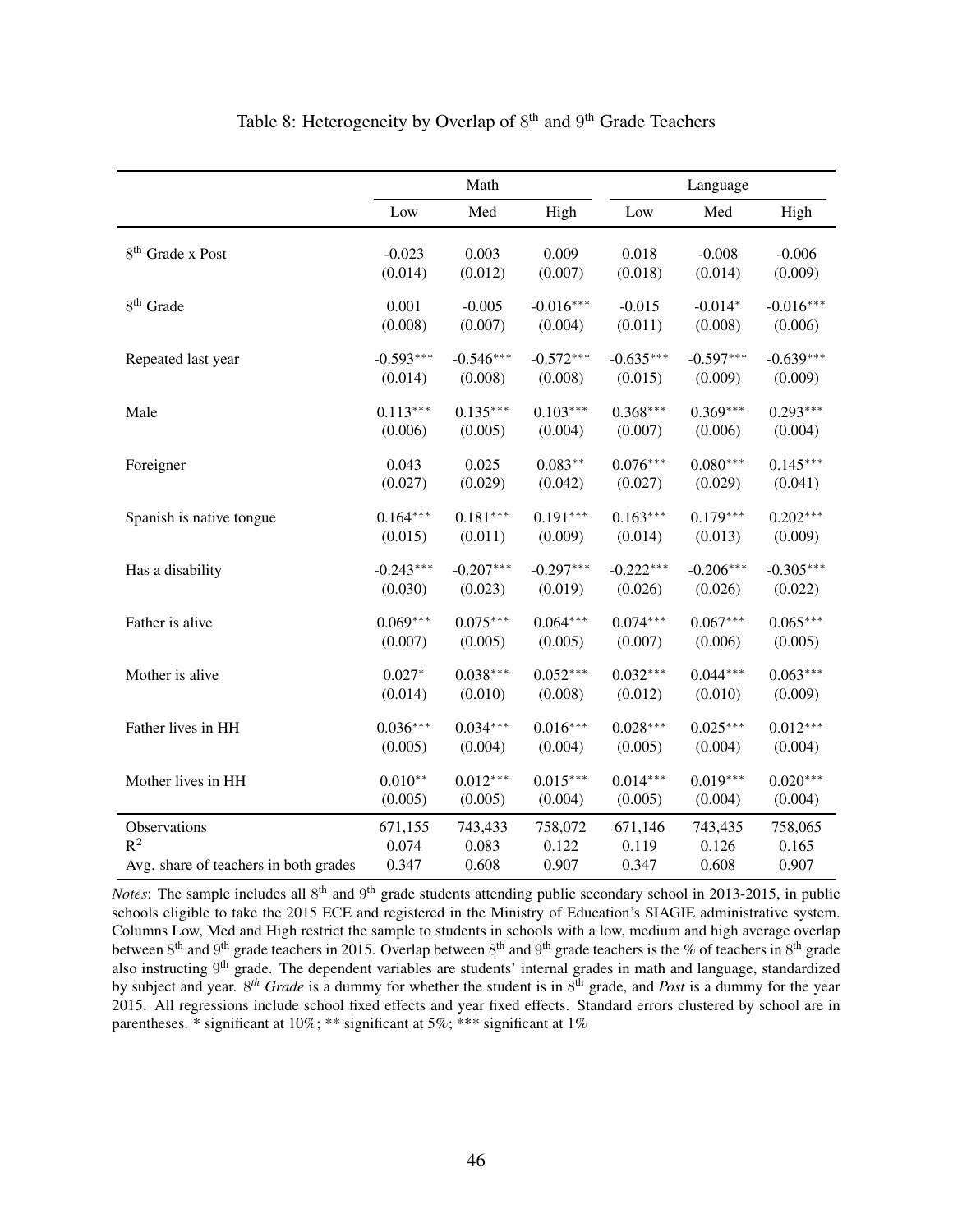Table 9: Heterogeneous Effect of Teacher Incentives by Average Salary, Number of Classes, and School's Experience with PrimarySchool BE

|                                                    | Math                |                       |                     |                     | Language            |                     |                     |                    |
|----------------------------------------------------|---------------------|-----------------------|---------------------|---------------------|---------------------|---------------------|---------------------|--------------------|
|                                                    | (1)                 | (2)                   | (3)                 | (4)                 | (5)                 | (6)                 | (7)                 | (8)                |
| $8th$ Grade x Post                                 | 0.233<br>(0.438)    | $-0.010$<br>(0.008)   | $-0.005$<br>(0.009) | $-0.005$<br>(0.007) | 0.361<br>(0.517)    | $-0.001$<br>(0.010) | 0.006<br>(0.011)    | 0.000<br>(0.008)   |
| 8 <sup>th</sup> Grade x Post x Ln (Average Salary) | $-0.032$<br>(0.060) |                       |                     |                     | $-0.049$<br>(0.071) |                     |                     |                    |
| 8 <sup>th</sup> Grade x Post x One Group           |                     | $0.032***$<br>(0.011) |                     |                     |                     | 0.010<br>(0.013)    |                     |                    |
| 8 <sup>th</sup> Grade x Post x BE Primary          |                     |                       | 0.004<br>(0.013)    |                     |                     |                     | $-0.009$<br>(0.016) |                    |
| 8 <sup>th</sup> Grade x Post x BE Primary Winner   |                     |                       |                     | 0.015<br>(0.017)    |                     |                     |                     | 0.005<br>(0.024)   |
| <b>Observations</b><br>$\mathbb{R}^2$              | 2,143,420<br>0.092  | 2,174,162<br>0.092    | 2,174,162<br>0.092  | 2,174,162<br>0.092  | 2,143,405<br>0.136  | 2,174,147<br>0.136  | 2,174,147<br>0.136  | 2,1741,47<br>0.136 |
| P-Value (sum of both coefficients = $0$ )          | 0.596               | 0.002                 | 0.914               | 0.532               | 0.485               | 0.280               | 0.802               | 0.824              |

<span id="page-49-0"></span>*Notes*: The sample includes all 8<sup>th</sup> and 9<sup>th</sup> grade students attending public secondary school in 2013-2015, in public schools eligible to take the 2015 ECE and registered in the Ministry of Education's SIAGIE administrative system. The dependent variables are students' internal grades in math and language, standardized by subject and year. <sup>8</sup>*th Grade* is <sup>a</sup> dummy for whether the student is in <sup>8</sup>th grade, *Post* is <sup>a</sup> dummy for the year 2015, *Ln (Average Salary)* is the average salary of teachers in each school in 2015 (in logs), obtained from the 2015 school census, and *One Class* is <sup>a</sup> dummy for whether the student attends <sup>a</sup> school in which there is only one class in his grade. *BE Primary* is <sup>a</sup> dummy for whether <sup>a</sup> primary school that participated in the BE in the pas<sup>t</sup> operates in the same building, and *BE Primary* is <sup>a</sup> dummy for whether there is <sup>a</sup> primary school in the building that won the BE bonus in the past. All regressions include year and school fixed effects, the standard individual controls, and the three-way interaction between <sup>8</sup>*th Grade*, *Post* and the specific heterogeneity variable. We only repor<sup>t</sup> two coefficients for exposition purposes. Standard errors clustered by school are in parentheses. \* significant at 10%; \*\* significant at 5%; \*\*\* significant at 1%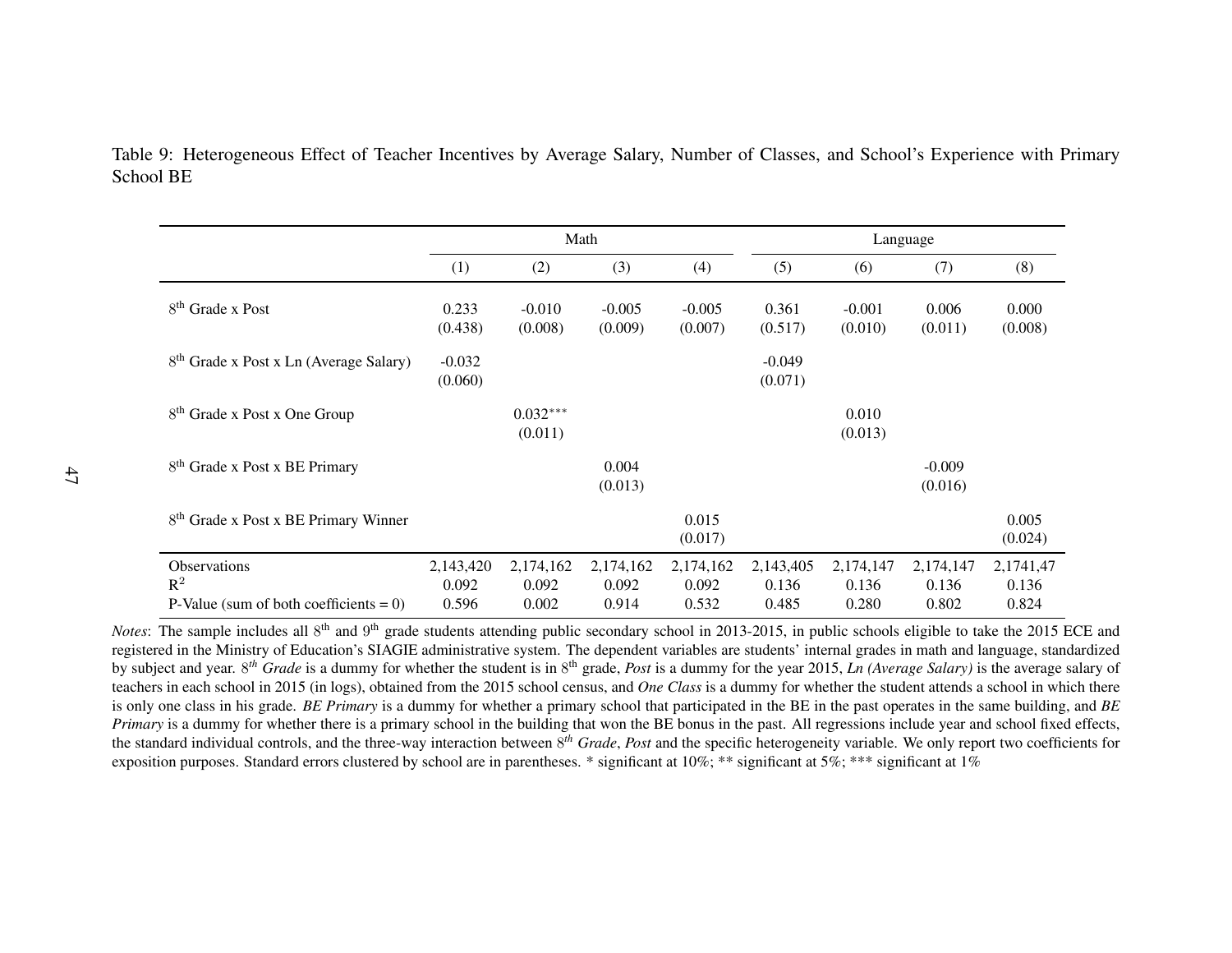## ONLINE APPENDIX

## <span id="page-50-0"></span>Appendix A Appendix Figures and Tables

|                          | Math        | Language    | Non-Incentivized Courses |
|--------------------------|-------------|-------------|--------------------------|
|                          |             |             |                          |
| Public x Post            | $0.124***$  | $0.113***$  | $0.156***$               |
|                          | (0.010)     | (0.011)     | (0.007)                  |
| Public x 2014            | $0.048***$  | $0.069***$  | $0.046***$               |
|                          | (0.009)     | (0.010)     | (0.006)                  |
| Repeated last year       | $-0.528***$ | $-0.588***$ | $-0.551***$              |
|                          | (0.006)     | (0.006)     | (0.005)                  |
| Male                     | $0.108***$  | $0.323***$  | $0.272***$               |
|                          | (0.003)     | (0.003)     | (0.002)                  |
|                          |             |             |                          |
| Foreigner                | $0.042***$  | $0.061***$  | $0.064***$               |
|                          | (0.012)     | (0.011)     | (0.009)                  |
| Spanish is native tongue | $0.197***$  | $0.205***$  | $0.132***$               |
|                          | (0.007)     | (0.007)     | (0.005)                  |
| Has a disability         | $-0.245***$ | $-0.259***$ | $-0.229***$              |
|                          | (0.015)     | (0.015)     | (0.013)                  |
|                          |             |             |                          |
| Father is alive          | $0.075***$  | $0.077***$  | $0.070***$               |
|                          | (0.004)     | (0.004)     | (0.003)                  |
| Mother is alive          | $0.031***$  | $0.039***$  | $0.038***$               |
|                          | (0.006)     | (0.006)     | (0.005)                  |
|                          |             |             |                          |
| Father lives in HH       | $0.037***$  | $0.031***$  | $0.030***$               |
|                          | (0.002)     | (0.002)     | (0.002)                  |
| Mother lives in HH       | $0.010***$  | $0.015***$  | $0.010***$               |
|                          | (0.002)     | (0.002)     | (0.002)                  |
| Observations             | 1,476,616   | 1,476,600   | 1,476,709                |
| $\mathbb{R}^2$           | 0.152       | 0.194       | 0.291                    |

Table A.1: Test for Parallel Trends Comparing Public and Private Schools

*Notes:* The sample includes all 8<sup>th</sup> grade students in 2013-2015, in public and private schools eligible to take the 2015 ECE and registered in the Ministry of Education's SIAGIE administrative system. All regressions include year fixed effects, school fixed effects, and the standard controls. The dependent variables are students' internal grades in math, language and non-incentivized courses, standardized by subject and year. We take the average of non-incentivized courses, which are art, science, social studies, English, civics, human relations, physical education, religion, and education for the workforce. *Public* is a dummy for whether the student attends a public school, *Post* is a dummy for the year 2015, and *2014* is a dummy for the year 2014. The coefficient for the *Public* dummy is not displayed since this variable is perfectly collinear with the corresponding school fixed effect. Standard errors clustered by school are in parentheses. \* significant at 10%; \*\* significant at 5%; \*\*\* significant at 1%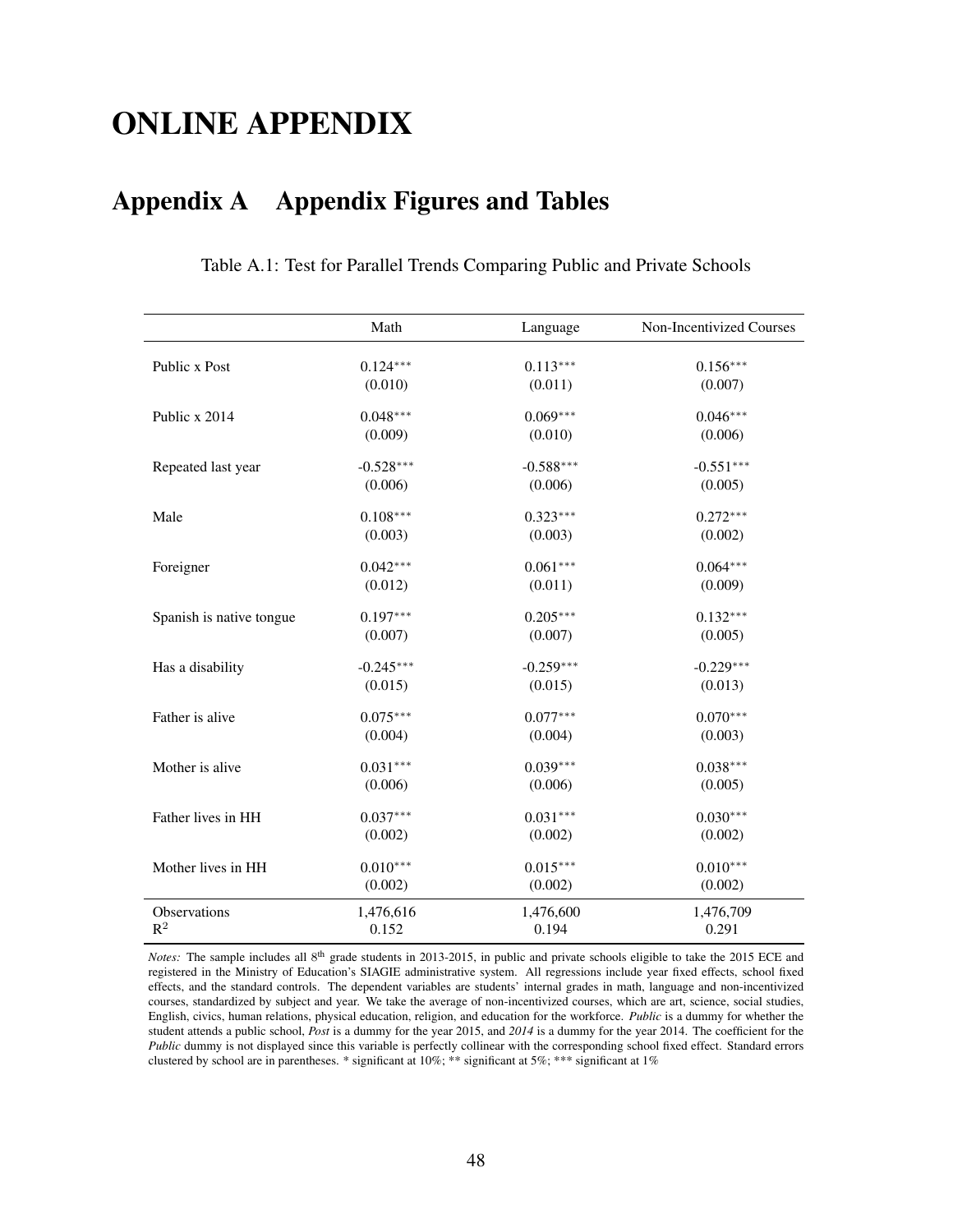Table A.2: Online Survey Responses

|                                                     | 8 <sup>th</sup> Grade | <b>Other Grades</b> | Difference | P-Value |
|-----------------------------------------------------|-----------------------|---------------------|------------|---------|
| <b>Panel A: All Math/Language Teachers</b>          |                       |                     |            |         |
| Improved attendance                                 | 0.207                 | 0.157               | $0.050**$  | 0.024   |
| More homework, evaluations and/or tutoring sessions | 0.471                 | 0.370               | $0.101***$ | 0.000   |
| More attention paid to weakest students             | 0.683                 | 0.637               | $0.046*$   | 0.097   |
| Training programs or feedback sessions              | 0.548                 | 0.542               | 0.006      | 0.828   |
| Increased difficulty of classes                     | 0.192                 | 0.135               | $0.056***$ | 0.007   |
| Decreased difficulty of classes                     | 0.148                 | 0.138               | 0.010      | 0.620   |
| More multiple choice tests                          | 0.385                 | 0.299               | $0.086***$ | 0.002   |
| Other                                               | 0.130                 | 0.150               | $-0.020$   | 0.317   |
| Number of teachers                                  | 454                   | 865                 |            |         |
| Panel B: Math/Language Teachers in Both Grades      |                       |                     |            |         |
| Improved attendance                                 | 0.203                 | 0.143               | $0.060***$ | 0.000   |
| More homework, evaluations and/or tutoring sessions | 0.460                 | 0.326               | $0.134***$ | 0.000   |
| More attention paid to weakest students             | 0.677                 | 0.657               | 0.020      | 0.209   |
| Training programs or feedback sessions              | 0.523                 | 0.494               | 0.029      | 0.149   |
| Increased difficulty of classes                     | 0.197                 | 0.157               | $0.040**$  | 0.016   |
| Decreased difficulty of classes                     | 0.146                 | 0.131               | 0.014      | 0.298   |
| More multiple choice tests                          | 0.391                 | 0.337               | $0.054**$  | 0.017   |
| Other                                               | 0.123                 | 0.143               | $-0.020$   | 0.250   |
| Number of teachers                                  | 350                   | 350                 |            |         |

<span id="page-51-0"></span>*Notes*: The sample includes all survey respondents who taught math or language in  $8<sup>th</sup>$  and other grades in 2015, and knew about the BE program during the 2015 academic year. Panel B only includes those who taught math or language in 8<sup>th</sup> grade and other grades. Teachers were asked whether they changed their pedagogical practices in 2015 as <sup>a</sup> result of BE, and could answer any ofthe options specified in the table rows. We asked them separately about changes while teaching  $8<sup>th</sup>$  grade (column 1) as opposed to all other grades (column 2), in case the teacher taught both. \* significant at  $10\%$ ; \*\*\* significant at  $1\%$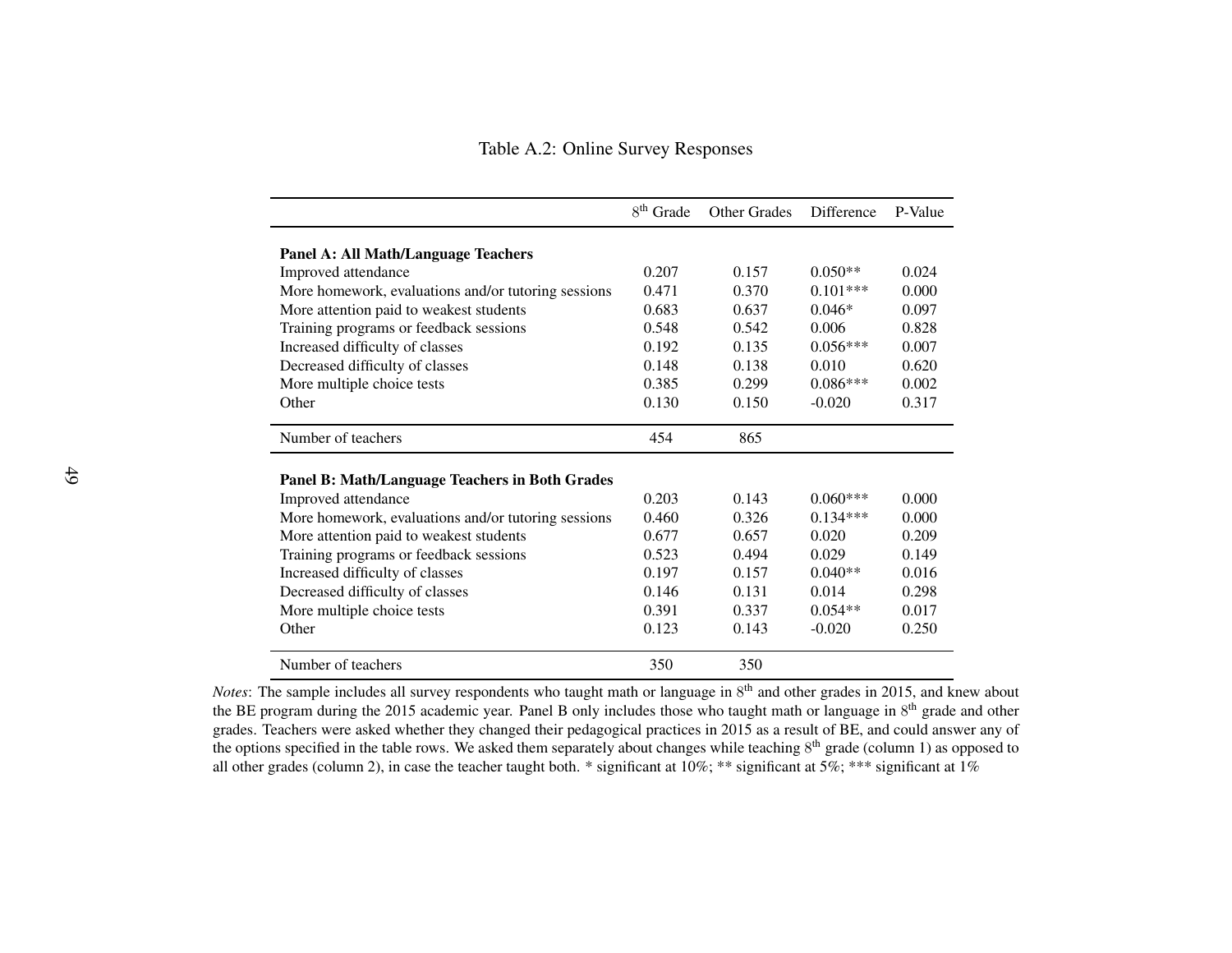|                              | Arts        | Science     | Social<br><b>Studies</b> | English     | Civics      | Human<br>Relations | Physical<br>Education | Religion    | Educ. for<br>the Workforce |
|------------------------------|-------------|-------------|--------------------------|-------------|-------------|--------------------|-----------------------|-------------|----------------------------|
| 8 <sup>th</sup> Grade x Post | 0.001       | 0.002       | $0.017*$                 | 0.012       | 0.011       | $0.019**$          | 0.013                 | 0.013       | 0.011                      |
|                              | (0.009)     | (0.008)     | (0.009)                  | (0.008)     | (0.009)     | (0.009)            | (0.009)               | (0.008)     | (0.008)                    |
| 8 <sup>th</sup> Grade        | $-0.035***$ | $0.052***$  | $-0.039***$              | $-0.046***$ | $-0.054***$ | $-0.043***$        | $-0.015**$            | $-0.039***$ | $-0.024***$                |
|                              | (0.006)     | (0.005)     | (0.006)                  | (0.005)     | (0.006)     | (0.006)            | (0.006)               | (0.005)     | (0.005)                    |
| Repeated last year           | $-0.618***$ | $-0.569***$ | $-0.601***$              | $-0.572***$ | $-0.595***$ | $-0.587***$        | $-0.615***$           | $-0.611***$ | $-0.621***$                |
|                              | (0.007)     | (0.007)     | (0.007)                  | (0.007)     | (0.007)     | (0.007)            | (0.008)               | (0.007)     | (0.007)                    |
| Male                         | $0.341***$  | $0.239***$  | $0.262***$               | $0.283***$  | $0.343***$  | $0.390***$         | $0.076***$            | $0.397***$  | $0.260***$                 |
|                              | (0.004)     | (0.003)     | (0.003)                  | (0.003)     | (0.003)     | (0.004)            | (0.004)               | (0.003)     | (0.004)                    |
| Foreigner                    | $0.028*$    | $0.055***$  | $0.040**$                | $0.164***$  | $0.041**$   | 0.028              | $0.059***$            | $-0.012$    | 0.004                      |
|                              | (0.016)     | (0.017)     | (0.019)                  | (0.018)     | (0.019)     | (0.017)            | (0.015)               | (0.017)     | (0.017)                    |
| Spanish is native tongue     | $0.084***$  | $0.155***$  | $0.131***$               | $0.152***$  | $0.131***$  | $0.144***$         | $0.088***$            | $0.101***$  | $0.106***$                 |
|                              | (0.006)     | (0.007)     | (0.008)                  | (0.007)     | (0.007)     | (0.006)            | (0.007)               | (0.007)     | (0.007)                    |
| Has a disability             | $-0.179***$ | $-0.253***$ | $-0.221***$              | $-0.272***$ | $-0.230***$ | $-0.232***$        | $-0.254***$           | $-0.179***$ | $-0.210***$                |
|                              | (0.015)     | (0.014)     | (0.015)                  | (0.014)     | (0.014)     | (0.014)            | (0.014)               | (0.016)     | (0.016)                    |
| Father is alive              | $0.064***$  | $0.066***$  | $0.068***$               | $0.070***$  | $0.065***$  | $0.068***$         | $0.051***$            | $0.062***$  | $0.064***$                 |
|                              | (0.004)     | (0.004)     | (0.004)                  | (0.004)     | (0.004)     | (0.004)            | (0.004)               | (0.004)     | (0.003)                    |
| Mother is alive              | $0.050***$  | $0.040***$  | $0.039***$               | $0.049***$  | $0.036***$  | $0.043***$         | $0.046***$            | $0.036***$  | $0.041***$                 |
|                              | (0.006)     | (0.006)     | (0.006)                  | (0.007)     | (0.007)     | (0.006)            | (0.006)               | (0.006)     | (0.006)                    |
| Father lives in HH           | $0.025***$  | $0.028***$  | $0.026***$               | $0.022***$  | $0.025***$  | $0.025***$         | $0.013***$            | $0.024***$  | $0.024***$                 |
|                              | (0.002)     | (0.002)     | (0.002)                  | (0.002)     | (0.002)     | (0.002)            | (0.002)               | (0.002)     | (0.002)                    |
| Mother lives in HH           | $0.012***$  | $0.012***$  | $0.013***$               | $0.013***$  | $0.013***$  | $0.014***$         | $0.010***$            | $0.015***$  | $0.009***$                 |
|                              | (0.002)     | (0.002)     | (0.002)                  | (0.002)     | (0.002)     | (0.002)            | (0.002)               | (0.002)     | (0.002)                    |
| Observations                 | 2,174,156   | 2,174,152   | 2,174,141                | 2,174,149   | 2,174,150   | 2,174,137          | 2,174,154             | 2,137,066   | 2,174,136                  |
| $R^2$                        | 0.200       | 0.129       | 0.141                    | 0.146       | 0.156       | 0.171              | 0.239                 | 0.184       | 0.189                      |

Table A.3: Effect of Teacher Incentives on Students' Grades in Non-Incentivized Courses

<span id="page-52-0"></span>*Notes*: The sample includes all 8<sup>th</sup> and 9<sup>th</sup> grade students attending public secondary school in 2013-2015, in public schools eligible to take the 2015 ECE and registered in the Ministry of Education's SIAGIE administrative system. The dependent variables are students' internal grades in art, science, social studies, English, civics, human relations, physical education, religion, and education for the workforce, standardized by subject and year. <sup>8</sup>*th Grade* is <sup>a</sup> dummy for whether the student is in <sup>8</sup>th grade, and *Post* is <sup>a</sup> dummy for the year 2015. All regressions include school fixed effects and year fixed effects. Standard errors clustered by school are in parentheses. \* significant at 10%; \*\* significant at 5%; \*\*\* significant at 1%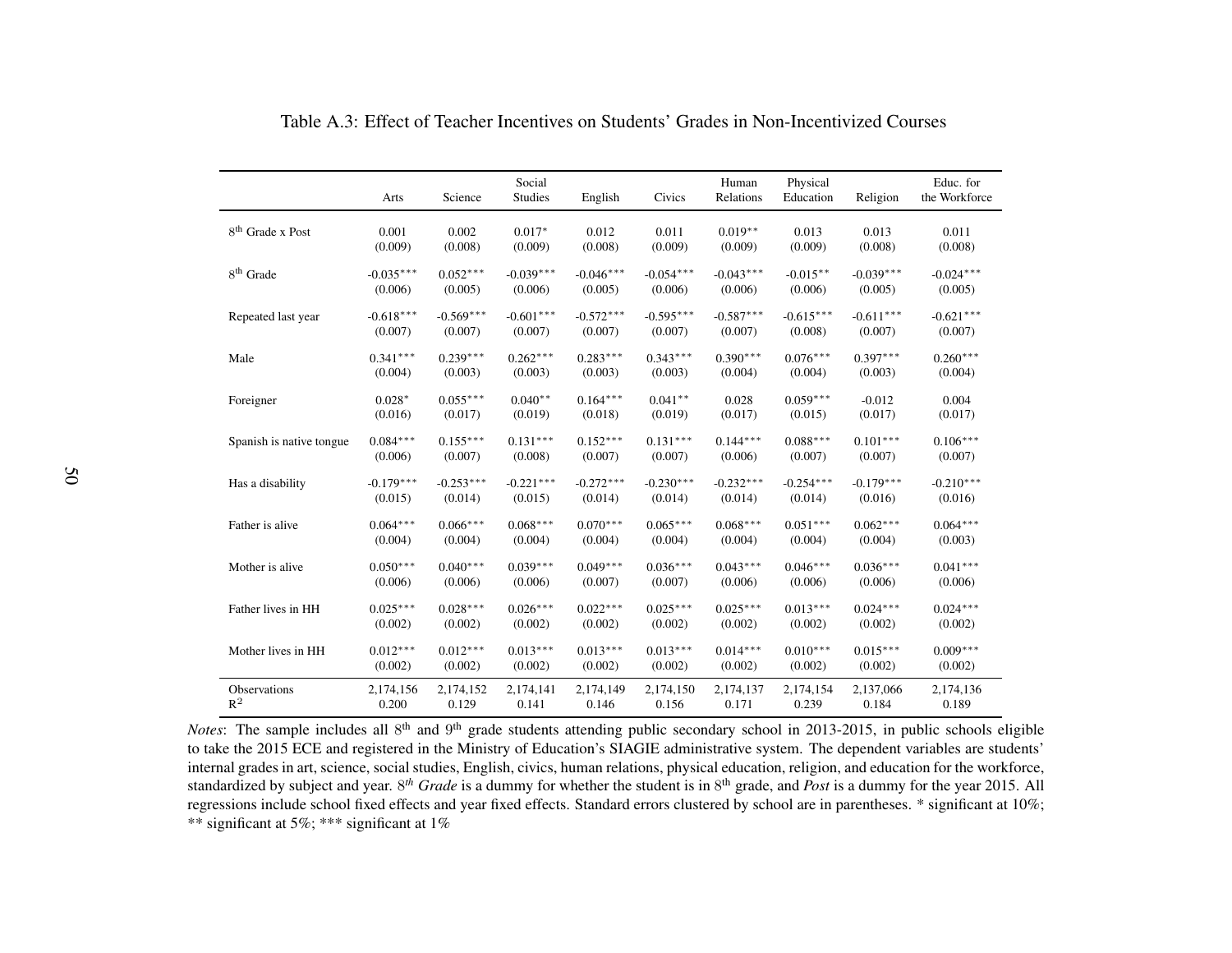|                                        | Math               | Language           |
|----------------------------------------|--------------------|--------------------|
| <b>Panel A: Lagged Grade Quartiles</b> |                    |                    |
| 8 <sup>th</sup> Grade x Post           | $-0.002$           | 0.001              |
|                                        | (0.009)            | (0.011)            |
|                                        |                    |                    |
| 8 <sup>th</sup> Grade x Post x Q2      | $-0.007$           | 0.010              |
|                                        | (0.009)            | (0.010)            |
| 8 <sup>th</sup> Grade x Post x Q3      | $-0.011$           | 0.007              |
|                                        | (0.010)            | (0.011)            |
| 8 <sup>th</sup> Grade x Post x Q4      | 0.015              | 0.002              |
|                                        | (0.014)            | (0.014)            |
| Observations                           |                    |                    |
| $R^2$                                  | 1,424,563<br>0.399 | 1,424,507<br>0.391 |
| P-value (sum of coefficients Q2)       | 0.345              | 0.303              |
| P-value (sum of coefficients Q3)       | 0.195              | 0.464              |
| P-value (sum of coefficients Q4)       | 0.298              | 0.790              |
|                                        |                    |                    |
| <b>Panel B: Lagged Grade Terciles</b>  |                    |                    |
| 8 <sup>th</sup> Grade x Post           | $-0.004$           | $-0.005$           |
|                                        | (0.009)            | (0.010)            |
| 8 <sup>th</sup> Grade x Post x T2      | $-0.012$           | 0.008              |
|                                        | (0.009)            | (0.009)            |
| 8 <sup>th</sup> Grade x Post x T3      | 0.016              | 0.013              |
|                                        | (0.012)            | (0.012)            |
|                                        |                    |                    |
| Observations<br>$R^2$                  | 1,424,563<br>0.364 | 1,424,507<br>0.368 |
| P-value (sum of coefficients T2)       | 0.071              | 0.739              |
| P-value (sum of coefficients T3)       | 0.327              | 0.521              |
|                                        |                    |                    |

<span id="page-53-0"></span>Table A.4: Non-Linear Heterogeneous Effects by Students' Lagged Grade

Notes: The sample includes all 8<sup>th</sup> and 9<sup>th</sup> grade students attending public secondary school in 2014-2015, in public schools eligible to take the 2015 ECE and registered in the Ministry of Education's SIAGIE administrative system. We exclude the year 2013 for which students' previous grade is unavailable. The dependent variables are students' internal grades in math and language, standardized by subject and year. Students in Panel A (B) are divided into quartiles (terciles) according to their lagged grade (i.e., their internal grade in that particular course in the previous year, standardized by school and grade). 8 *th Grade* is a dummy for whether the student is in  $8<sup>th</sup>$  grade, and *Post* is a dummy for the year 2015. All regressions include school and year fixed effects, as well as the standard individual controls and the threeway interaction between 8 *th Grade*, *Post* and the Quartile or Tercile dummies. We report only the triple interactions for exposition purposes. Standard errors clustered by school are in parentheses. \* significant at 10%; \*\* significant at 5%; \*\*\* significant at 1%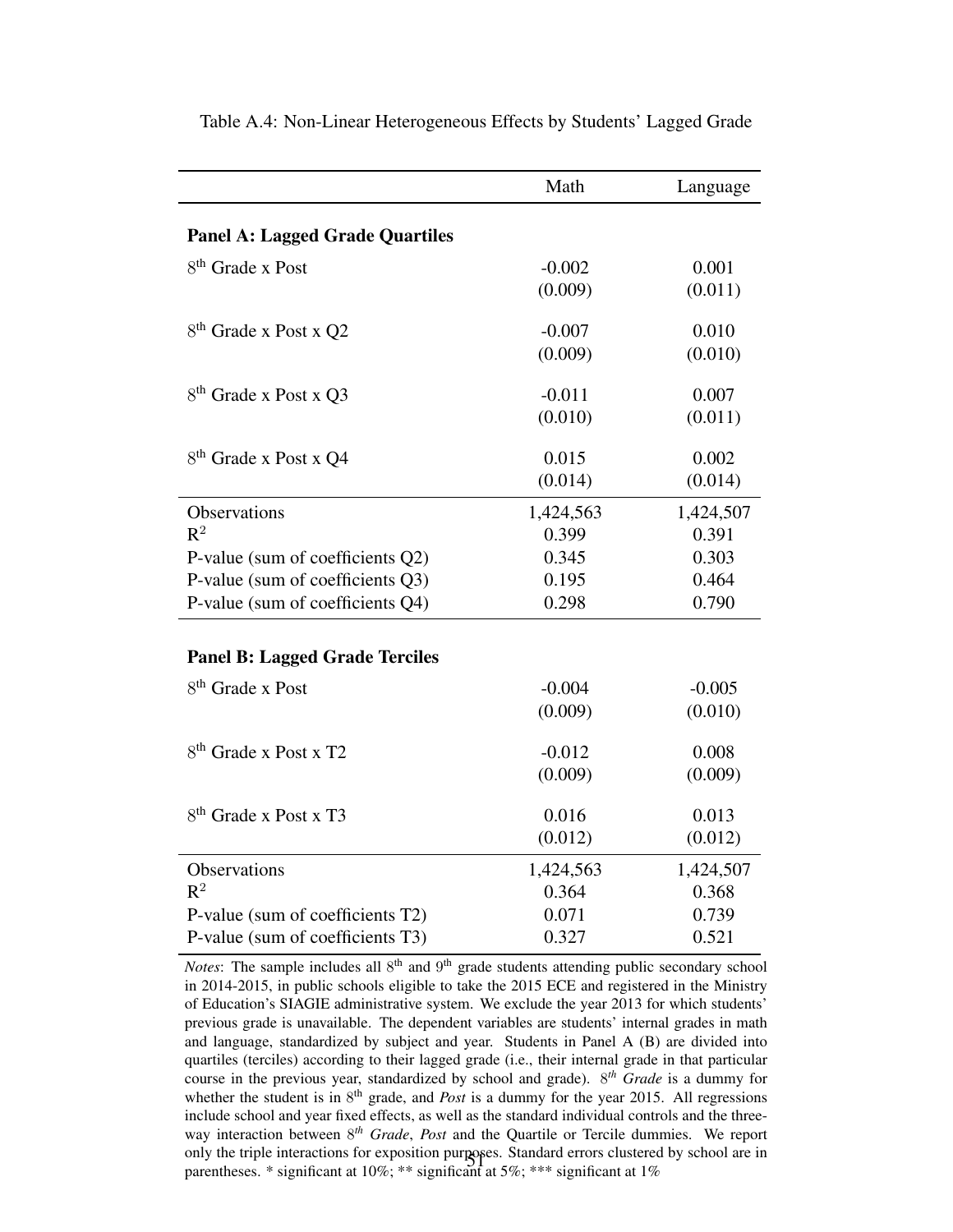|                                 | Math            |                 | Language        |                 |  |
|---------------------------------|-----------------|-----------------|-----------------|-----------------|--|
|                                 | Grade (z-score) | Low Achievement | Grade (z-score) | Low Achievement |  |
| <b>Panel A: ECE Grades</b>      |                 |                 |                 |                 |  |
| Socioeconomic status index      | $0.135***$      | $-0.044***$     | $0.190***$      | $-0.049***$     |  |
|                                 | (0.003)         | (0.001)         | (0.003)         | (0.001)         |  |
| Male                            | $0.220***$      | $-0.071***$     | $0.020***$      | $-0.010***$     |  |
|                                 | (0.004)         | (0.002)         | (0.004)         | (0.002)         |  |
| <b>Observations</b>             | 354,429         | 354,547         | 354,529         | 354,547         |  |
| $R^2$                           | 0.020           | 0.216           | 0.015           | 0.254           |  |
| <b>Panel B: Internal Grades</b> |                 |                 |                 |                 |  |
| Spanish is native tongue        | $0.210***$      | $-0.016***$     | $0.224***$      | $-0.010***$     |  |
|                                 | (0.012)         | (0.004)         | (0.013)         | (0.003)         |  |
| Mother has high education       | $0.159***$      | $-0.021***$     | $0.166***$      | $-0.014***$     |  |
|                                 | (0.005)         | (0.002)         | (0.005)         | (0.001)         |  |
| Father has high education       | $0.129***$      | $-0.016***$     | $0.136***$      | $-0.014***$     |  |
|                                 | (0.004)         | (0.002)         | (0.005)         | (0.001)         |  |
| Male                            | $0.139***$      | $-0.035***$     | $0.359***$      | $-0.052***$     |  |
|                                 | (0.005)         | (0.002)         | (0.005)         | (0.001)         |  |
| Observations                    | 333,904         | 333,938         | 333,898         | 333,937         |  |
| $R^2$                           | 0.019           | 0.102           | 0.044           | 0.099           |  |

#### <span id="page-54-0"></span>Table A.5: Within-School Correlation Between Covariates and Learning Outcomes in 2015

Notes: Panel A contains the anonymized sample of 8<sup>th</sup> graders taking the ECE standardized test in 2015, and the sample from Panel B includes all 8<sup>th</sup> graders in 2015 from public secondary schools taking the ECE in 2015 and registered in the Ministry of Education's SIAGIE administrative system. The dependent variable in columns 1 and 3 of Panel A (Panel B) is the students' ECE (internal) grade in math and language, standardized by subject and school. The dependent variable in columns 2 and 4 of Panel A (Panel B) is a dummy for whether the student scored in the lowest category in the ECE (failed according to his internal grades). *Socioeconomic status* is an index ranging between -3.5 and 9.5, which is increasing in measures of socioeconomic status, such as parents' education, household assets and characteristics. All regressions include school fixed effects. Standard errors clustered by school are in parentheses. \* significant at 10%; \*\* significant at 5%; \*\*\* significant at 1%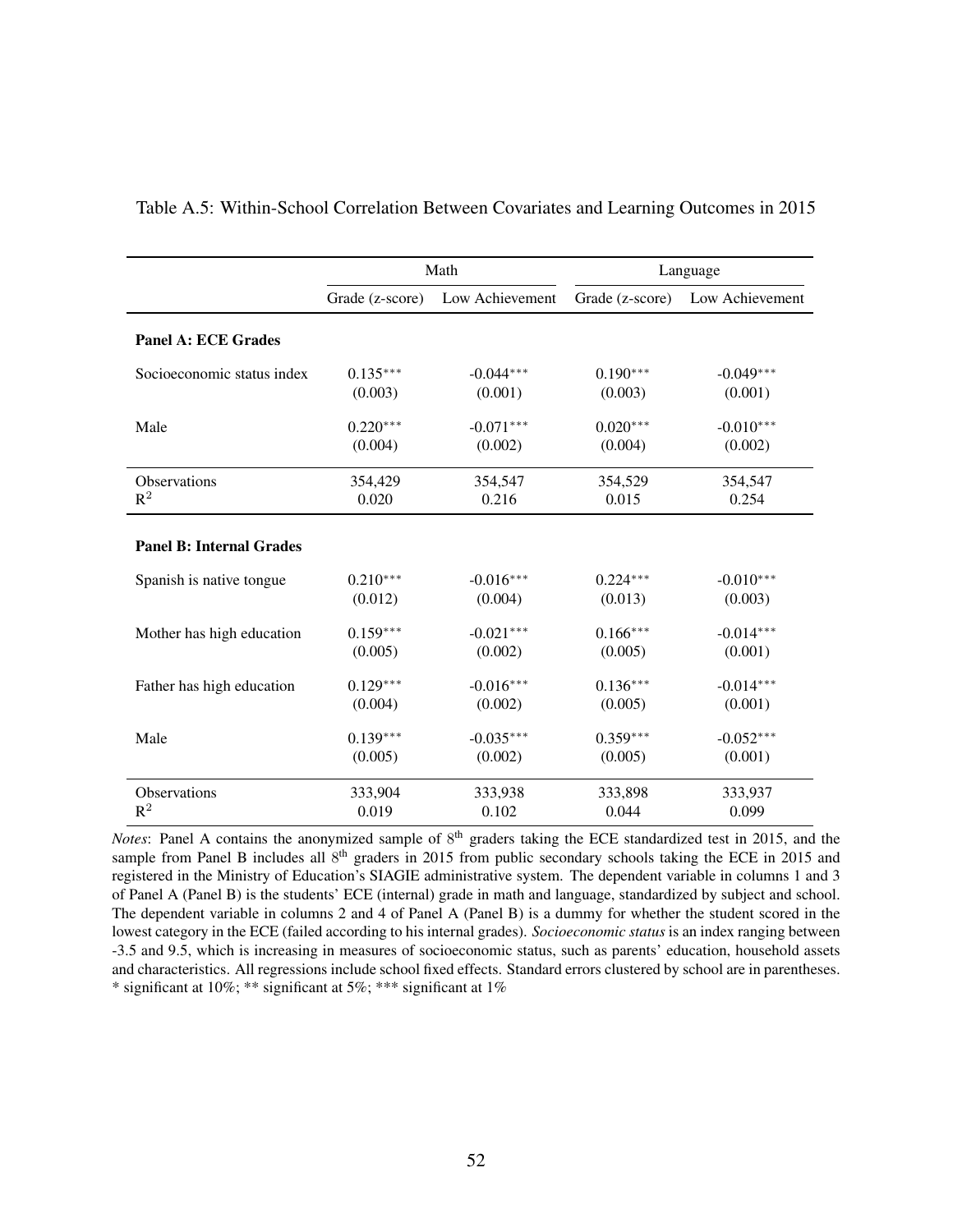

Figure A.1: Variation in Internal Grades Across  $8<sup>th</sup>$  Grade Classes in 2014

<span id="page-55-0"></span>*Notes*: The top figures depict the difference in means and the corresponding p-value when testing whether the mean math and language internal grades differ across  $8<sup>th</sup>$  grade classes from the same school in 2014, in every school with only two  $8<sup>th</sup>$  grade classes. The bottom figures depict the difference in the standard deviation and the corresponding p-value for an F-test of difference in variances in the same sample of schools.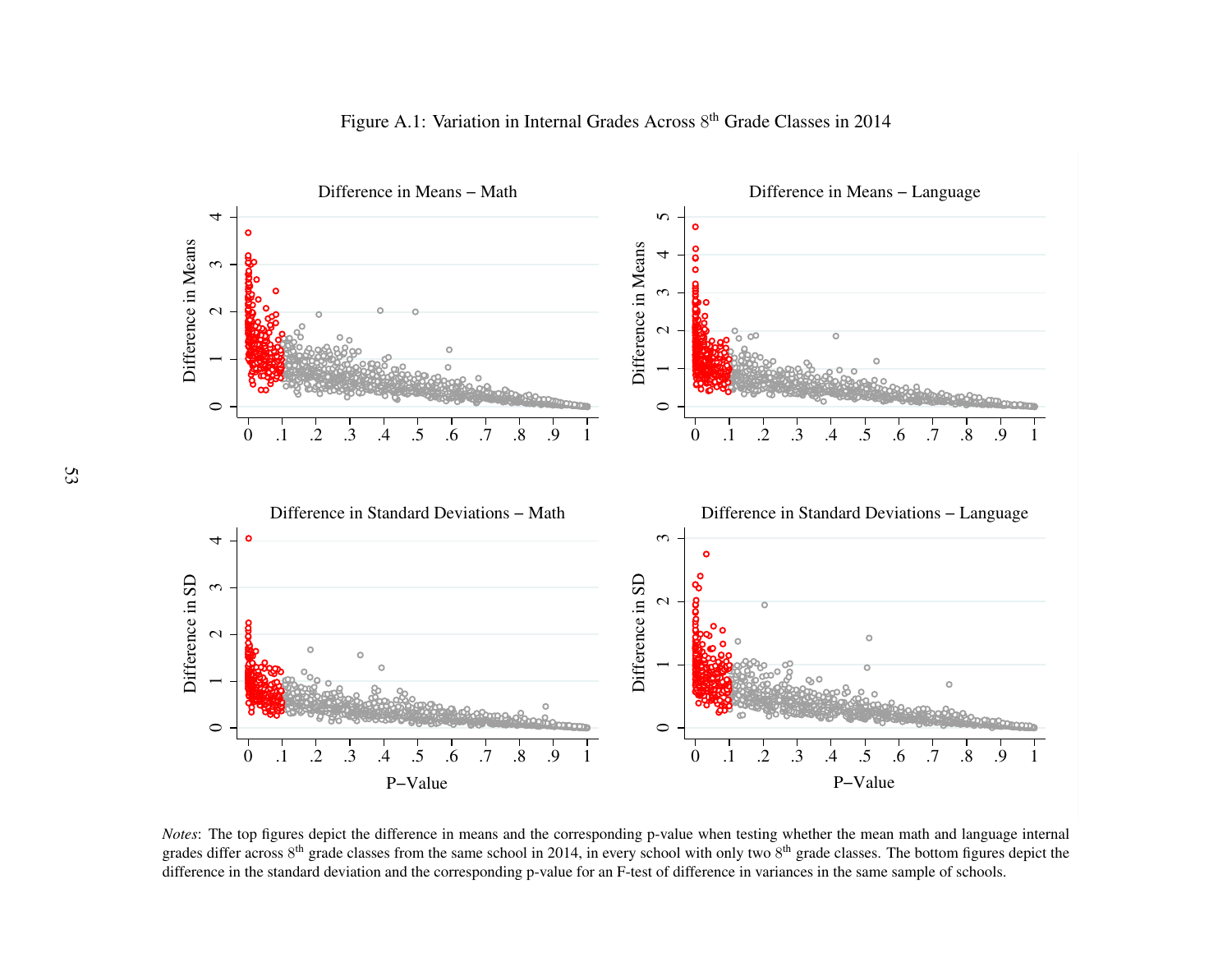## <span id="page-56-0"></span>Appendix B Teacher Survey

In conjunction with the Ministry of Education, we conducted an online survey to a subset of public secondary school teachers. According to SIAGIE, there were 123,669 public secondary school teachers in 2015. The Ministry of Education has the email address of 36,283 teachers (30%), all of whom received an email with the survey from the Ministry in October 2016, a few weeks before the winners of BE were announced. As in past editions of BE in primary schools, the bonus winners were announced at the end of the following school year (in November 2016).

The survey was anonymous, and teachers were told that its purpose was to collect information about teachers' perceptions and opinions about the BE program. To try and maximize the response rate, and due to restrictions imposed by the Ministry, we did not ask questions about teacher characteristics or identify the school they worked for, and thus we cannot compare survey respondents with non-respondents. We received a response from 3,406 teachers (9.4% response rate), approximately 2.8% of all public secondary school teachers. Given that a small group of teachers responded to the survey, our estimates may be biased due to self-selection. Yet the sign of this bias is not clear. Teachers that answered the questionnaire may be more motivated that the average public secondary school teacher. If this is the case, our estimates on the knowledge of teachers about the program will be upward biased. On the other hand, teachers that are dissatisfied with the educational system may take this survey as an opportunity to complain to the Ministry of Education<sup>[1](#page-56-1)</sup>. This could result in a downward bias of our estimates. Moreover, as the survey was framed in the context of BE and sent by the Ministry of Education, the respondents may be subject to social desirability bias. This will result in an over-reporting of good behavior associated with the objectives of BE. Thus, given our selected sample and the potential bias in teachers' responses, we take the results from this survey only as suggestive evidence.

Teachers were asked what grades and subjects they taught in 2015, and their knowledge about the BE and its rules at that time. 64% of the surveyed teachers that taught math or language in 8<sup>th</sup> grade in 2015 reported that they knew about the program's existence during the 2015 academic year. 57% of those teachers found out about the BE through the Ministry of Education or the school district authorities, 30% got the information from the news, and 35% from the school principal or other coworkers (respondents could select more than one option). The survey also confirmed that teachers understood the rules of the BE.  $64\%$  of math or language  $8<sup>th</sup>$  grade teachers who knew about BE in 2015 responded that the ECE test scores were the most important or second most important component of the BE score. We also asked teachers for their opinion on the size of the bonus. In the subsample of  $8<sup>th</sup>$  grade math or language teachers, 42% correctly identified the bonus

<span id="page-56-1"></span> $<sup>1</sup>$  After the survey email was sent, the Ministry of Education received several emails from secondary school teachers</sup> with complaints that were completely unrelated with the program, such as the poor infrastructure of their school, their salaries, or working conditions.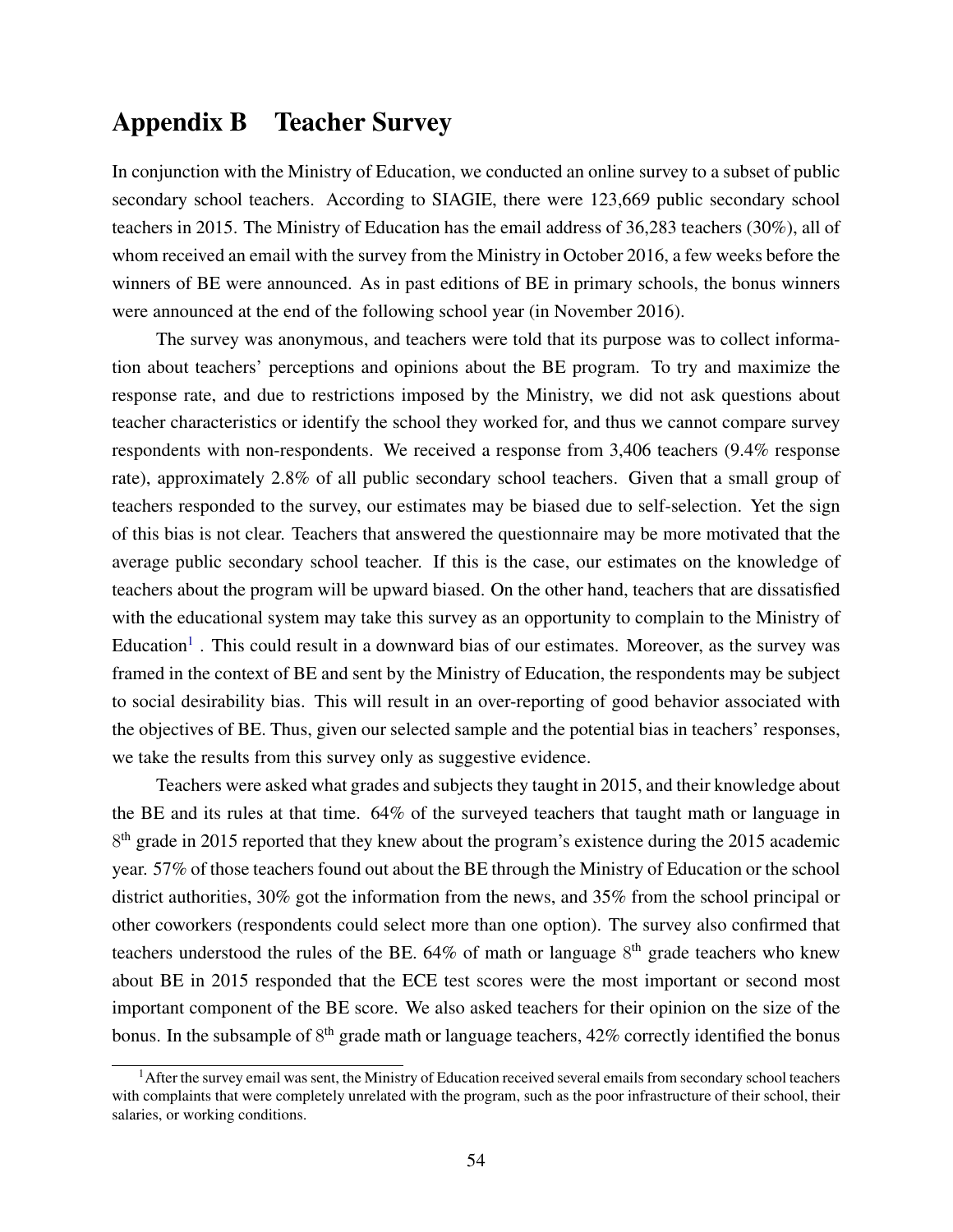amount or thought that it was larger, 20% did not know the exact bonus amount, 2% thought that it was smaller, and 36% did not know about the BE in 2015. However, when asked for their opinion on the size of the prize, only 30% of those who knew about the program thought that the prize was adequate or large. This may have been due to the fact that the survey came from the Ministry of Education, and many teachers may have taken this as an opportunity to complain about their low salaries.<sup>[2](#page-57-0)</sup>

In our online survey, we asked teachers whether they changed their pedagogical practices in 2015 as a result of BE, and separately asked about changes in pedagogy while teaching  $8<sup>th</sup>$  grade as opposed to all other grades. As can be seen in Panel A of Table [A.2,](#page-51-0) 8<sup>th</sup> grade teachers are five percentage points more likely to report that they improved their attendance, and 10 percentage points more likely to report that they gave their students more homework, evaluated them more often and/or gave extra tutoring sessions, as compared to math and language teachers from other grades. There are statistically significant differences as well in how often they report that they paid attention to the weakest students (five percentage points), increased the difficulty of their classes (six percentage points), and increased the frequency of multiple choice examinations (nine percentage points). The same patterns hold when we restrict the analysis to teachers who taught math or language in the 8<sup>th</sup> grade and other grades, as seen in Panel B. However, these results must be taken with caution, since it is probable that there was some bias in reporting given the framing of the survey in terms of the BE program.<sup>[3](#page-57-1)</sup>

We tried to elicit teachers' perceptions of their school's ranking and probability of winning. One of the questions in our survey shows a hypothetical ranking of 20 schools from the same school district, and asks teachers to identify what position would be held by a school with the same characteristics as the one they work for, and how that position would change if every teacher in their school dedicated an extra hour a day to improving the performance of their students (extra tutoring sessions, training sessions, etc.). In 47% of cases, math and language teachers in the  $8<sup>th</sup>$ grade answered that their school would still be below the  $80<sup>th</sup>$  percentile (i.e., would not win the bonus) after everyone changed their pedagogical practices. Finally we asked teachers for their opinions of students' motivation in the standardized test tied to the BE. When asked whether they thought students exerted any effort when taking the ECE test, 37% of survey respondents who taught math or language in 8<sup>th</sup> grade answered that they did not. We inquired about the reasons for this, teachers replied that ECE test scores do not affect final grades (51%), students are unmotivated

<span id="page-57-1"></span><span id="page-57-0"></span> $2$ In the open-ended part of this question, many teachers answered that their salaries are insufficient.

 $3$ In the study of [Glewwe et al.](#page-33-1) [\(2010\)](#page-33-1), for example, the survey of teachers was also framed as soliciting feedback on the incentive program; teachers in the treatment group were more likely to report having increased the number of homework assignments, whereas student reports suggest no such differences. In [Behrman et al.](#page-31-1) [\(2015\)](#page-31-1), teachers were also more likely to report that they spent more hours preparing their students for the test, although the incentive had no impact on student outcomes.